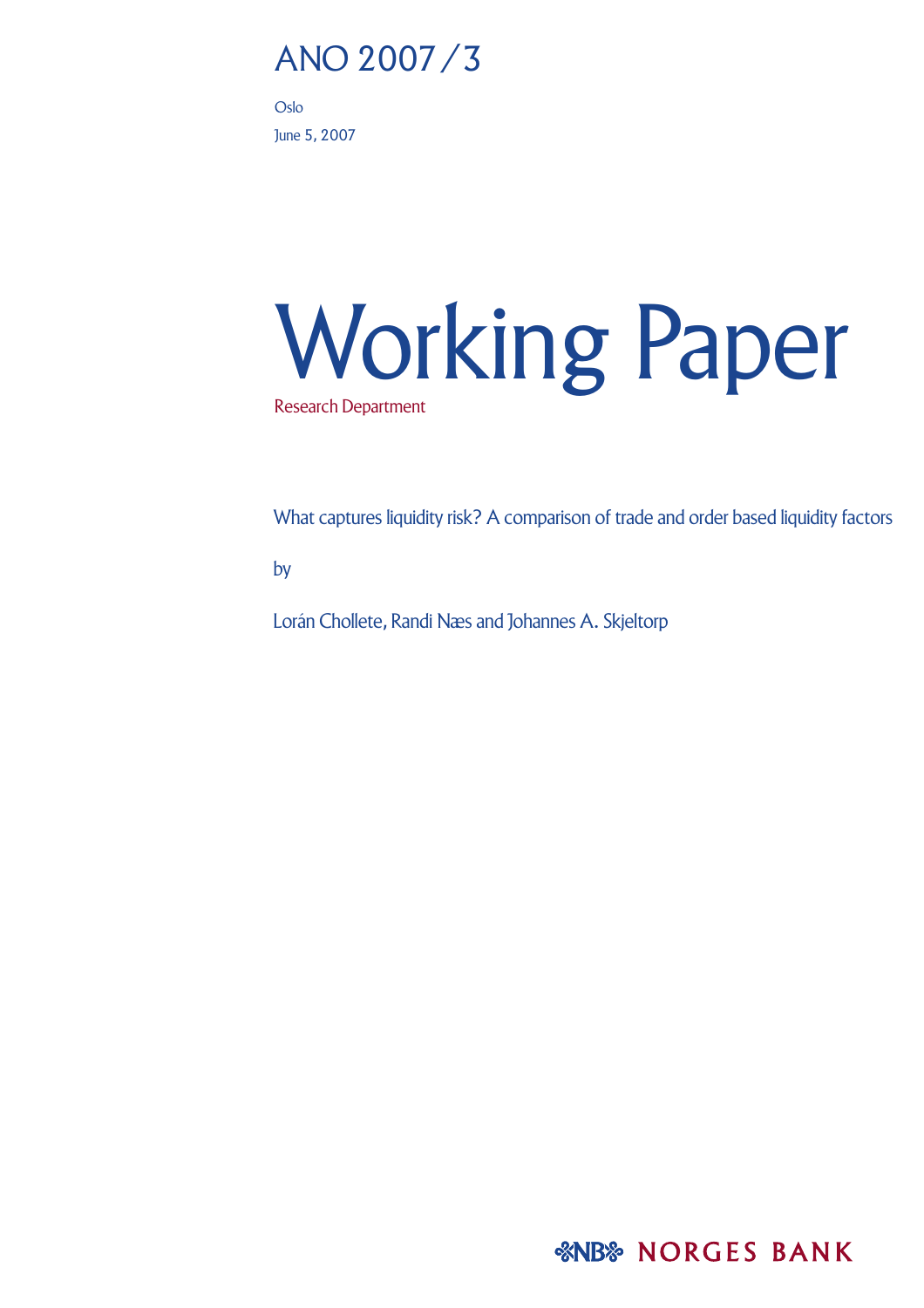Working papers fra Norges Bank kan bestilles over e-post: posten@norges-bank.no eller ved henvendelse til: Norges Bank, Abonnementsservice Postboks 1179 Sentrum 0107 Oslo Telefon 22 31 63 83, Telefaks 22 41 31 05

Fra 1999 og senere er publikasjonene tilgjengelige som pdf-filer på www.norges-bank.no, under "Publikasjoner".

Working papers inneholder forskningsarbeider og utredninger som vanligvis ikke har fått sin endelige form. Hensikten er blant annet at forfatteren kan motta kommentarer fra kolleger og andre interesserte.

Synspunkter og konklusjoner i arbeidene står for forfatternes regning.

*Working papers from Norges Bank can be ordered by e-mail: posten@norges-bank.no or from Norges Bank, Subscription service, P.O.Box. 1179 Sentrum N-0107Oslo, Norway. Tel. +47 22 31 63 83, Fax. +47 22 41 31 05*

*Working papers from 1999 onwards are available as pdf-files on the bank's web site: www.norges-bank.no, under "Publications".*

*Norges Bank's working papers present research projects and reports (not usually in their final form) and are intended inter alia to enable the author to benefit from the comments of colleagues and other interested parties.*

*Views and conclusions expressed in working papers are the responsibility of the authors alone.*

ISSN 0801-2504 (printed) 1502-8143 (online)

ISBN 978-82-7553-386-7 (printed), 978-82-7553-387-4 (online)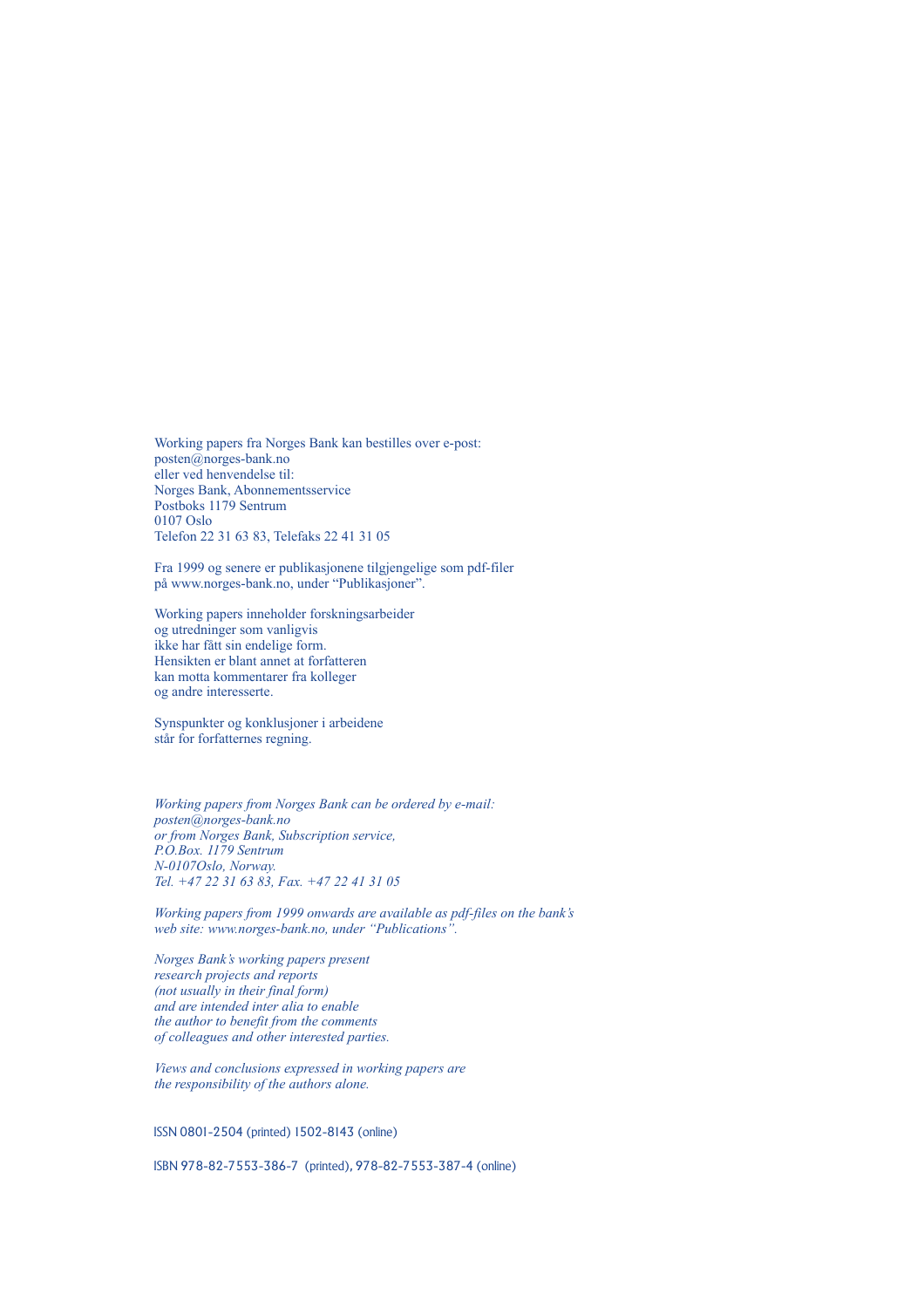# What Captures Liquidity Risk? A Comparison of Trade and Order Based Liquidity Factors

Lorán Chollete<sup>\*</sup>

Norwegian School of Economics and Business, and Norges Bank, Norway

Randi Næs† Norges Bank, Norway

Johannes A. Skjeltorp Norges Bank, Norway

June 5, 2007

#### Abstract

Is the effect of liquidity risk on asset prices sensitive to our choice of liquidity proxy? In addressing this fundamental question, we achieve two main results. First, when we estimate factor models on a broad range of liquidity measures we uncover a profound distinction between trade and order based liquidity. Second, although the order based factor provides a better signal of available liquidity, we find that only the factor related to information risk explains expected returns both in a theoretical liquidity-CAPM model and in a linear pricing framework. Our results suggest a surprising fragility of liquidity-based asset pricing.

JEL Codes: G12; G14

Keywords: CAPM; Liquidity Risk; Liquidity Factor; Order Based Measure; Trade Based Measure; Information Risk

<sup>∗</sup>We are grateful for comments from Andrew Ang, Bruce Mizrach, Bernt Arne Ødegaard, Sjur Westgaard and Youchang Wu. We also thank seminar participants at Journées of the French Economic Association, the Workshop on the Microstructure of Foreign Exchange and Equity Markets hosted by the Bank of Canada in 2006, Skinance 2007 in Austria, the FIBE conference 2007 at NHH Bergen, and at Norges Bank.

<sup>†</sup>Corresponding author. Address: Norges Bank, P.O.Box 1179 Sentrum, 0107 Oslo, Norway. Phone: +47 22 31 69 55. Telefax: +47 22 42 40 62. E-mail: randi.nas@norges-bank.no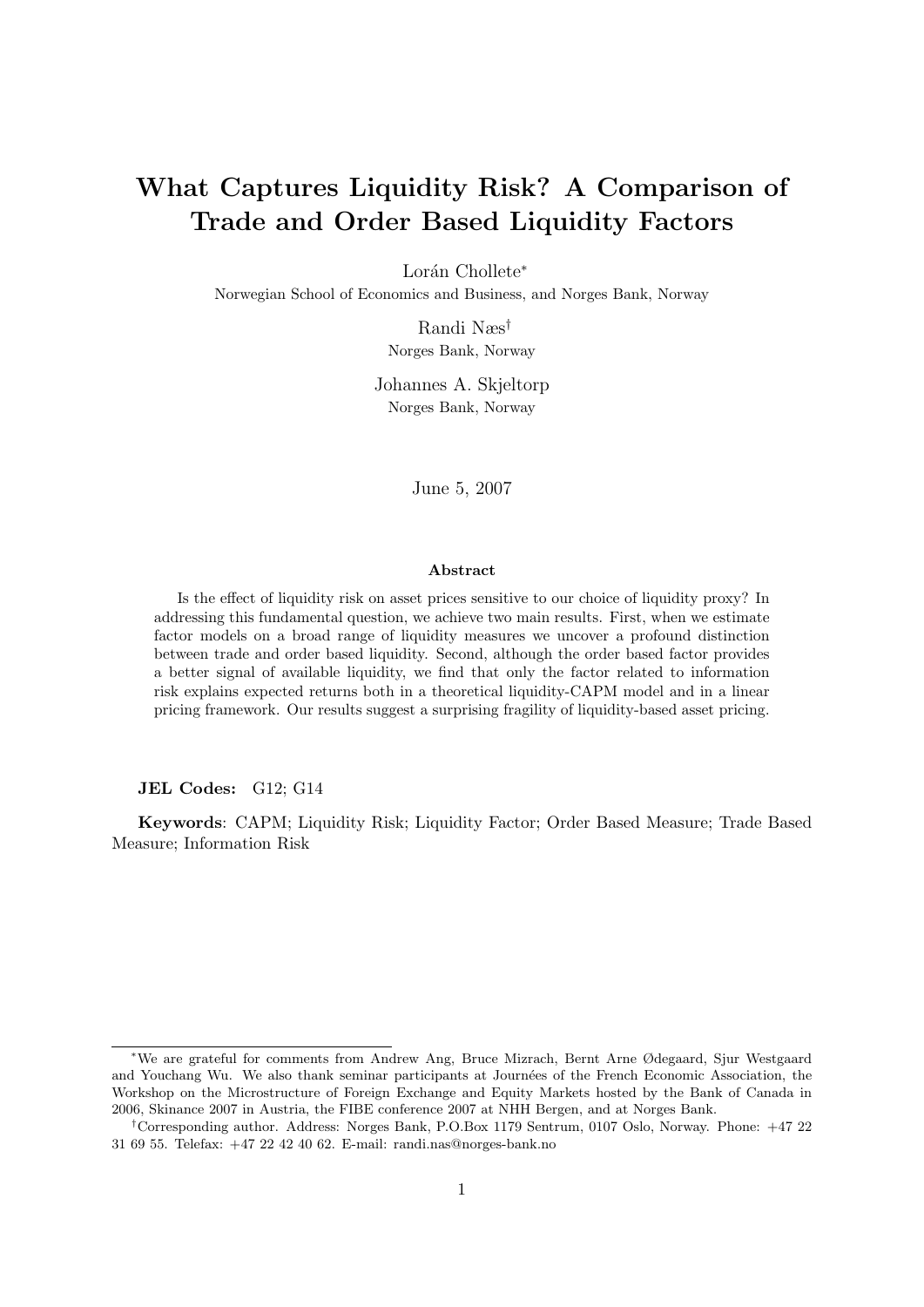# 1 Introduction and Motivation

Does it matter how we measure liquidity? This question is important for individuals and institutional investors as well as central banks. There is some evidence that various liquidity measures tend to move together.<sup>1</sup> However, the results are mixed.<sup>2</sup> If different liquidity measures yield different predictions about the investment climate, it is crucial to distinguish which "liquidity" is most reliable. This distinction is vital during times of market stress, when accurate liquidity assessment is most valuable.

Our paper adds to the growing literature on liquidity along two important dimensions. First, we suggest a practical method for measuring liquidity. This is important because there is still no consensus liquidity measure: existing research uses more than a dozen distinct liquidity measures, all with different properties (see Aitken and Comerton-Forde [2003], Holl and Winn [1995], and Roll [2005].) In particular, we advocate using factor analysis, in conjunction with economic interpretation of the factors.<sup>3</sup> Moreover, an important empirical challenge is that different liquidity measures capture different aspects of the trading climate. Hence it is possible to have mixed signals. For example, during financial crises one may observe signals of both low liquidity (high spreads) and high liquidity (large volume), simultaneously.

Second, we take steps to reconcile key theoretical and empirical contradictions, by exploring a natural distinction between trade and order based liquidity. We briefly summarize the major theoretical and empirical contradictions. Regarding theoretical contradictions, classic papers conclude that in many situations there may be no trade, and that liquidity costs have small effects (see, for example, Milgrom and Stokey [1982]), and Constantinides [1986], respectively.) However, financial markets exhibit large volumes of trade, and recent research finds significant effects due to liquidity risk (see Pastor and Stambaugh [2003] and Acharya and Pedersen [2005].) Regarding empirical inconsistency, some liquidity measures exhibit strong commonality, while others do not. This inconsistency is important to resolve because commonality is the basis of liquidity-based asset pricing work: without evidence of systematic liquidity comovements, the bedrock of liquidity-based asset pricing would turn to quicksand.

<sup>&</sup>lt;sup>1</sup>See, for example, Chordia et al. [2000] and Huberman and Halka [2001].

<sup>&</sup>lt;sup>2</sup>See Aitken and Comerton-Forde [2003], Hasbrouck and Seppi [2001], and Roll [2005].

<sup>3</sup>We are aware of two papers that use a similar methodology; Chen [2005] and Korajczyk and Sadka [2007]. However, these papers do not distinguish between the type of liquidity measures, nor do they appear to provide an economic interpretation of the factors.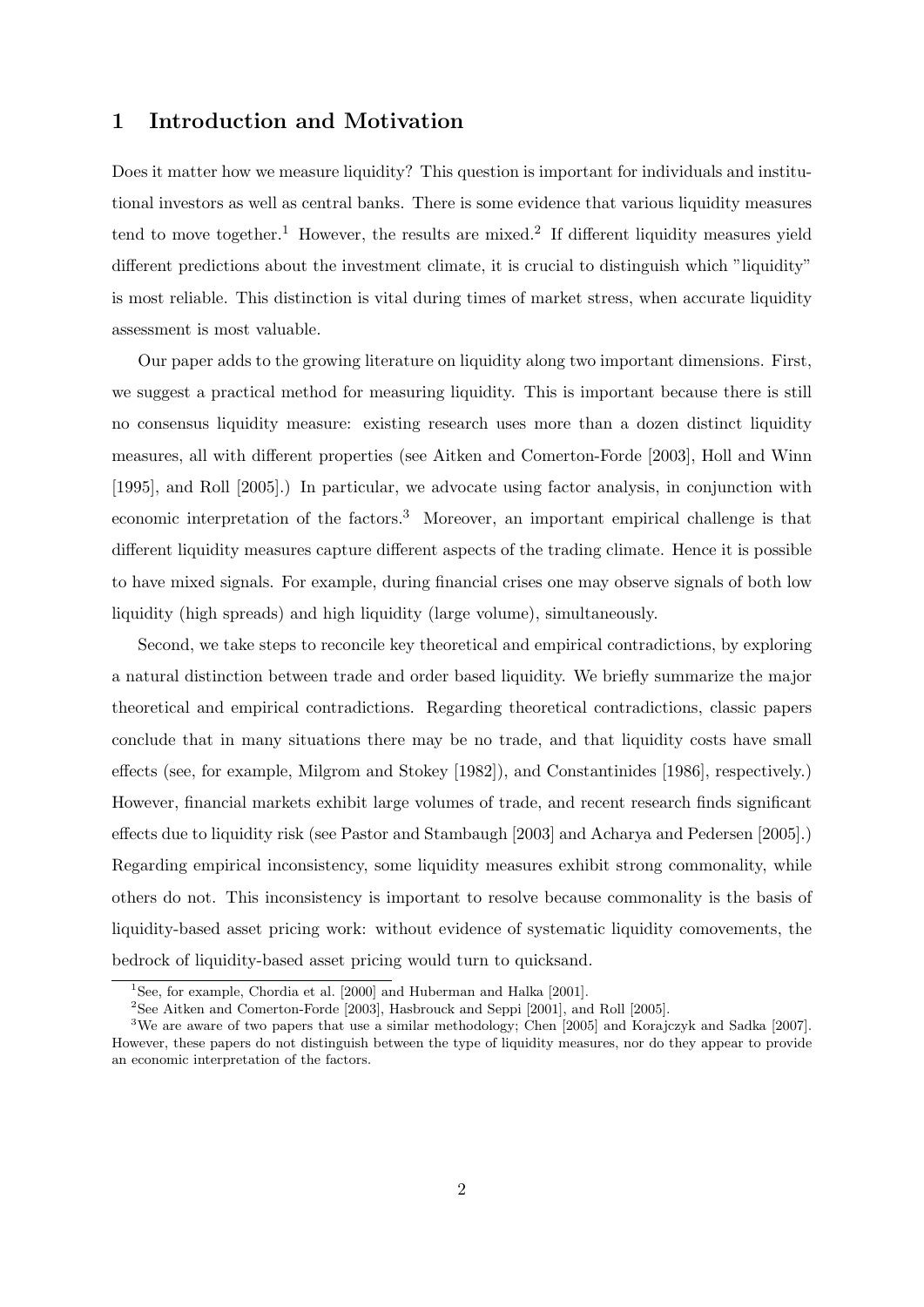#### 1.1 Overview of the paper

Our paper proceeds in three basic steps. First, we pool a set of 14 distinct measures that cover different liquidity dimensions, and extract and interpret the three most significant common factors. These factors reflect order based considerations, trade based considerations, and a mixture of return volatility and information risk. For simplicity, we call the first two factors order and trade factors, respectively. The third factor has significant loadings on both trade and order based liquidity variables. Because of its strong correlation with Amihud's [2002] illiquidity measure, we denote the third factor the Amihud factor. Second, we find supporting evidence for the conjecture that different liquidity measures point in conflicting directions during important events. We also provide an economic interpretation of our liquidity factors. Third, using our liquidity factors, we examine pricing implications in both theoretical and atheoretical models. The theoretical model is the liquidity-adjusted CAPM of Acharya and Pedersen [2005]. In this model, we document that only the Amihud factor is related to stock returns. Consequently, the risk premium found for liquidity may reflect a compensation for information risk. This is important since many studies on the role of liquidity risk in asset pricing use versions of Amihud's illiquidity measure. The atheoretical model is a simple factor model in the Fama-French tradition. In a cross section of stocks listed at the Oslo Stock Exchange, the CAPM augmented with the Amihud factor prices out the SMB and HML factors. However, the "pure" trade and order factors are less effective. Moreover, the Amihud factor is the one to receive significant premia.

The remainder of the paper is organized as follows. Section 2 summarizes the relevant literature. Section 3 describes the data, presents descriptive statistics, and documents the results of our common factor analysis. We then investigate the relationship between the common liquidity factors and asset returns in section 4. Section 5 concludes.

# 2 Summary of Related Literature

There is a vast and growing empirical literature on liquidity's role in asset pricing.<sup>4</sup> Before selectively summarizing this literature, we may bear in mind two key distinctions that impinge on analysis of liquidity. The first distinction is between trade and order based liquidity. Trade based measures such as trading volume and turnover reflect ex post liquidity, and therefore do

<sup>4</sup>For a more comprehensive literature review, see the surveys of Amihud et al. [2005], O'Hara [2003], and Stoll [2000].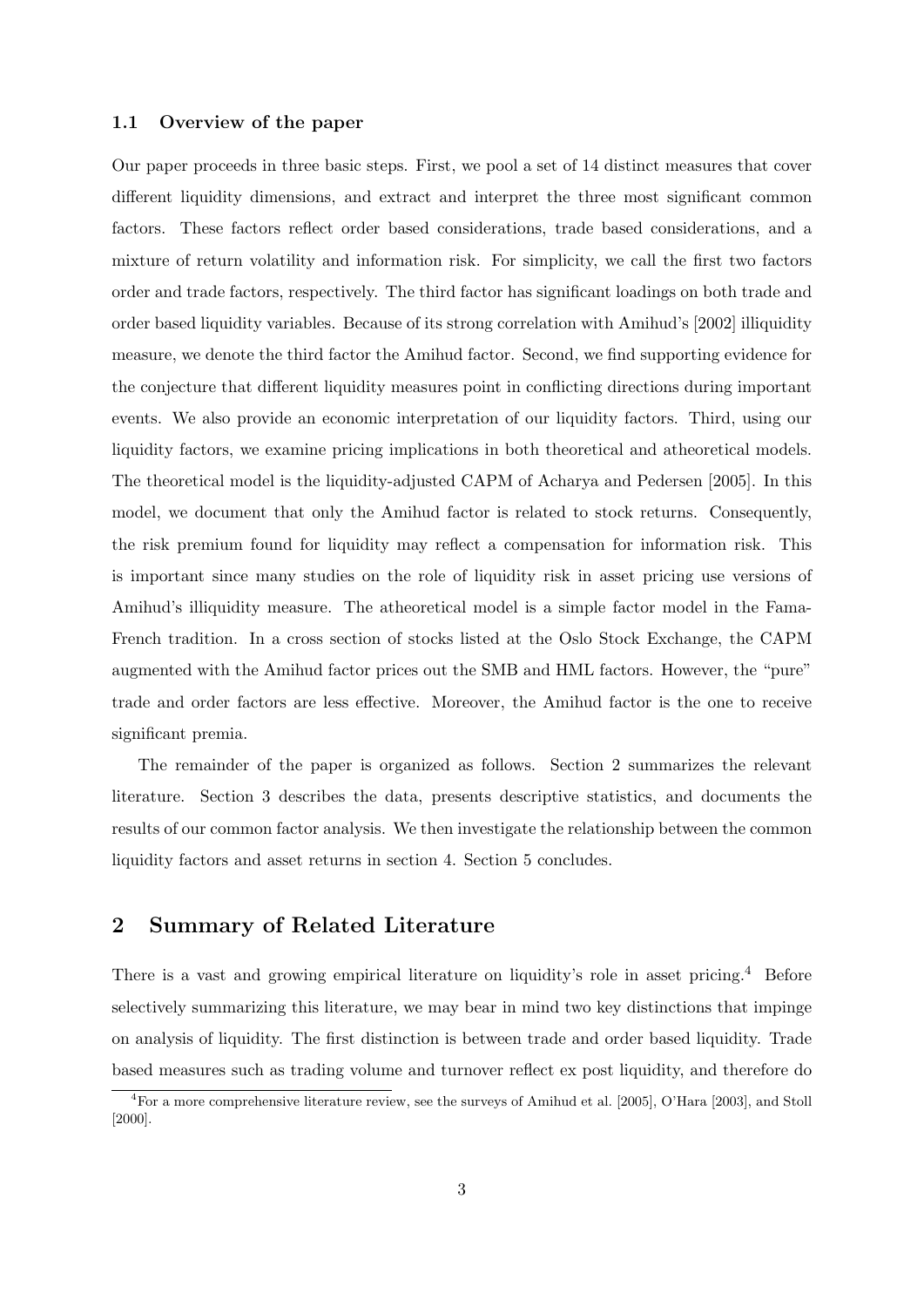not always give a good picture of the ease of transferring financial assets into cash. Order based measures such as spreads and order-book depth are *real time* measures of available liquidity, and although imperfect, give a better idea of an investor's current ability and cost to transfer assets into cash.<sup>5</sup> As can be seen in Table 1, empirical research on liquidity uses a variety of trade and order based measures, sometimes separately, sometimes together in the same study. Therefore the results could reflect dominance of either trade or order measures, making it difficult to speak definitively about pricing properties of liquidity. The second distinction concerns the four dimensions of liquidity, namely cost, resiliency, time and quantity. The cost dimension relates to the cost of transacting. In this dimension, an asset is liquid if its transaction cost is low, for example if it has a small bid-ask spread. The resiliency (or price impact) dimension relates to the ability to trade without affecting prices a lot. The time dimension relates to the speed of transacting. Accordingly, in this view, an asset is liquid if it can be traded quickly. An example of a measure that captures the time dimension is the measure of Liu [2006].<sup>6</sup> Finally, the quantity dimension relates to the amount of trading that can be absorbed. According to this dimension, an asset is liquid if large amounts of it can be traded.<sup>7</sup>

Now, in a selective survey of the literature on liquidity and asset pricing, we focus on two areas of research: those concerned with distinguishing liquidity measures, and those that attempt to construct and test *comprehensive* liquidity factors.<sup>8</sup> With regard to distinguishing liquidity measures, two papers are relevant.<sup>9</sup> Holl and Winn [1995] calculate the correlation structure for 25 measures of liquidity using transactions data from the Australian Stock Exchange (ASE) in 1995. Only those measures that are similar by design are found to be correlated, indicating that different measures of liquidity capture different characteristics of assets. In another study, Aitken and Comerton-Forde [2003] use data from the Jakarta Stock Exchange (JSE), and divide liquidity measures into trade and order based measures. They find a low correlation between the two categories. By examining changes in the liquidity measures within each category before and after an economic crisis on the JSE, the authors provide evidence that order based measures provide a better proxy for liquidity than trade based measures. Neither one of these studies considers liquidity in an asset pricing perspective, and they both stop short of constructing

 ${}^{5}$ For more on this distinction, see Aitken and Comerton-Forde [2003], Holl and Winn [1995], and Roll [2005].

 $6$ Liu [2006] proposes a new liquidity measure for individual stocks, which is defined as the standardized turnover-adjusted number of zero daily trading volumes over the prior 12 months. Although this measure captures several dimensions of liquidity the study put particular emphasis on the time dimension.

 $^7$ For more details, and an exploration of interaction of these dimensions, see Hodrick and Moulton [2006].

<sup>8</sup> In the interests of space, we do not discuss a number of other related issues such as commonality and the liquidity premium. Some of these papers are summarized in Table 1.

 $^{9}$ Roll [2005] has discussed this issue in presentations, although not in a written research paper.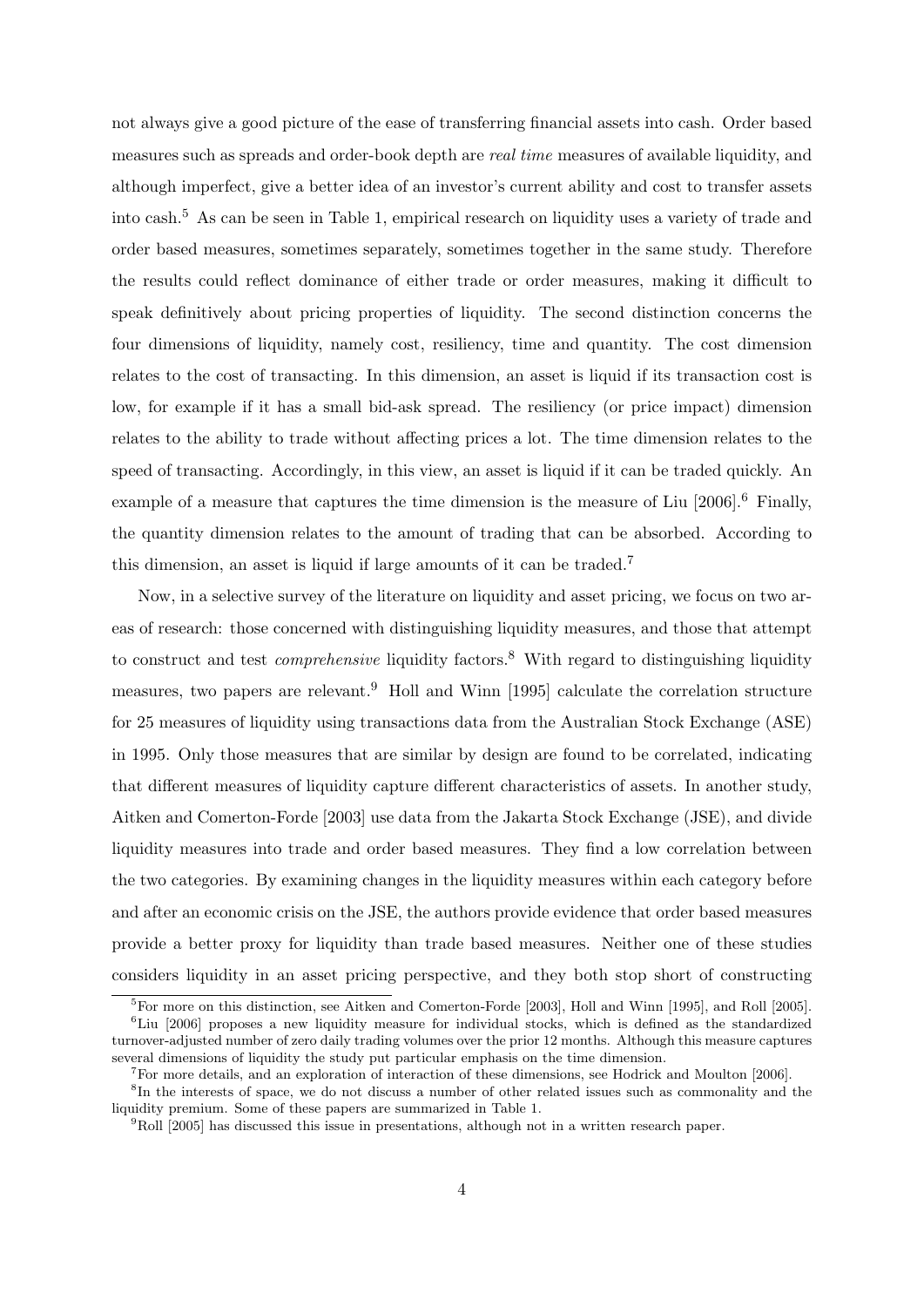liquidity factors. Our paper is similar to these two in that we believe it is crucial to consider the differential signals from different types of liquidity. We differ in that, building on this belief, we actually construct liquidity factors and examine their performance in asset pricing models.

With regard to constructing comprehensive liquidity, three papers are relevant, namely Hasbrouck and Seppi [2001], Chen [2005], and Korajczyk and Sadka [2007]. Hasbrouck and Seppi [2001] analyze liquidity measures, returns, and order flows using a factor analysis, and find little evidence of a common factor in liquidity. Chen [2005] constructs a common liquidity factor from a few different liquidity measures using principal components analysis. She finds that exposure to the first principal component is priced. She also distinguishes liquidity effects from volatility effects, and documents that stock market liquidity is priced in bond markets. Korajczyk and Sadka [2007] construct common liquidity factors both within single liquidity measures (similar to the Hasbrouck and Seppi [2001] approach) and across different liquidity measures. They document that common liquidity across different measures is a robust priced factor, while common liquidity factors within single measures are not. Our work is similar to these papers in that we attempt to extract fundamental liquidity from a set of factors. We differ in at least three significant ways. First, a major difference is that we do not accept prima facie comovement as evidence of commonality; we examine the economic meaning of each common factor, and consider the potential for mixed signals from trade and order based liquidity. Second, we investigate whether the relationship between liquidity factors and asset prices is different for trade and order based factors. A final difference is that we test the pricing properties of our liquidity factors in both theoretical and atheoretical pricing frameworks.

[Table 1 about here.]

# 3 Empirical Liquidity Measures

In this section we provide a short description of our data set, and present summary statistics. We then present the results from our common factor analysis and discuss the interpretation of our liquidity factors.

Our data set comprises roughly five years of high-frequency data from the Oslo Stock Exchange (OSE), containing every single order and trade for all listed firms. The sample period is February 1999 through 2004. Norway is a member of the European Economic Area, and its equity market is among the 30 largest world equity markets by market capitalization.<sup>10</sup> At the

 $10$ The source of information on market capitalization is FIBV (International Federation of Stock exchanges).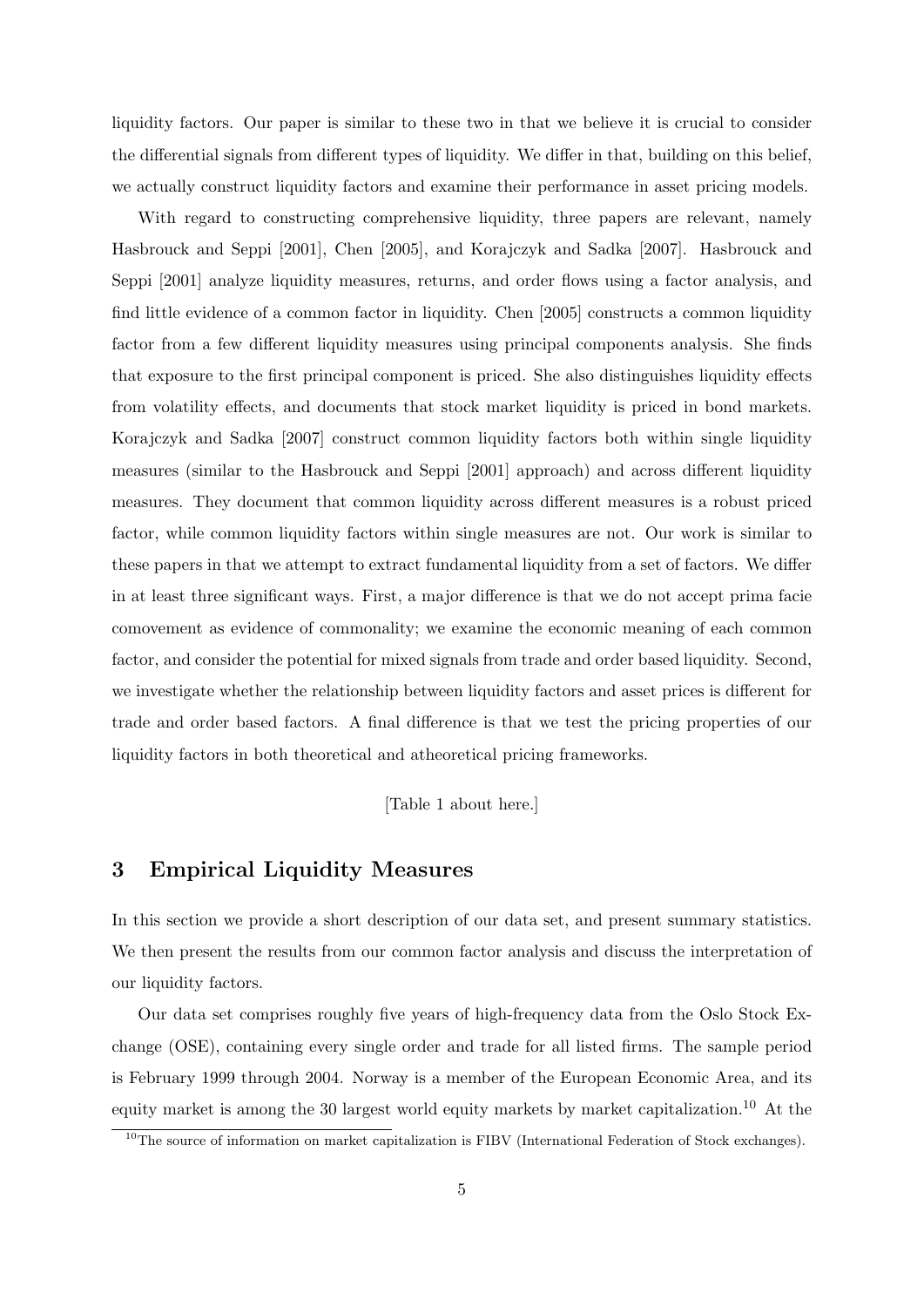end of 2005, 219 companies were listed at the OSE with a total market value of NOK 1,403 billion (roughly US\$230 billion). Since January 1999, the OSE has operated a fully automated computerized trading system similar to the public limit order book systems in Paris, Stockholm, and Toronto. Our data sample is unique in that it enables us to construct a wide range of liquidity measures in "real time" from the actual sequence of trades and orders. We know every order and trade that occurred during the sample period. The order data include all order submissions, deletions and amendments of existing orders. We also know whether an order is a buy or a sell order. Thus, for each security in the data, we are able to reconstruct the entire order book at any point in time. Every trade is linked to the underlying orders through an order ID. Thus, if a large order is executed against many smaller orders resulting in several smaller trades, we can trace each executed part back to the initial order.<sup>11</sup>

#### 3.1 Descriptive statistics

Liquidity is often defined as "an ability to trade large quantities quickly at low cost with little price impact". This definition suggests four aspects of perfect liquidity. The aspects comprise a cost dimension, a resiliency dimension (how good is one's ability to trade with minimal price impact), a quantity dimension (how much can you trade at a given cost), and a time dimension (how quickly can you trade a given quantity at a given cost). A major problem in estimating the effects of liquidity on asset prices has been to find empirical measures that can capture all of these aspects. We try to overcome this problem in the following way. First, we calculate a large set of liquidity variables that according to the literature should capture the different dimensions of liquidity. Second, for practical implementation, we use common factor techniques to extract a small number of factors.

The selected panel of liquidity measures comprises five trade measures and nine order measures. The trade measures include the number of trades, the trading volume in shares, turnover, the number of seconds between trades, and Amihud's [2002] illiquidity ratio. Order based measures include quoted spread, relative quoted spread, depth at the inner quotes, the number of submitted limit orders, the fraction of all orders that are limit orders, the time between sub-

 $11$ To remove very illiquid securities and securities that only have a short listing period in the data sample, we filter the sample as follows. First, each firm is required to have been listed for the entire data sample period. In addition, the firm must have been traded on at least 80 percent of the days when the Oslo Stock Exchange is open for trading (1539 days). This reduces the sample to a total of 42 securities. To remove outliers from the reduced data sample, we check for erroneous order submissions. This is done for the largest orders submitted across all firms on each day. If we see that a large order is immediately canceled or amended to a significantly lower volume, we correct the volume in the initial submission. In addition, we remove all odd-lot trades and orders and all trades reported as off market trades.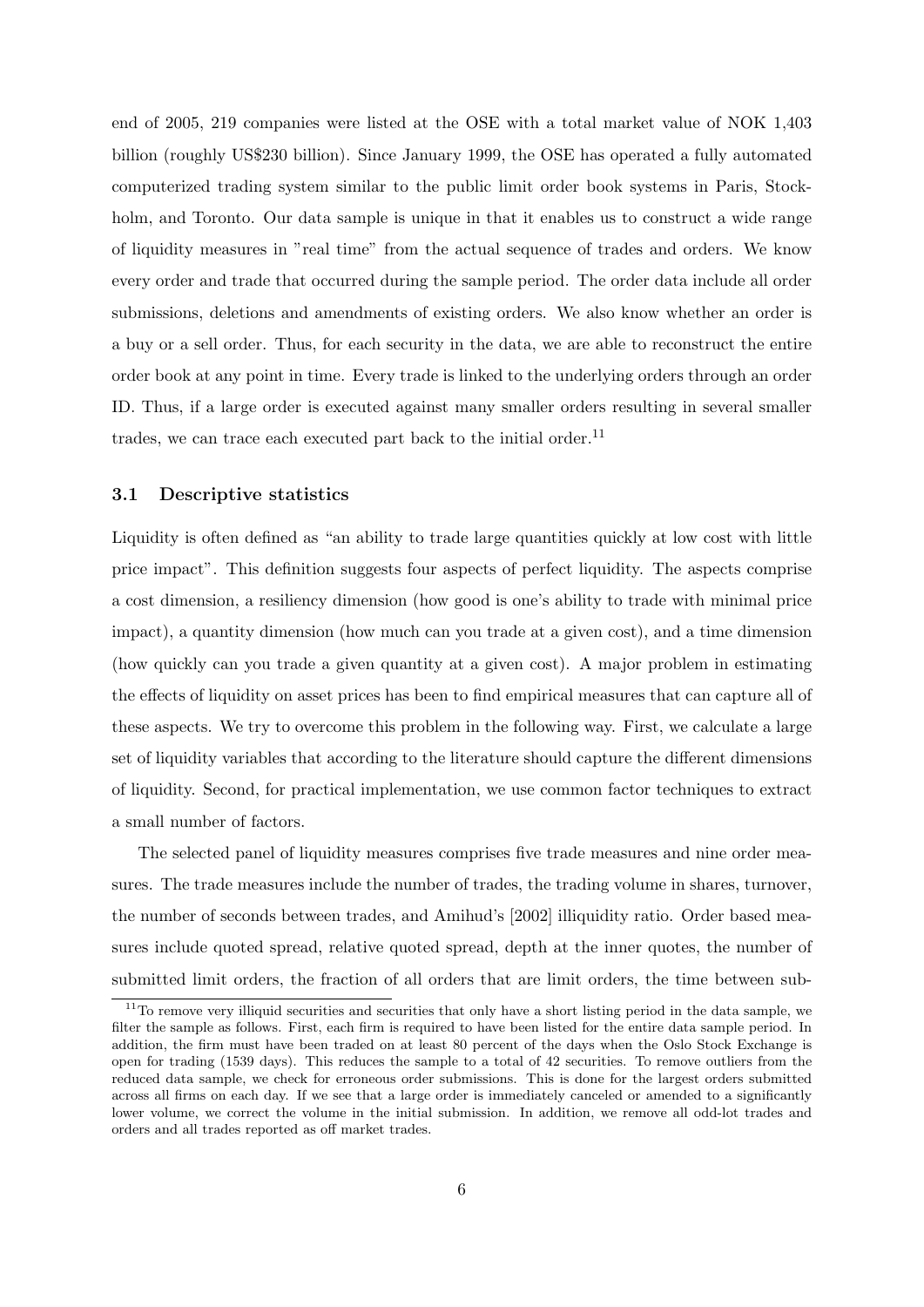mitted limit orders, order book symmetry, and two measures of the order book slope.<sup>12</sup> All variables are first calculated for each security on each trading date.<sup>13</sup> Then, a cross sectional average is calculated for each day. The cross sectional average represents the market wide realization of the liquidity variable on each date. Table 2 provides descriptive statistics for the liquidity measures, which we quickly summarize.<sup>14</sup> Over the sample period, there were on average 4494 trades in the firms each day, and the average depth at the inner quotes was 8893 shares. Measured by the quoted spread, the average cost of trading over the period was NOK 1.37, or 2.28 percent of the midpoint prices. A median number of seconds between trades of 2718 (over 45 minutes) reflects infrequent trading by some firms in the sample. However, since this is the distribution of the daily average, it does not capture considerably more frequent trading by many firms.

#### [Table 2 about here.]

#### 3.2 Constructing Liquidity Factors

In preparation for our factor analysis, one important criterion is that the variables be sufficiently correlated. A rule of thumb is that a substantial number of the correlation coefficients should exceed 0.30. Table 3 helps us in this regard, since it presents correlation matrices. In particular, correlations greater than 0.30 are in grey cells. Visual inspection of the matrix indicates that a factor analysis is appropriate. Interestingly, most order and trade measures in the same liquidity dimensions exhibit fairly high correlations.

We now turn to the results of our factor analysis, which reduces our large set of liquidity variables into a manageable number of liquidity factors.<sup>15</sup> Table 4 summarizes the main results. The table shows rotated factor loadings for three extracted factors as well as the final estimates of shared variance among the variables. A rule of thumb frequently used is that factor loadings greater than 0.30 in absolute value are significant. These loadings are marked gray in the table. We also report Kaiser's Measure of Sampling Adequacy (MSA), both overall and for individual

<sup>&</sup>lt;sup>12</sup>We do not include the effective spread since it is actually a hybrid between a trade based and an order based measure. Moreover, effective spreads are highly correlated with quoted spreads, especially in a limit order market where there are no price improvements.

<sup>&</sup>lt;sup>13</sup>To avoid biases from intra-day trading patterns, we divide each trading day into 6 hourly intervals. Except for the trading frequency, the share volume and the illiquidity ratio, all measures are first averaged within each interval and then averaged over the 6 intervals to get a daily average.

 $14$ Some background information not in the tables: At year-end 2004, the average market cap of the sample firms was NOK 7.46 billion, with a maximum and minimum of NOK 124 billion and NOK 104 millions, respectively. Regarding the liquidity measures, a detailed description of their calculation is provided in the Appendix.

<sup>&</sup>lt;sup>15</sup>A short discussion of the main design issues involved in the analysis and some robustness tests of the results from the analysis are provided in Appendix B.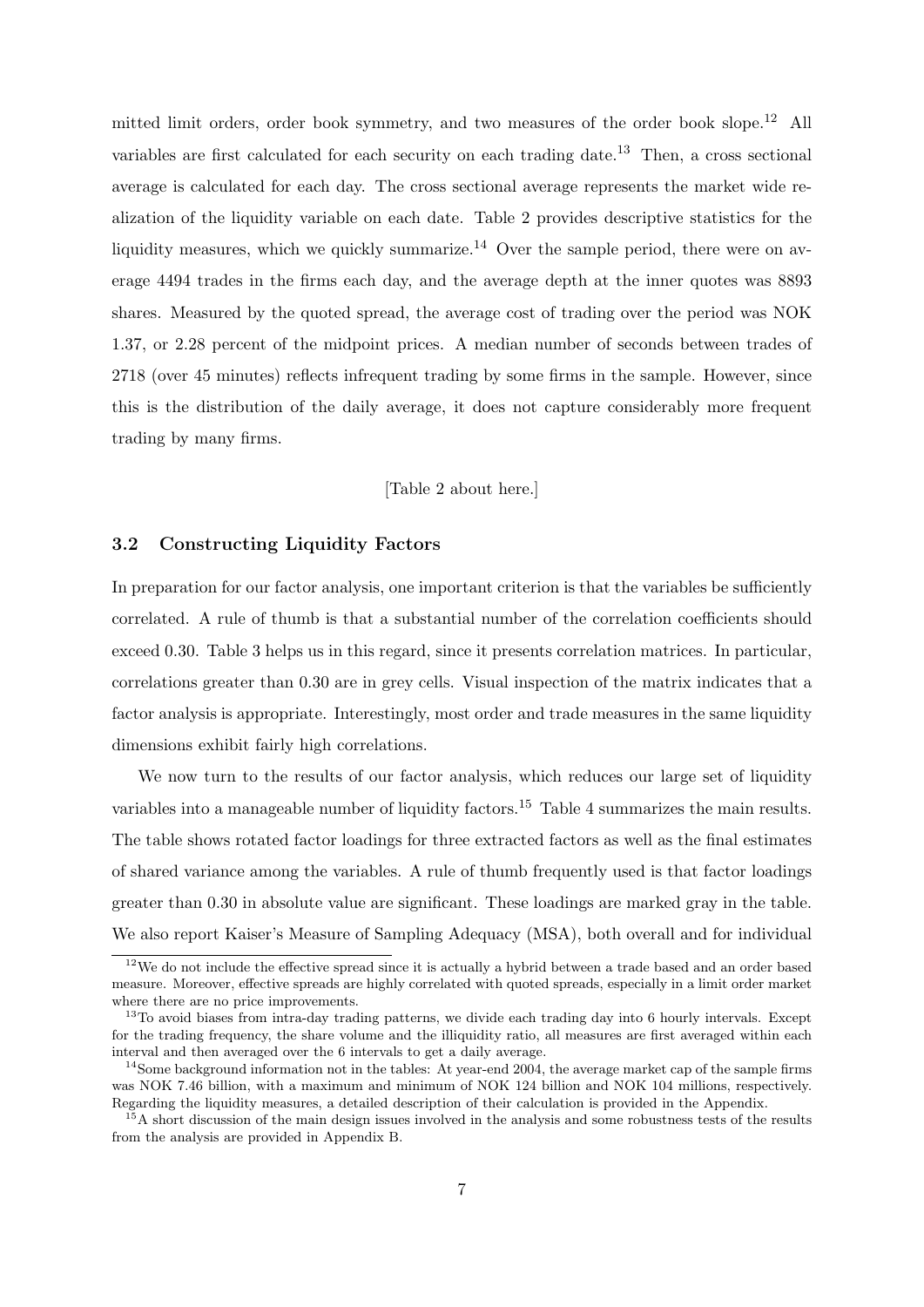variables.<sup>16</sup> In general, values of MSA greater than 0.8 are considered good, while values less than 0.5 are unacceptable. We find an overall MSA of 0.78, and individual MSA between 0.61 and 0.89. Hence, the set of liquidity variables seems well suited to factor analysis.

We extract 3 common factors, denoted Factors 1, 2, and 3, respectively. Factor 1 explains 39% of total shared variance among the variables, while Factors 2 and 3 explain 36% and 25%, respectively. Factor 1 is mainly an order based quantity measure, although it also has significant negative loadings on quoted spread and the illiquidity ratio. Factor 2 captures both trade and order measures related to the dimensions of quantity and immediacy. Factor 3 has significant loadings on all liquidity dimensions from both trade and order measures. There are three prominent variables; Amihud's price impact measure (largest significant split loading), the relative spread (only significant loading), and symmetry of the order book (only significant loading).<sup>17</sup> The first two variables are typically related to private information.

#### [Table 3 about here.]

#### [Table 4 about here.]

Since we are interested in differential properties of trade and order measures, we also estimate two separate common factor models, including only trade measures (model B), and only order measures (Model C). The results from these estimations are summarized in Table 12. Model B has one common factor, which is related to the quantity and immediacy dimensions of liquidity. Model C has two common factors. The first factor explains 68 percent of the shared variance and is mainly related to quantity variables. The second factor is a bit hard to interpret because it is loaded from variables representing three different liquidity dimensions. Based on the factor analysis, we extract daily score series that represent the daily realizations of the common factors in the three models. The correlation matrix for the factor scores is presented in Table 5, which we now discuss.

#### [Table 5 about here.]

Some interesting patterns emerge from the factor score correlation matrix. Factor 1 in Model A has a correlation coefficient of 0.96 with the first factor in the order based model and

<sup>&</sup>lt;sup>16</sup>The underlying assumption of factor analysis is that there exists a number of unobserved latent variables that account for the correlations among the observed variables, such that if the latent variables were held constant, the partial correlations among the observed variables would be small. Kaiser's Measure of Sampling Adequacy is a summary measure of how small the partial correlations are relative to the ordinary correlations.

 $17A$  split loading means that a variable has multiple significant loadings. Ideally, we would like to see a single significant loading for each variable on only one factor.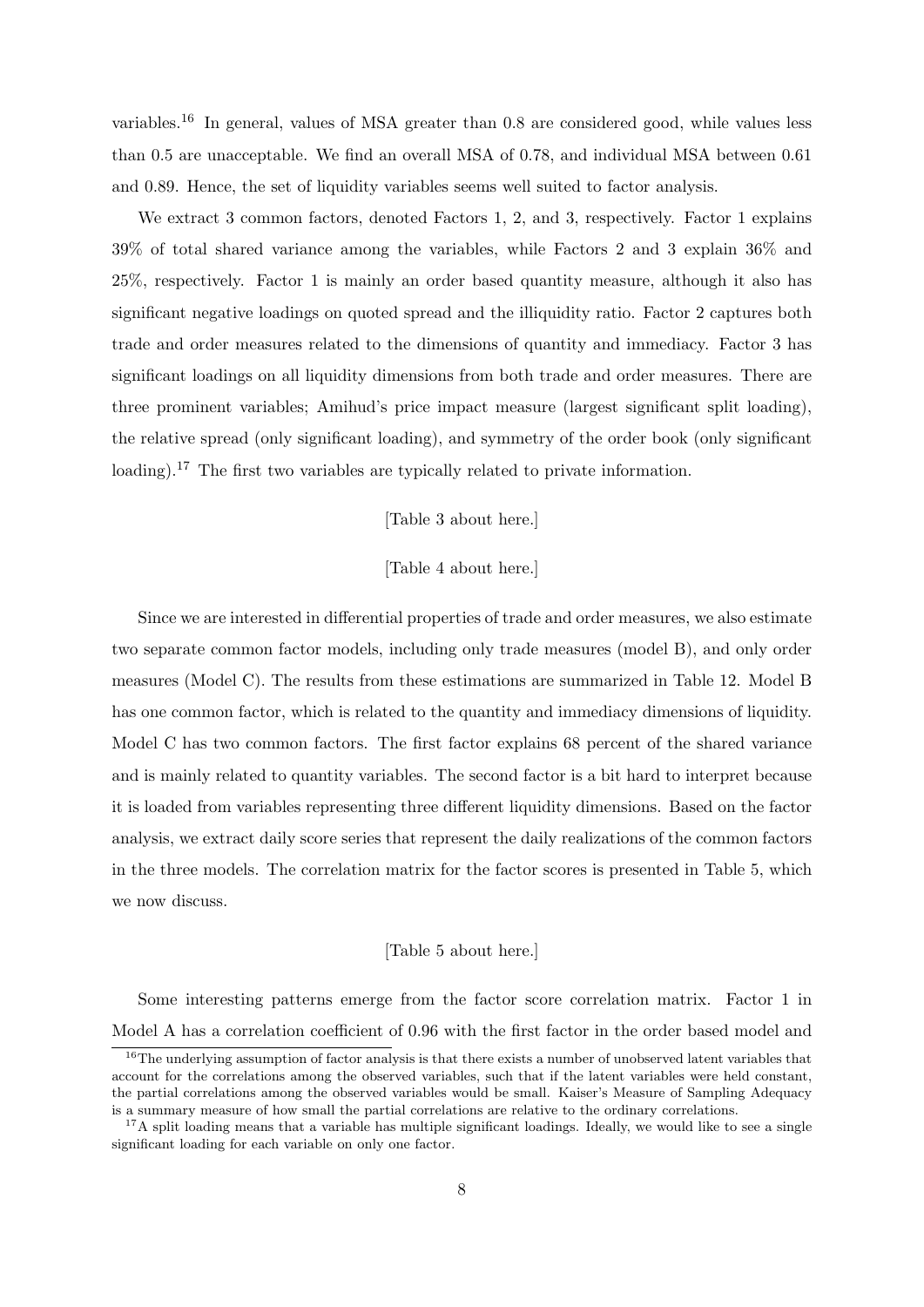Factor 2 in Model A has a correlation coefficient of 0.93 with the factor in the trade based model. Thus, even when we pool all the liquidity variables together in Model A, we extract one order based factor and one trade based factor. The order based factor reflects the quantity (or depth) dimension of liquidity, while the trade based factor is related to both quantity and immediacy. The third factor in Model A is negatively related to the "hard to interpret" factor in the order based model (Factor 2 in Model C).<sup>18</sup> Note that Factors 1 and 2 measure liquidity, since they increase with liquidity. By contrast, Factor 3 measures illiquidity, since it decreases with liquidity.

#### 3.3 Economic interpretation of the liquidity factors

The factor model results indicate that there is an important distinction between order based and trade based liquidity variables. The main difference between the two classes of measures is that order measures reflect pre-trade liquidity while trade measures reflect post-trade liquidity. Aitken and Comerton-Forde [2003] argue that this difference makes order measures better proxies for liquidity, since they more accurately indicate currently available liquidity than do trade measures. This point is illustrated empirically by data for the two classes of measures during an economic crises. We find similar patterns for our liquidity variables during important events, both at the firm and aggregate levels. Figure 1 depicts the behavior in two order measures (spread and depth) and one trade measure (volume) for a specific firm event. Panel A indicate that there was an increase in liquidity, as measured by the increase in trading volume. However, Panel B shows that, exactly at the same time, there was an increase in spreads and decrease in depth, indicating reduced liquidity and increased costs. This type of discrepancy may also exist at the aggregate level, as depicted in Figure 2. In this case, aggregate trading volume in Panel A indicates increased liquidity, while average depth and spreads again signal the opposite, decreased liquidity and higher transaction costs.

#### [Figure 1 about here.]

#### [Figure 2 about here.]

Figure 3 shows the behavior of our factor scores over the same event period as in Figure 2. The major pattern is that the liquidity factors all track each other closely before the event,

<sup>&</sup>lt;sup>18</sup>As a robustness test of the factor analysis, we split the sample in two and re-estimate all three models. The interpretation of the factors is similar for all models in all three sample periods. The correlations between the factors are also quite robust to the choice of sample period. This analysis is available from the authors on request.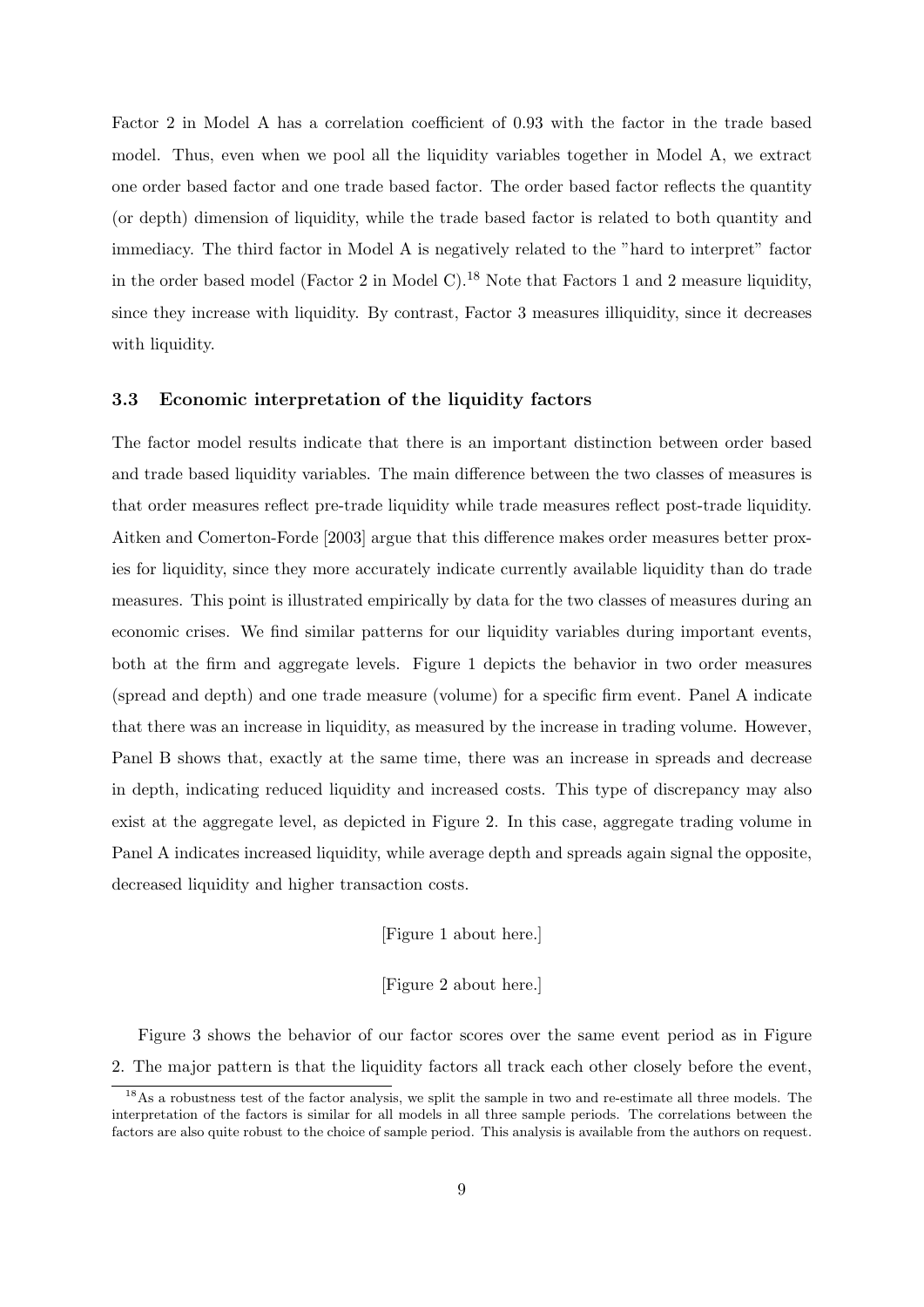and then diverge. Once again, there are mixed signals: the order based factor indicates reduced liquidity while the trade based factor suggests enhanced liquidity.

#### [Figure 3 about here.]

In sum, these examples support the notion that trade and order measures give different signals of liquidity during critical periods. In order to interpret these signals we need to know what aspects of a liquid market that are important for investors. As emphasized by O'Hara [2003], financial markets have two closely related functions; coordinating buyers and sellers and price discovery. The coordination role is carried out by liquidity providers, either designated market makers or traders utilizing a limit order book. The term price discovery describes the mechanism by which prices come to reflect relevant information. The coordination role of the market is what is commonly referred to as "liquidity". However, liquid markets also require a high quality of price discovery. Consequently, there is a *confounding* effect of price discovery on liquidity. Thus, we cannot know whether a prima facie relation between asset prices and liquidity indicates liquidity risk or information risk. For an example of this confounding effect, consider the spread, a widely used measure of liquidity. The spread is a good measure of liquidity in that it is low when the market functions well, and high when the market functions poorly. The size of the spread is, however, determined by both a coordination cost component and an adverse selection cost component.

The figures above suggest that order measures more accurately indicate the current coordination quality of the market than do trade measures. Evidently, trade measures also contain information about the efficiency of the coordination process, since when coordination is poor one would also expect the trading activity to be low. However, it could be that trade measures are more closely related to price discovery. The reason is that they reflect ex post realizations of liquidity demands from impatient traders, where the impatience can be related to both private information and funding needs. Trade measures should therefore give more information about the current direction of liquidity demand (and potentially the direction of information) than order measures. Thus, one possible interpretation of the distinction found between trade and order measures is that the confounding effect of price discovery on liquidity is more reflected in trade measures than in order measures.

To investigate this interpretation empirically, we need a proxy variable for information arrivals. A natural candidate is net order flow.<sup>19</sup> Table 6 shows the correlation structure between

<sup>&</sup>lt;sup>19</sup>The market microstructure literature on foreign exchange shows a strong relationship between returns and net order flow, see for example Evans and Lyons (2001), Bjonnes and Rime (2004).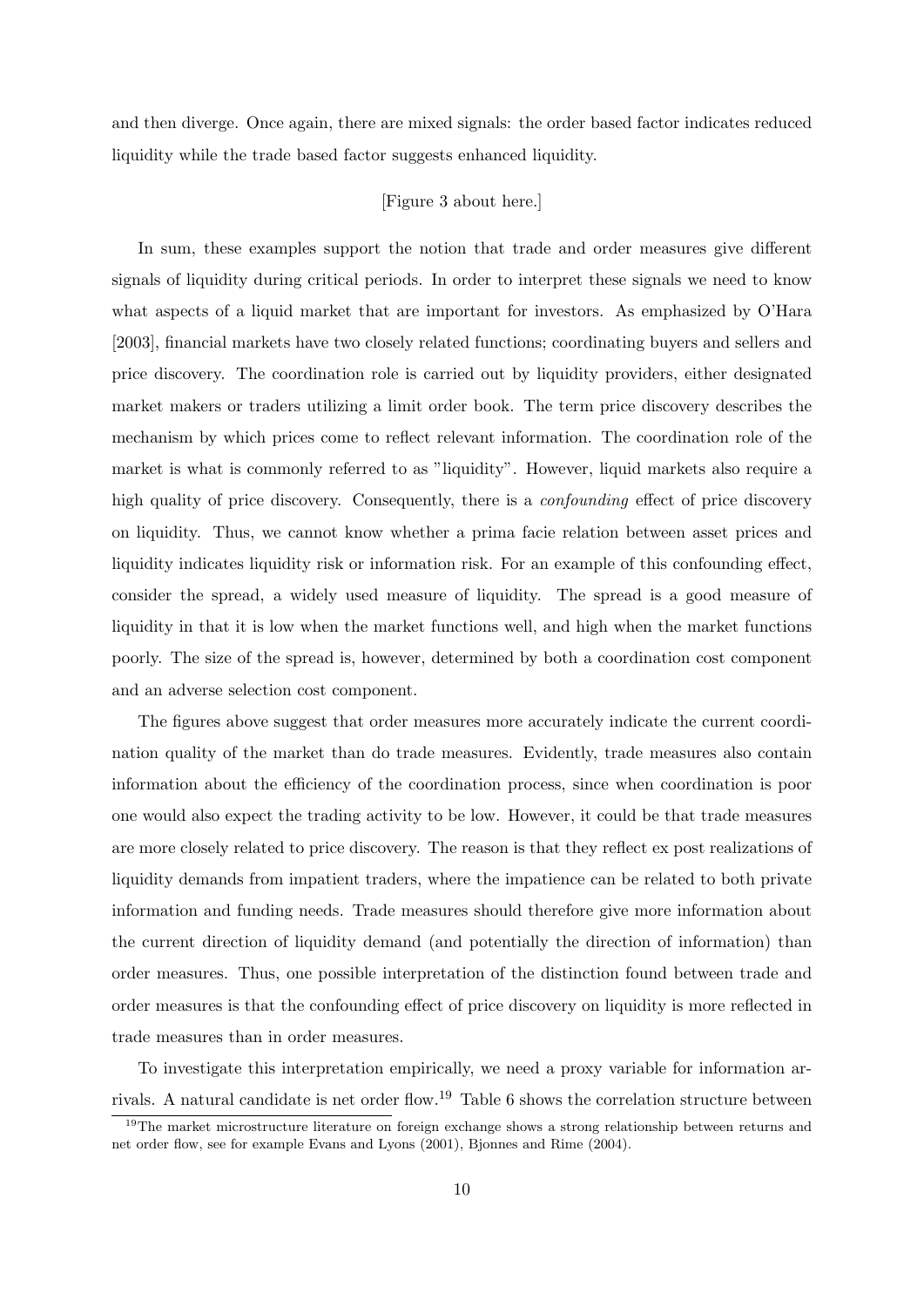returns, volatility, net order flow, and absolute net order flow for our firms, as well as the correlations between these and our liquidity variables. The absolute net order flow is meant to capture the information intensity regardless of direction.

#### [Table 6 about here.]

We find a strong contemporaneous relation between returns and net order flow, and also between volatility and absolute net order flow. These results indicate that the strong explanatory power of net order flow on returns which is documented for foreign exchange markets may also apply for stock markets. Note also that the illiquidity ratio is almost perfectly correlated with daily volatility. Last, the trade and order measures diverge sharply in their relation with net order flow: all the trade measures have a notable correlation with absolute net order flow, while most order measures do not.<sup>20</sup> We do a similar exercise for our estimated liquidity factors in table 7. The table shows how the score series for the three factors are correlated with volatility, net order flow, market return and relative spread. The correlation coefficients provide further support to our factor interpretation. Factor 1 has a low correlation with net order flow, as was the case for most of the order based liquidity variables. Factor 2 has a fairly high correlation with the absolute value of order flow, as was the case for most of the trade based liquidity variables. Factor 3 is highly correlated with volatility and relative spread. The high correlation with volatility comes from the significant loading to Amihud's illiquidity measure. Since this factor exhibits high correlation with relative spread and a moderate correlation with absolute net order flow, it seems more related to information risk than factor 2. To summarize, our common factor analysis has provided us with three orthogonal liquidity factors; one order based factor, one trade based factor, and one factor that reflects return volatility and information risk.

#### [Table 7 about here.]

As we saw from table 1 the research outcomes of studies examining the question of whether liquidity is important for asset prices are ambiguous. Our results suggest that this may be related to an important difference between the various variables used in the various studies. More specifically, if order- and trade-based measures contain different information about liquidity and price discovery, it is important to be aware of this difference when selecting proxies for liquidity. By using our common liquidity factors, we will now examine whether the different types of liquidity variables yield differential results in asset pricing tests.

<sup>&</sup>lt;sup>20</sup>The correlation coefficients between liquidity measures and net order flow are much lower because net order flow frequently changes its sign.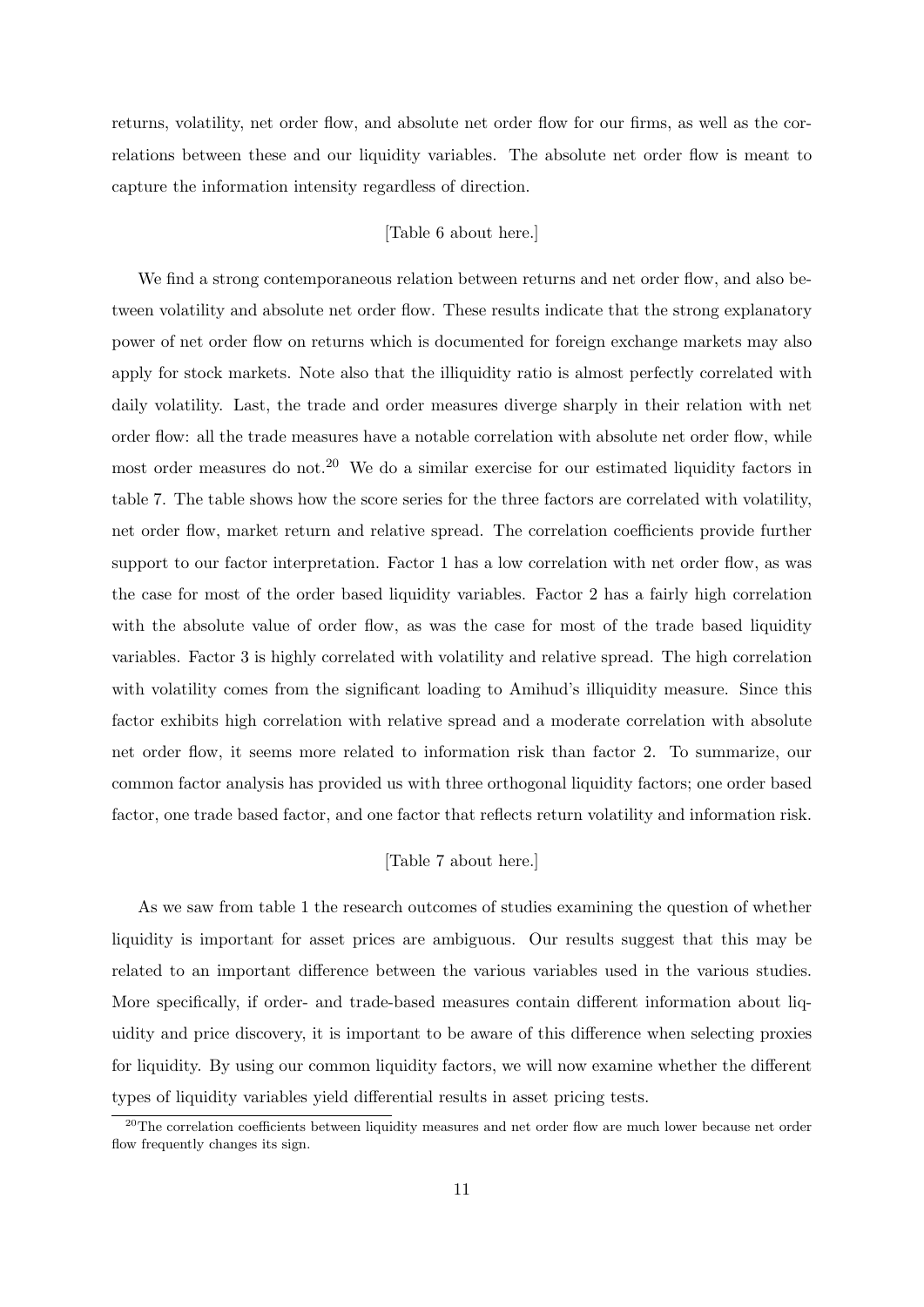## 4 Asset Pricing Results

Existing empirical evidence on the role of liquidity risk in asset pricing largely supports the existence of a liquidity risk premium.<sup>21</sup> The main aim of this section is to examine the sensitivity of this result to the choice of empirical liquidity proxy. We first describe how time-series for market-wide and firm specific liquidity are created from the liquidity factors found in section 3. We then employ two different frameworks to explore the relationship between these liquidity variables and asset returns. The first empirical framework is based on the theoretical liquidity-CAPM of Acharya and Pedersen [2005]. In this model liquidity risk affect asset prices through three different channels reflecting the covariances between firm specific return, firm specific illiquidity, market return, and market illiquidity. By estimating the liquidity-adjusted CAPM, we can study the liquidity factors within the context of a theoretical model where the implications of liquidity on asset prices are exactly derived and easy to interpret. To investigate differences between the liquidity factors, we estimate the model separately for each of them.

The second empirical framework is a factor model in the style of Fama and French [1992], augmented with our liquidity factors. Specifically, we try to explain the cross-section of stock returns by different multi-factor models that includes liquidity factors as well as traditional risk factors (market, size, and value). This framework is similar to the one used by, for example, Pastor and Stambaugh [2003] and Liu [2006]. The atheoretical approach allows us to study possible joint effects of the liquidity factors, and to explore the relationship between the liquidity factors and other potential risk factors from the empirical asset pricing literature. These models are empirical in nature and make no attempt to explain why different factors should affect returns. This is the approach followed by much empirical work in this field.

#### 4.1 Liquidity variables

In accordance with our factor analysis from the previous section, we wish to use three time series liquidity measures for our asset pricing tests. In keeping with most applied factor analysis, we use the factor scores, for both the market and individual liquidity measures. Specifically, for the market-wide liquidity we use the score realizations from the factor analysis,

$$
s_t^M(j) = \sum_{k^M} \omega(j)^{k^M} k_t^M,
$$
\n<sup>(1)</sup>

<sup>&</sup>lt;sup>21</sup>The empirical evidence is substantial, see for example Chordia et al. [2000], Hasbrouck and Seppi [2001], Pastor and Stambaugh [2003], Acharya and Pedersen [2005], and Liu [2006].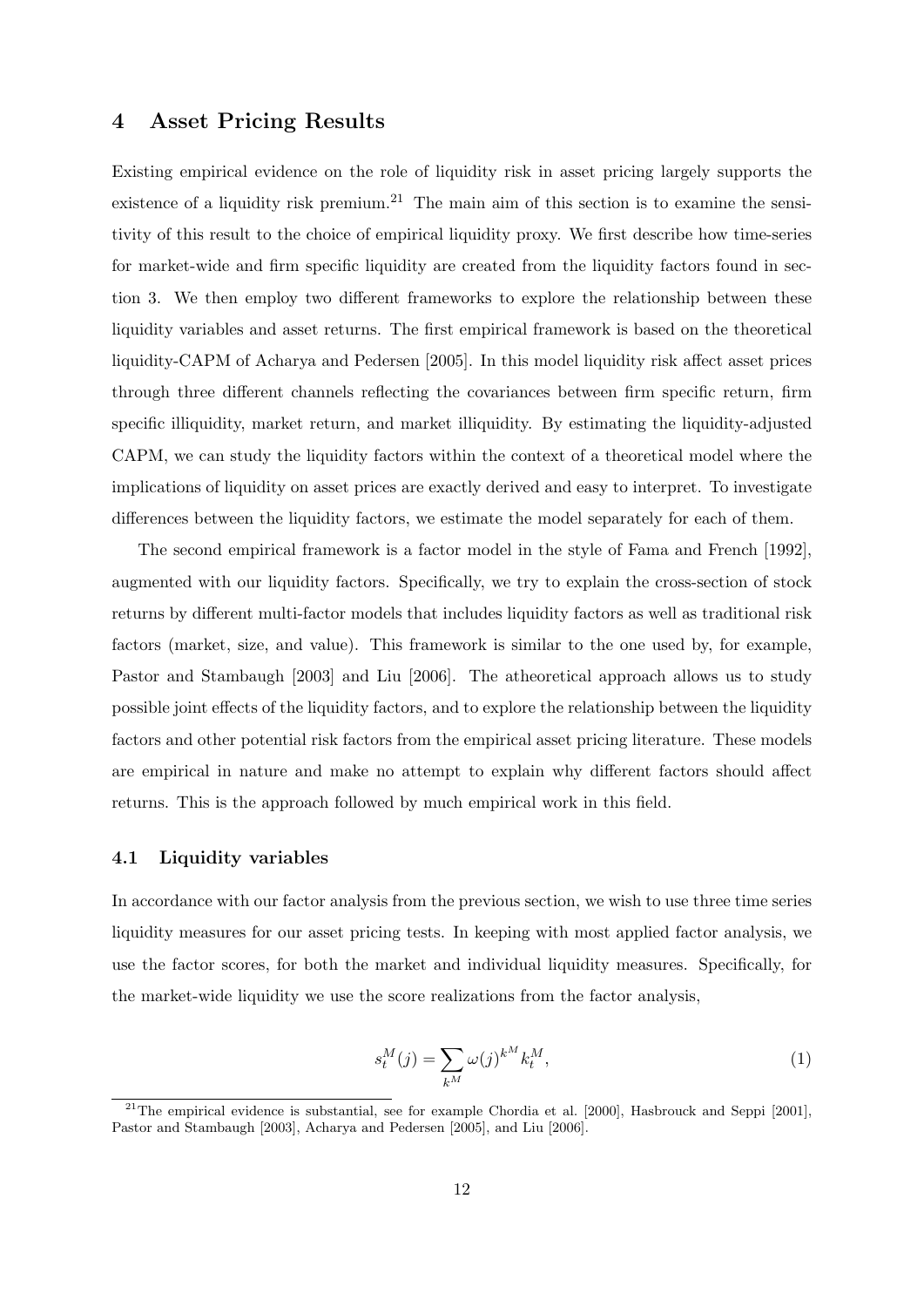where  $s_t^M(j)$  is the market-wide score realization of liquidity factor  $j \in \{1,2,3\}$  at time t,  $k^M$ are the normalized market-wide liquidity variables underlying the factor analysis, and  $\omega(j)^{k^M}$ are the standardized scoring coefficients of the liquidity variables  $k^M$  for factor j. Similarly, for the firm specific liquidity variables, we use the standardized scoring coefficients from the factor analysis and normalized firm specific liquidity variables,

$$
s_t^i(j) = \sum_{k^i} \omega(j)^{k^M} k_t^i,\tag{2}
$$

where  $s_t^i(j)$  is the score realization of liquidity factor j for firm i at time t, and  $k_t^i$  are the normalized firm specific liquidity variables.

#### 4.2 Testing a Theoretical Liquidity Model

Acharya and Pedersen [2005] argue that in an economy with illiquidity costs, the benchmark CAPM shifts to account for three additional risk sources. First, investors require compensation for holding stocks that become illiquid when the market becomes illiquid. Second, investors accept a lower return on an asset that yields higher returns during periods of market illiquidity. Third, investors accept a lower return on a stock that is liquid during down markets. To estimate and test the model, Acharya and Pedersen [2005] derive an unconditional version, assuming constant conditional covariances of innovations in illiquidity and returns:

$$
E(r_t^i - r_t^f) = E(c_t^i) + \lambda \beta^{1i} + \lambda \beta^{2i} - \lambda \beta^{3i} - \lambda \beta^{4i}
$$
\n(3)

where the  $\beta$  variables reflect traditional market risk as well as the three types of liquidity risk described above.<sup>22</sup> Moreover,  $r^f$  is the risk free return,  $r^i$  ( $r^M$ ) is the return of firm i (the market),  $c^i$  ( $c^M$ ) is a measure of the illiquidity of firm i (the market) and  $\lambda_t = E_t(r_{t+1}^M - c_{t+1}^M - r_t^M)$  $\binom{J}{t}$ is the risk premium.

$$
\beta^{1i} = \frac{cov(r_t^i, r_t^M - E_{t-1}(r_t^M))}{var(r_t^M - E_{t-1}(r_t^M) - [c_t^M - E_{t-1}(c_t^M)])},\tag{4}
$$

$$
\beta^{2i} = \frac{cov(c_t^i - E_{t-1}(c_t^i), c_t^M - E_{t-1}(c_t^M))}{var(r_t^M - E_{t-1}(r_t^M) - [c_t^M - E_{t-1}(c_t^M)])},
$$
\n(5)

$$
\beta^{3i} = \frac{cov(r_t^i, c_t^M - E_{t-1}(c_t^M))}{var(r_t^M - E_{t-1}(r_t^M) - [c_t^M - E_{t-1}(c_t^M)])}
$$
(6)

$$
\beta^{4i} = \frac{cov(c_t^i - E_{t-1}(c_t^i), r_t^M - E_{t-1}(r_t^M))}{var(r_t^M - E_{t-1}(r_t^M) - [c_t^M - E_{t-1}(c_t^M)])} \tag{7}
$$

<sup>22</sup>Specifically, the betas satisfy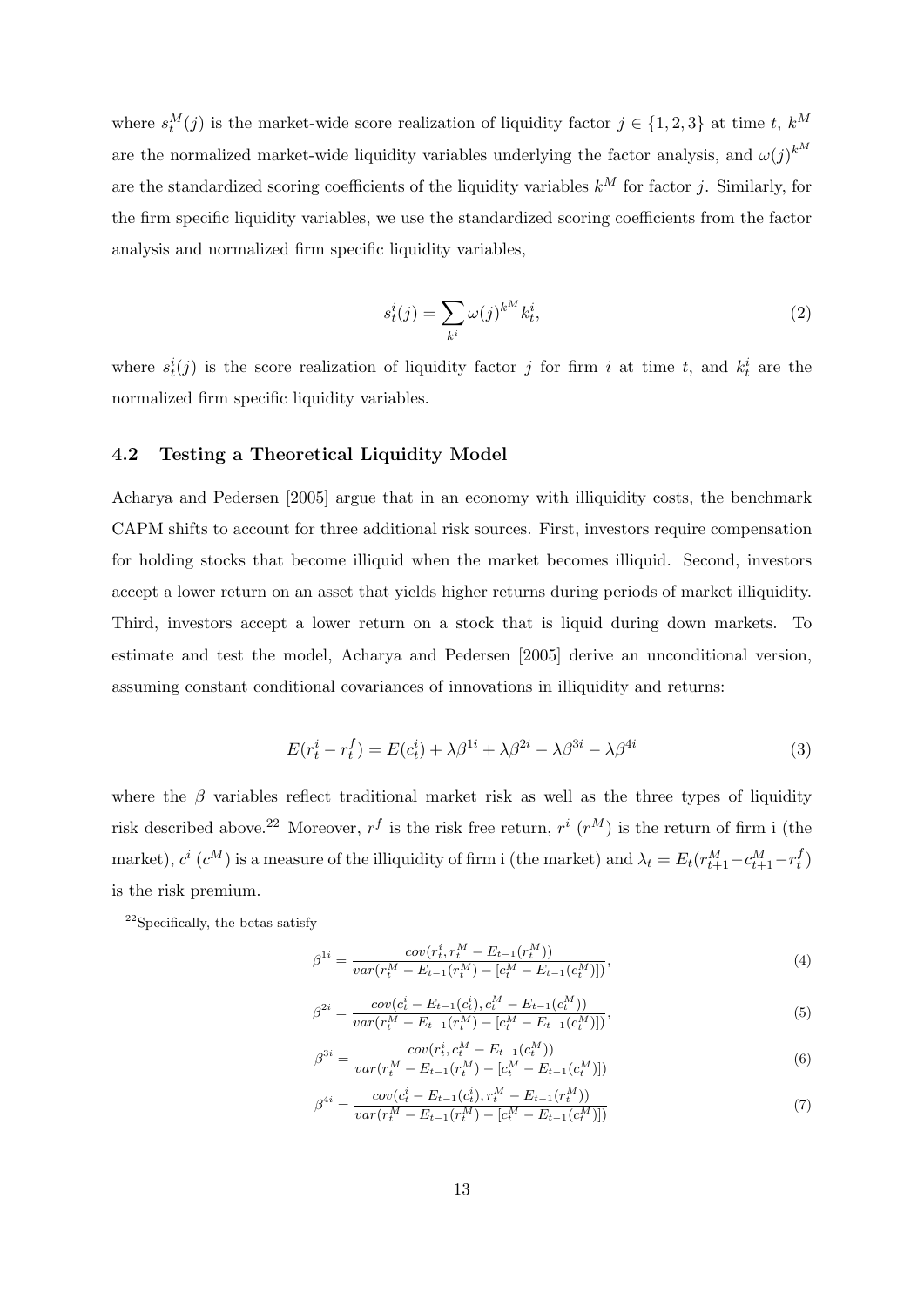#### Estimation

We estimate three versions of this model. We adjust for liquidity using the order based, trade based, and Amihud factors that we extracted before. Our estimation follows the procedure described in Acharya and Pedersen  $[2005]$ .<sup>23</sup> It comprises four stages. In the first stage, we translate our liquidity variables into measures of illiquidity cost. In the model, illiquidity is defined as the per share cost of selling. We therefore scale the liquidity variables with the relative half spread. More specifically, we first run the regression,

$$
S_t^i = \hat{\alpha}^i + \hat{\beta}^i s_t^i \tag{8}
$$

where  $S_t^i$  is the daily percentage half spread of firm i averaged over week t and  $s_t^i$  is the score realization of firm i for week t. We then construct firm i's illiquidity,  $c_t^i$ , based on the estimate of the average cost of trading from the regression model  $(\alpha^i)$ , the coefficient relating changes in the liquidity variable to changes in the cost of trading  $(\beta^i)$ , and the ratio of the volatility between the half spread and the score realization:

$$
c_t^i = (\hat{\beta}^i s_t^i + \hat{\alpha}^i) \frac{\sigma(S^i)}{\sigma(s^i)}
$$
\n
$$
\tag{9}
$$

where  $\sigma(S^i)$  is the volatility of the half spread and  $\sigma(s^i)$  is the volatility of the score realization. Hence,  $\alpha$  is used to match the liquidity variable to the first moment of the half spread, while the volatility ratio  $\frac{\sigma(S^i)}{\sigma(s^i)}$  $\frac{\sigma(S)}{\sigma(s^i)}$  is used to match the variable to the second moment of the half spread. Finally,  $\beta$  is used to convert variations in the liquidity variable into variations in illiquidity cost. The market illiquidity,  $c_t^M$ , is constructed similarly.

In the second stage, we form a market portfolio for each week t over our entire sample period based on all sample stocks. We also form four test portfolios for each week  $w$  during the sample period based on each stock's illiquidity in month  $w - 1$ , computed as the average over month  $m-1$  of the stock's daily illiquidities.

Similarly, we form four liquidity risk portfolios by ranking the stocks each month based on the average daily standard deviation of illiquidity over the previous month. We then compute returns and illiquidity costs for each portfolio for each week and the weekly returns on the market portfolio. In the third stage, we estimate innovations in market illiquidity, market

<sup>&</sup>lt;sup>23</sup>Some differences follow from the limitations of our data sample. To reduce the problem with a short time period, we use weekly instead of monthly observations when we estimate the betas and test the model. This gives us 301 time series observations. In addition, when we form our test portfolios, we sort on the average daily illiquidity over the previous month (not previous year).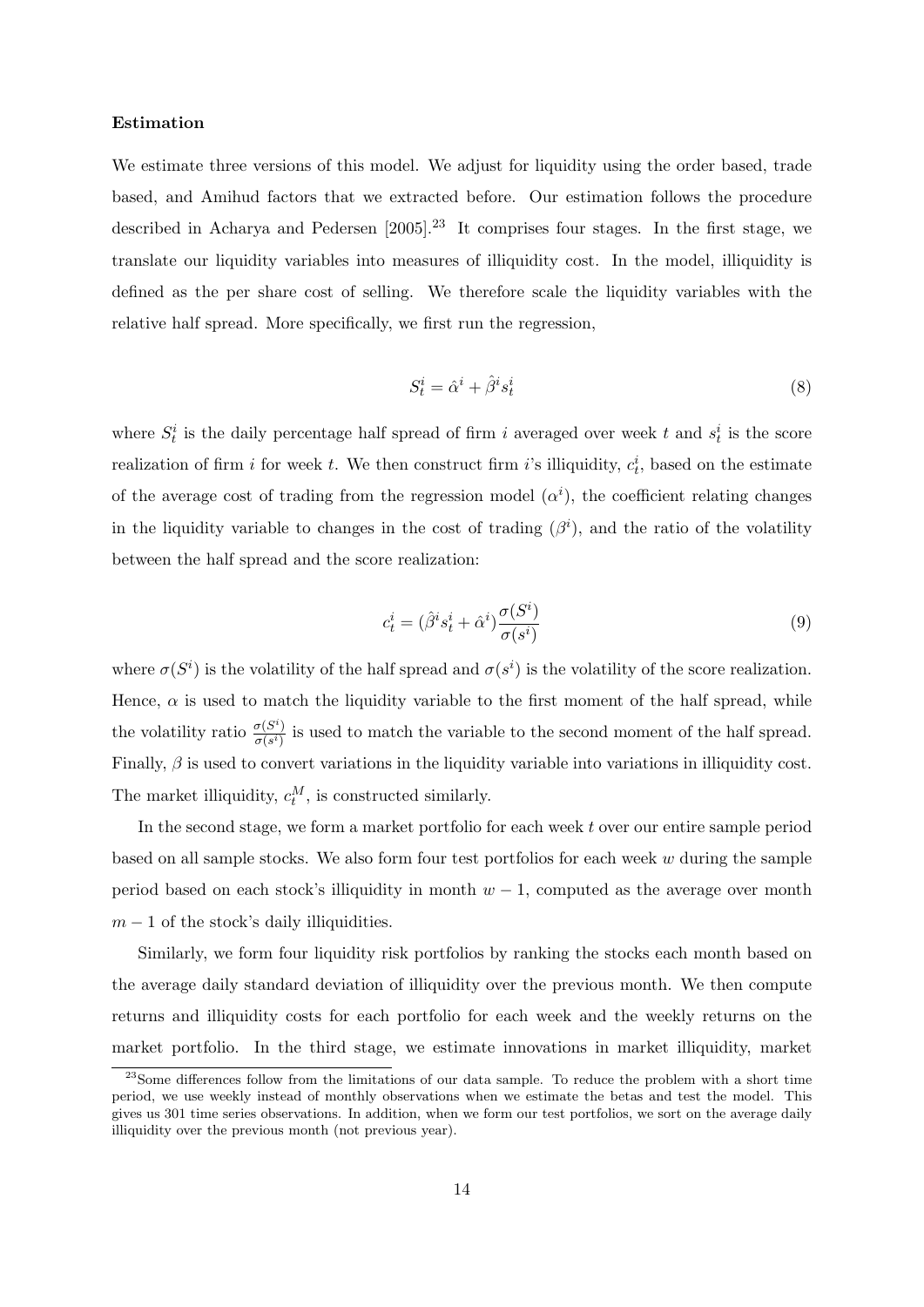returns and in illiquidity for the four test portfolios. This is done using an ARMA modelling strategy, and ends up being an  $AR(4)$  specification. In the fourth and final stage, we run cross section regressions to estimate equation (3).

#### Properties of liquidity sorted portfolios

Table 8 shows some properties of the four illiquidity portfolios for each of the liquidity factors.<sup>24</sup> The four betas are computed using all weekly return and illiquidity observations for each portfolio and for an equally weighted market portfolio.

#### [Table 8 about here.]

It is instructive to compare our results based on the Amihud factor, since Acharya and Pedersen use a version of this same measure. The magnitude of the beta estimates is in fact quite similar to the results of Acharya and Pedersen. However, since their sample is larger and from a more liquid stock exchange, the variation in their estimates is larger. Reassuringly, our portfolios match best the most illiquid half of their portfolios. We also find, for all models, that the most illiquid stocks (based on previous illiquidity) have the highest variation in illiquidity and the smallest market cap. An interesting finding in Acharya and Pedersen [2005] is that illiquid stocks also have higher return volatility and higher liquidity risk, as measured by all three liquidity betas. Using the Amihud factor, we obtain similar results for  $\beta^2$  and  $\beta^4$  but not for β<sup>3</sup>. An unsystematic pattern for β<sup>3</sup> (and β<sup>1</sup>) risk may be explained by the relationship between illiquidity and return volatility in our sample; the most liquid portfolio also includes the most volatile stocks. This pattern should affect  $\beta^3$  since it includes firm specific returns.

Having established a good correspondence between our results and the previous research, we are interested in studying whether there are any differences across the three liquidity factors. For the order based factor, the importance of  $\beta^3$  (higher return sensitivity to market liquidity) seems to be a bit lower than for the other models. Also, the negative relationship between illiquidity and  $\beta^2$  (meaning that commonality in liquidity with the market is highest for the most liquid stocks) is opposite from the other two models. Based on the Amihud factor, the relationship between illiquidity and  $\beta^4$  increases monotonically over the portfolios and have a much larger variation than when we base portfolio construction on the two other factors. This is also the only factor for which we find a monotonically increasing relationship between illiquidity and weekly returns. As emphasized in Acharya and Pedersen [2005], there is an inherent severe

 $24$ We find very similar results when we sort the portfolios by the variation in illiquidity.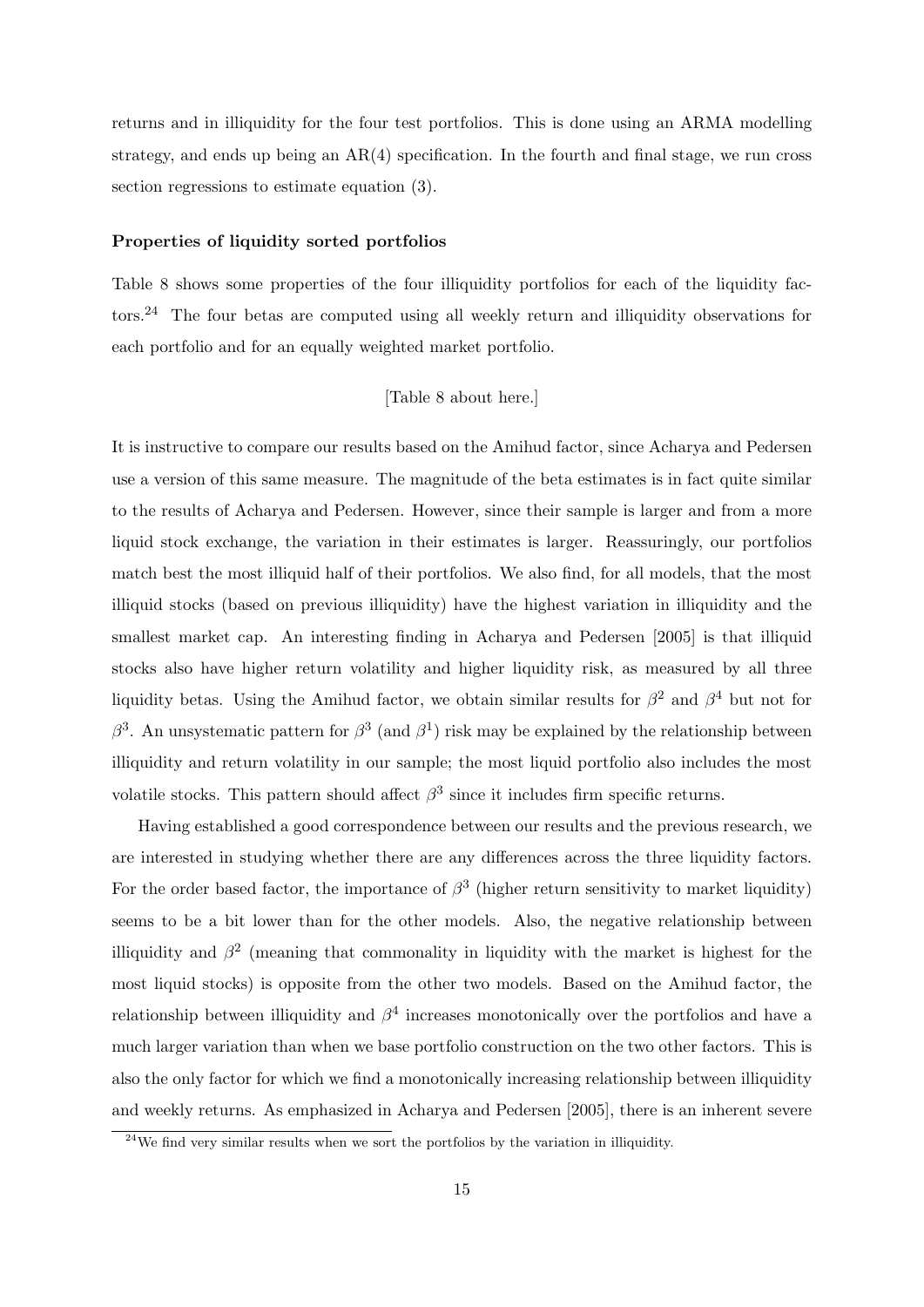collinearity problem in their model caused by high correlations between the betas. This means that we cannot use the empirical results to distinguish separate effects of the individual betas.

#### Results

To determine whether the choice of liquidity variable is important for the existence of a liquidity risk premium, we estimate the Acharya and Pedersen [2005] model by a cross-sectional regression with the excess returns of our test portfolios on pre-estimated betas that are re-estimated each year. Since the sample period is relatively short, the results are not used as a formal test of the model. Instead, the main purpose of the exercise is to examine whether the order-based, trade-based and Amihud variables contain similar or differential information about expected returns. Table 9 provides the results from the cross sectional regressions on portfolios that differ in their liqudity attributes. The betas are estimated for each year and for each portfolio.

In bringing the theoretical model to the data, we have two issues to address. The first issue is that, in the theoretical model the liquidity cost is incurred once every period such that  $\kappa=1$ . However, since we are estimating the model for weekly periods, this is much shorter than a typical investor's holding period. Thus, following Acharya and Pedersen, in the models where the  $E(c_t^p)$  $_t^p$ ) has a superscript <sup>*a*</sup>, we scale the liquidity cost by the average turnover for all stocks in the sample, which is equal to 19 months (or 76 weeks). Since the average investor only incur the illiquidity cost once during his holding period, we proxy the estimation period cost to be  $1/76$ th of the average cost of a trade. To accomodate a fixed  $\kappa$ , we treat the net return in models 1, 4 and 7 as  $E(r_t^p - r^f) - \kappa E(c_t^p)$ <sup>*p*</sup>). In models 2, 5 and 8 we estimate  $\kappa$  as a free parameter, and in models 3 and 6 we ignore transaction costs. The second issue is that the theoretical model restricts the risk premia related to each beta to be the same,  $\lambda^1 = \lambda^2 = \lambda^3 = \lambda^4$ . To facilitate this constraint, we follow Acharya and Pedersen [2005], and construct a net beta which is the sum of the estimated betas for each portfolio. In particular, in all three panels, Model 1 estimates the liquidity adjusted CAPM with the model restriction of a single  $\lambda$  and a fixed transaction cost scaled to match the weekly estimation period. This is the estimation that is the most consistent with the theoretical model, and avoids severe collinearity issues associated with estimating the different risk premia separately.

#### [Table 9 about here.]

Examining the estimation results for Model 1 across the three liquidity variables, we see that the liquidity adjusted beta is significant and positive only in model 1c. This setup uses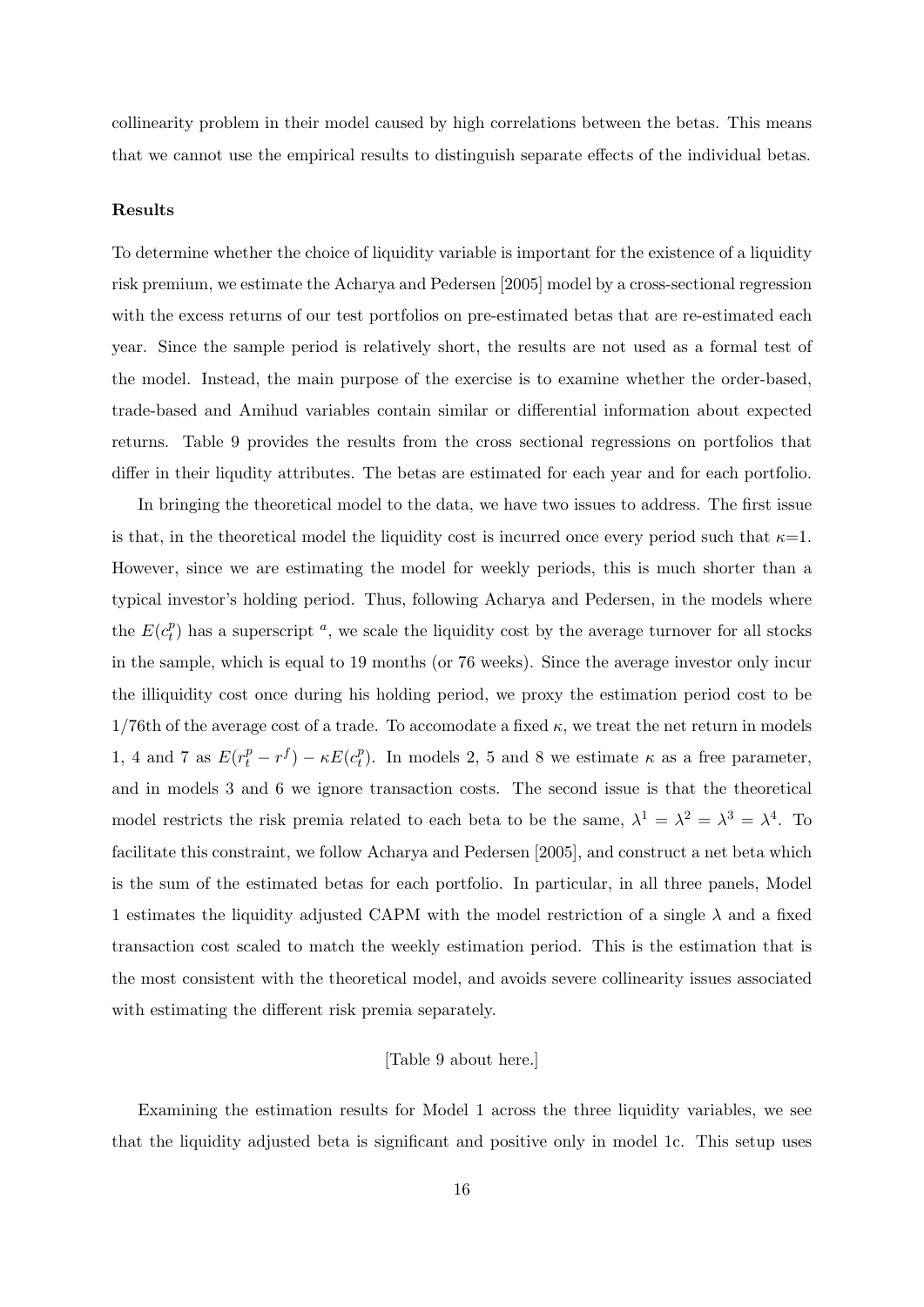portfolios based on the Amihud factor. The R-squared suggests that the model is a poor fit to the data, but it is difficult with the small sample size to ascribe this to the model or noise. However, comparing the fit to the unadjusted CAPM which is estimated in model 3c, we see that the liquidity-adjusted CAPM in model 1c improves the explanatory power a great deal. Thus, although the unadjusted CAPM manages to explain some of the cross sectional return differences across portfolios, the liquidity adjusted CAPM does better. The results in models 1a and 1b shows no systematic relationship between the portfolio returns and the liquidity adjusted beta. This suggests that there is no priced liquidity risk connected to order-based and trade-based liquidity variables, in the context of the Acharya and Pedersen [2005] model.

If we believe the estimated coefficient in Model 1c, we can calculate the return premium associated with portfolios with the highest liquidity risk. Our estimate in model 1c suggests that  $\lambda$ =2.30. By using the β-estimates for portfolio 1 and 4 in table 8 we can calculate the annualized expected return differential between the two portfolios attributed to differences in their liquidity betas. For  $\beta^2$  the model estimate of  $\lambda$  suggests that the return premium between portfolio 1 and 4 associated with  $\beta^2$  risk is about 0.56% per year. The expected return difference related to  $\beta^3$  is about 1% and the return difference associated with  $\beta^4$  is almost 6%. This is somewhat higher than corresponding results for the US, although it is plausible when we consider the much higher market return: over this period the market return on the OSE averaged in excess of 20% per year. Importantly, the ranking of the return premiums associated with the liquidity betas are the same as in Acharya and Pedersen [2005].<sup>25</sup>

#### 4.3 Atheoretical Liquidity Models

A limitation of the theoretical model above is its restriction to only one liquidity factor. In that setting, although we can estimate which liquidity factor performs best in the model, we cannot use information on other risk factors. This limitation is evidently at odds with a large empirical asset pricing literature on alternative risk factors. To accommodate this latter perspective, we now estimate factor models in the style of Fama and French [1993]. This approach enables us to ask whether the cross section of stock returns can be explained by one or more of our liquidity factors in addition to the CAPM beta and other standard risk factors. We construct test-assets and risk factors for each of our three liquidity factors using both the variance of the firm specific liquidity variables  $var(s_t^i)$ , and the level of the firm specific liquidity  $s_t^i$ . By utilizing a similar

<sup>&</sup>lt;sup>25</sup>Acharya and Pedersen [2005] calculate the premium associated with  $\beta^2$  to be 0.08% per year,  $\beta^3$  to 0.16% per year and  $\beta^4$  to be about 0.8% per year for the US market over a much longer sample period.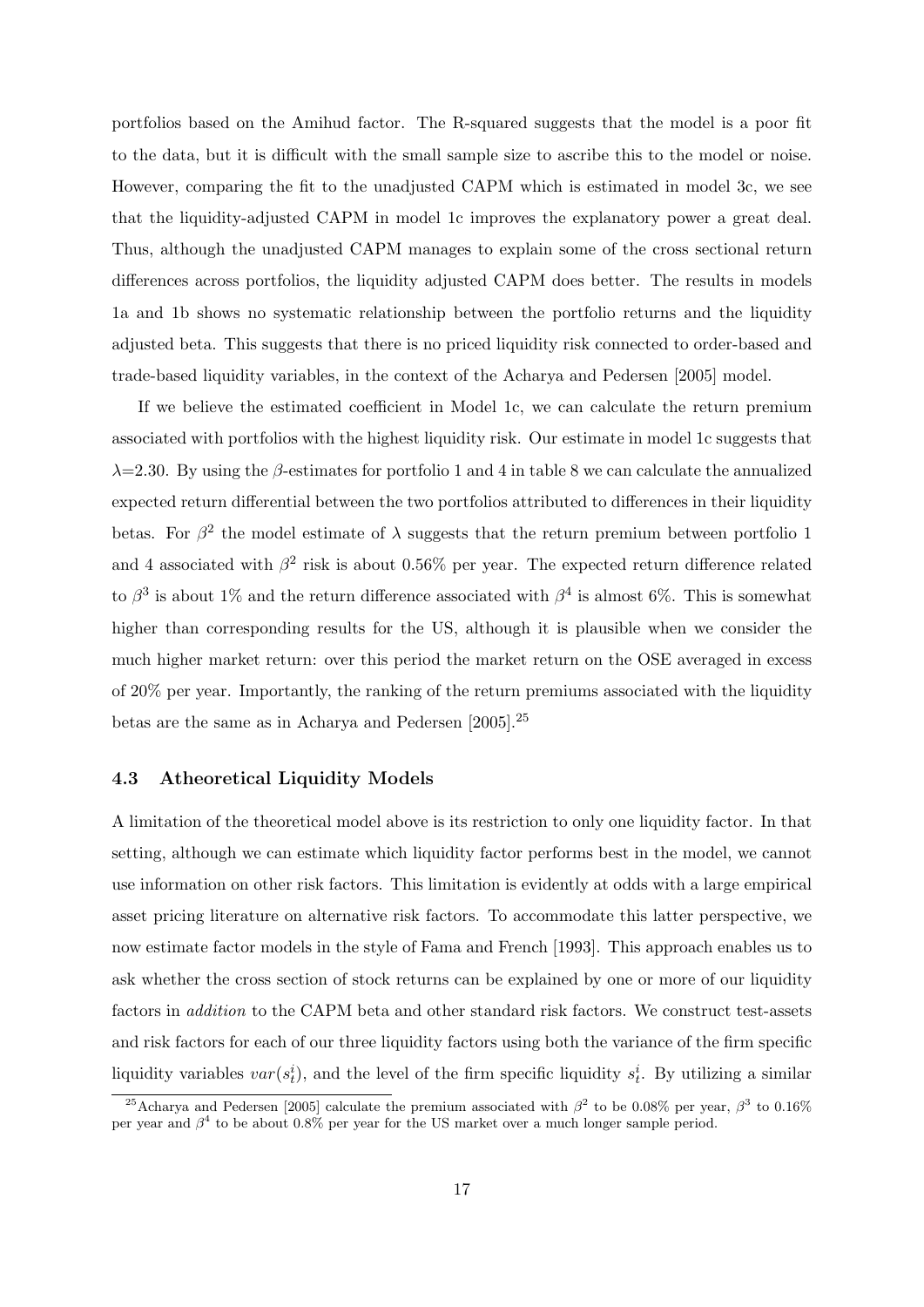cross sorting method as is used for the construction of the Fama-French factors, we reduce the collinearity problem discussed above among the liquidity risk measures.

#### Constructing Test Assets and Risk Factors

The risk factors are "factor-mimicking" portfolios, constructed to have different degrees of liquidity risk. We create the mimicking portfolios by sorting firms into quartiles based on our three liquidity risk measures. Then, based on the factor-mimicking portfolios, we construct liquidity risk factors by computing the difference in the risk adjusted return between the high liquidity risk (mimicking) portfolio and the low liquidity risk (mimicking) portfolio. The test assets are 10 portfolios of firms constructed based on the market capitalization at the beginning of each year.

#### How does liquidity compare to standard suspects?

We now consider the second question from above, and compare the pricing performance of our liquidity factors to that of other factors. For this purpose, we use publicly traded firms from the Oslo Stock Exchange.<sup>26</sup> Table 10 shows estimated risk premia when we construct the risk factors from portfolios sorted on the variance of firm specific liquidity. Table 11 shows estimated risk premia when we construct the risk factors from portfolios sorted on the level of the firm specific liquidity composites.

#### [Table 10 about here.]

We first discuss the premia, then the asset pricing tests. The most significant finding for premia is that the Amihud factor is the only one that is consistently priced, in both Tables. The trade factor also has a significant premium, but only in the short horizon case of Panel A. In Table 11 there is a similar finding, although this is insignificant at the 8-week lag.

We now turn to the asset pricing tests. A brief background is as follows. The HJ distance of Hansen and Jagannathan (1997) measures the maximum annualized pricing error for each model. The SupLM test of Andrews (1993) measures whether the model parameters are stable over time. The Wald test assesses whether the coefficient on all the factors is equal to zero. The delta-J test of Newey and West (1987) examines whether SMB and HML have additional ability to explain asset prices, relative to each alternative model. In all cases, a low p-value

<sup>&</sup>lt;sup>26</sup>The asset pricing tests on Norwegian data have to be interpreted with care, given the relatively small sample size. The total sample is 50 stocks, comprising all the stocks that were available for the full sample period, February 1999 to December 2004.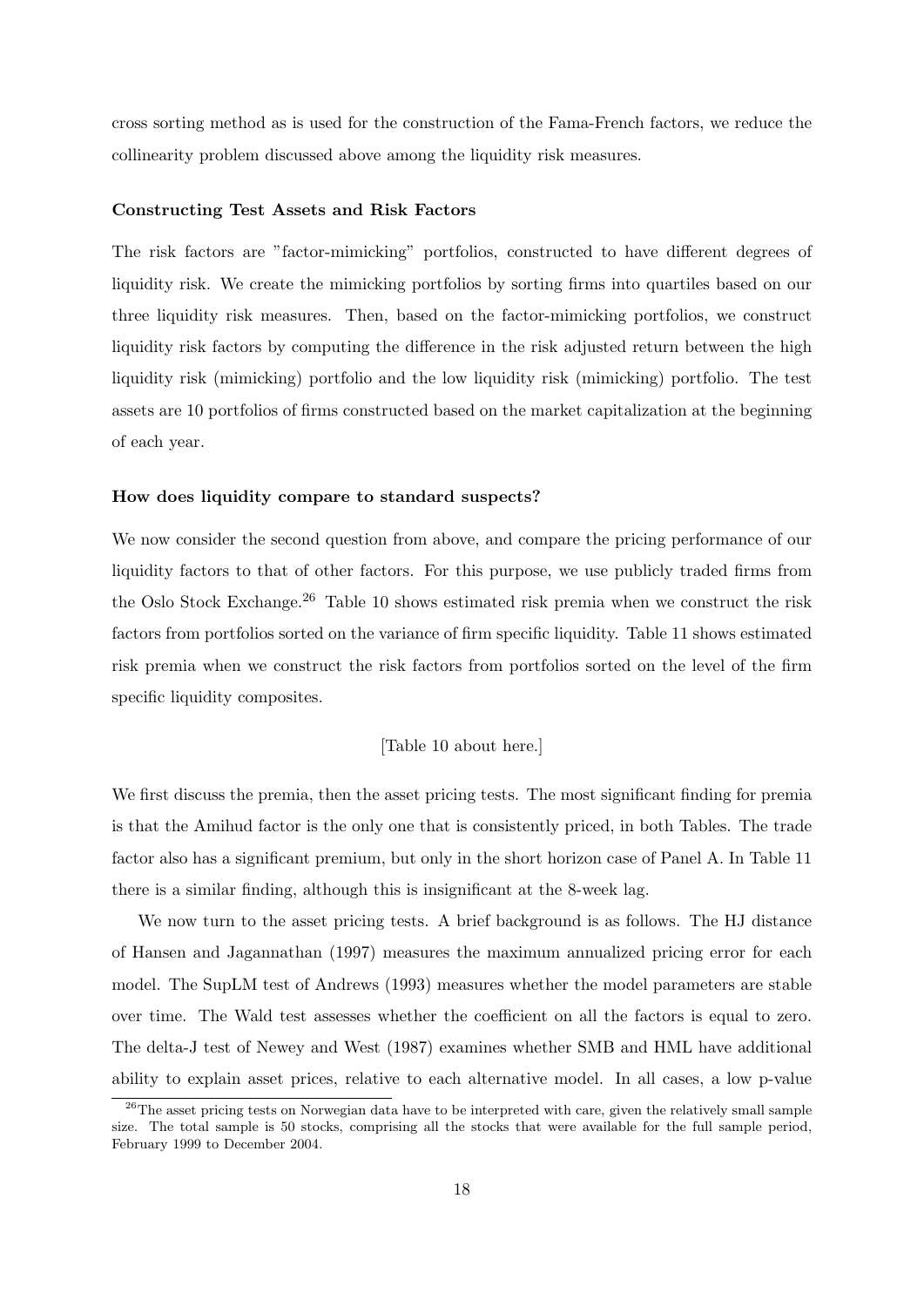(less than 0.05, for example) indicates evidence against the model.<sup>27</sup> For Table 10 we examine first the HJ distance. In all cases the HJ distance has large p-values, and therefore cannot reject the models. The Wald test has small p-values in 3 cases, in both panels. These cases correspond to models with significant factor loadings being Fama-french, CAPM plus Factor 2, and CAPM plus Factor 3. The delta J test only has a p-value beneath 0.05 for one model in panel A, namely, the CAPM plus Factor 1. This indicates that HML and SMB potentially add information, for this model. For other models, there is no extra information from HML and SMB. In panel B, HML and SMB are priced out by all alternative models. Now we turn to Table 11, which gives similar estimates for the factors based on the level of liquidity. Here the HJ distance has large p-values, indicating that we cannot reject any model, in both panels. The Wald test has small p-values only in the Fama-French model, in both panels, indicating significant factor loadings. The delta J test in Panel A has low p-values for CAPM plus Factor 1, and CAPM plus Factor 2. A similar pattern exists in Panel B. Therefore HML and SMB add information in the presence of the first 2 factors, but not for the Amihud factor.

[Table 11 about here.]

# 5 Conclusion

Our research addresses the fundamental question, "Is the effect of liquidity risk on asset prices sensitive to our liquidity proxy?" There is currently little research on how best to define and test liquidity. This makes it difficult to agree on asset pricing implications, since many liquidity measures in use are only modestly correlated with each other. With this background in mind, our paper proceeds to address our leading question, in three steps.

First, we construct comprehensive liquidity factors from a panel of 14 diverse liquidity measures. We subsequently document "mixed signals" from both raw liquidity and liquidity factors – during critical events, order based measures correctly indicate diminished liquidity, while trade based measures erroneously suggest enhanced liquidity. This finding supports a dichotomy between trade and order measures, as alluded to by Roll [2005]. Second, unlike previous studies, we interpret our liquidity factors economically, and find that they reflect trade based, order based, and information considerations. Third, we use our liquidity factors to estimate both theoretical and atheoretical asset pricing models. With regard to asset pricing, we document that a theoretical liquidity CAPM outperforms the traditional CAPM only if we use

 $27$ These tests are standard in asset pricing literature. For more details on these tests, see Cochrane [2001].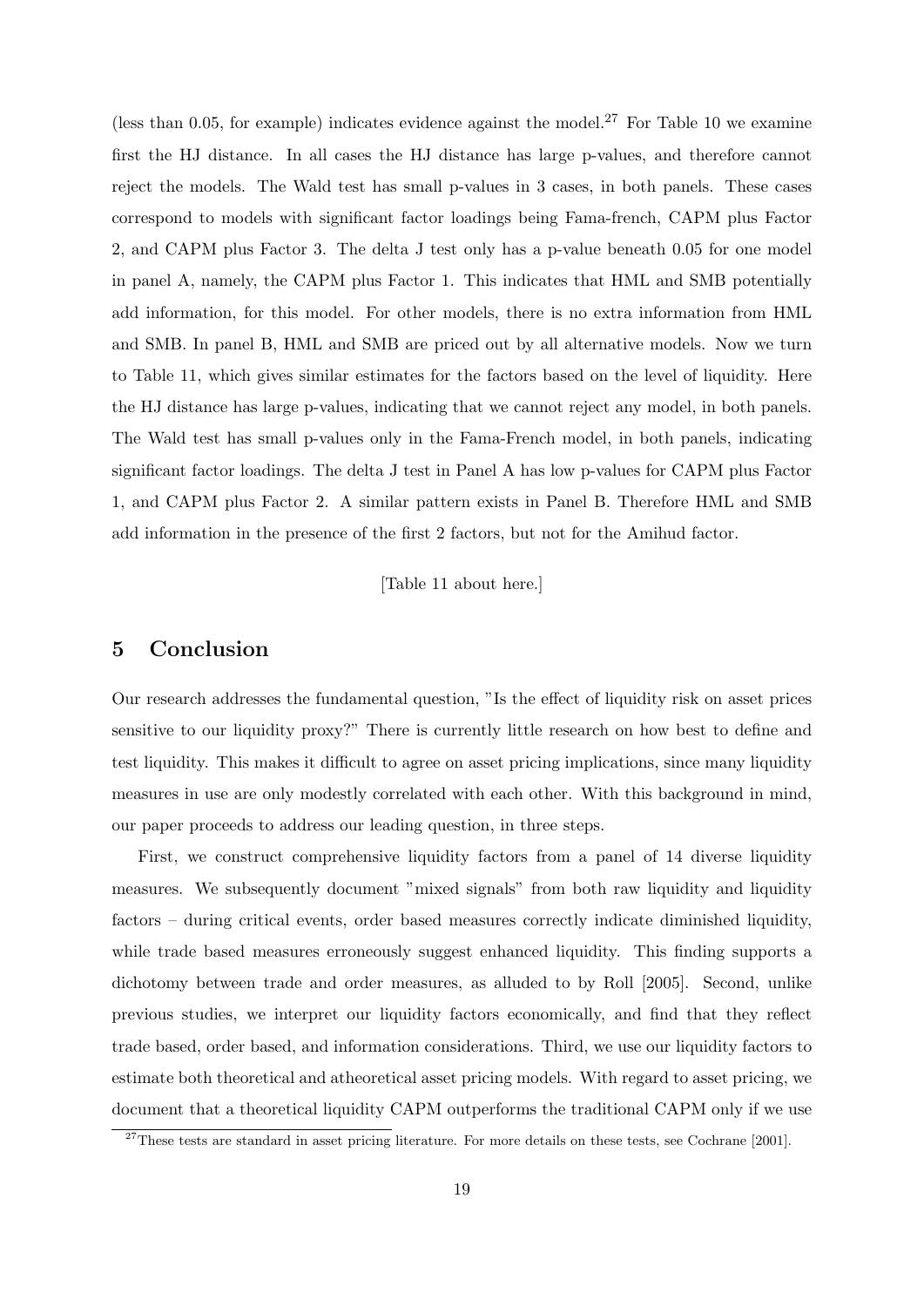a liquidity proxy related to information risk and return volatility, the Amihud factor. Moreover, in the atheoretical factor model, we find that although the Fama-French model sometimes does well relative to order-based and trade-based factors, it is usually outperformed by a model with the Amihud factor.

In summary, to the best of our knowledge, we are the first to construct and systematically interpret a comprehensive set of liquidity factors. Using a natural distinction between trade and order based factors, we document that the effect of liquidity on asset prices is sensitive to the choice of liquidity proxy. What are the relevance and importance of our results? These results are interesting and important, since our liquidity factors capture all dimensions of liquidity and are nonetheless easy to interpret. Furthermore, there is substantial practical value, since our portfolios can be easily utilized by moderately sophisticated investors. Consequently, investors may, in principle, be able to hedge specific types of liquidity risk by holding our factors. At a deeper level, our findings suggest great caution when deciding which types of liquidity to use in asset pricing. The reason is that research using trade based liquidity might only capture effects related to information risk or funding needs.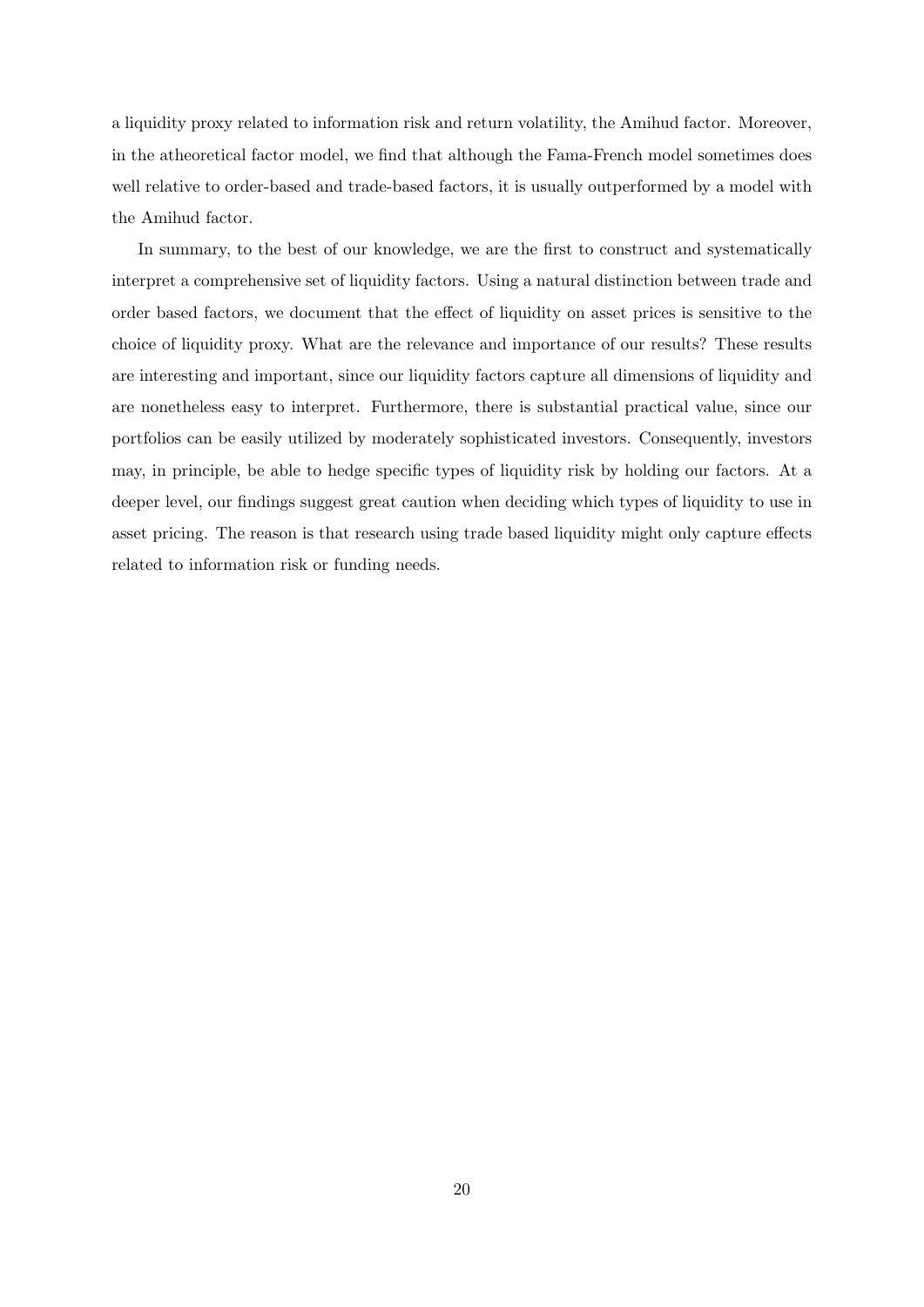# References

- A. Acharya and L. Pedersen. Asset pricing with liquidity risk. Journal of Financial Economics, 77:375–410, 2005.
- M. Aitken and C. Comerton-Forde. How should liquidity be measured? Pacific-Basin Finance Journal, 11:45–59, 2003.
- Y. Amihud, H. Mendelson, and L. Pedersen. Liquidity and asset prices. Foundations and Trends in Finance, 1(4):269–364, 2005.
- Yakov Amihud. Illiquidity and stock returns: Cross-section and time-series effects. Journal of Financial Markets, 5:31–56, 2002.
- W. Breen, L. Hodrick, and R. Korajczyk. Predicting equity liquidity. Management Science, 48 (4):470–483, 2002.
- Jing Chen. Pervasive liquidity risk and asset pricing. Technical report, Columbia Business School, 2005.
- T. Chordia, R. Roll, and A. Subrahmanyam. Commonality in liquidity. Journal of Financial Economics, 56:3–28, 2000.
- T. Chordia, A. Subrahmanyam, and V. Anshuman. Trading activity and expected stock returns. Journal of Financial Economics, 59:3–32, 2001.
- J. Cochrane. Asset pricing. Princeton University Press, Princeton, N.J., 2001.
- G. Constantinides. Capital market equilibrium with transaction costs. Journal of Political Economy, 94:842–862, 1986.
- E. Eckbo and O. Norli. Pervasive liquidity risk. Technical report, Dartmouth College, 2002.
- R. Engle and J. Lange. Predicting vnet: A model of the dynamics of market depth. Journal of Financial Markets, 4:113–142, 2001.
- Eugene F. Fama and Kenneth R. French. The cross-section of expected stock returns. Journal of Finance, 47(2):427–65, 1992.
- J. Hasbrouck and D. Seppi. Common factors in prices, order flows, and liquidity. Journal of Financial Economics, 59:383–411, 2001.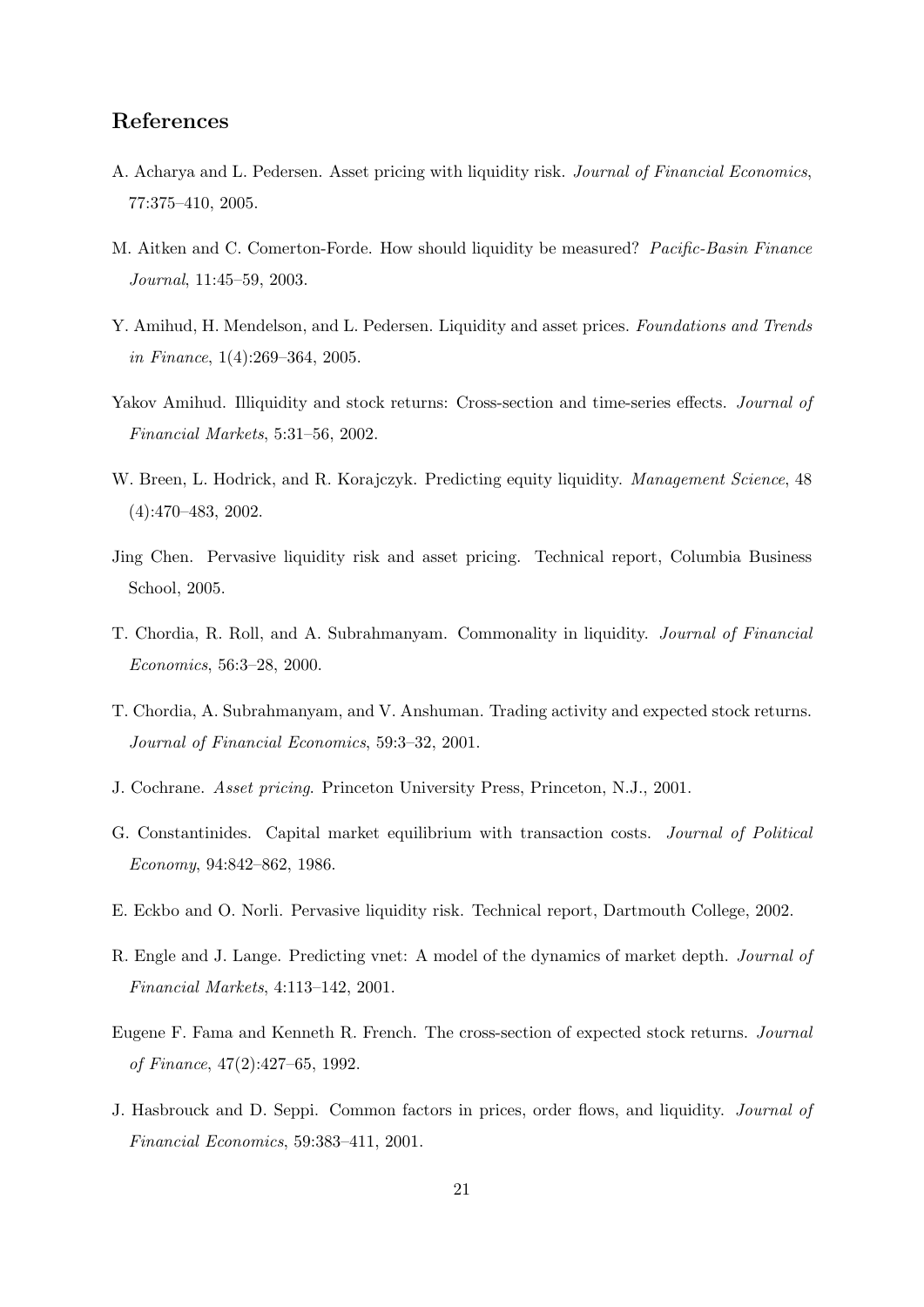- L. Hodrick and P. Moulton. Liquidity: Considerations of a portfolio manager. Technical report, Columbia Business School, 2006.
- T. Holl and R. Winn. Comparability of different measures of liquidity on the australian stock exchange. Technical report, Security Industry Research Center of Asia-Pacific, 1995.
- G. Huberman and D. Halka. Systematic liquidity. Journal of Financial Research, XXIV(2): 161–178, 2001.
- C. Jones. A century of stock market liquidity and trading costs. Technical report, Columbia Business School, 2002.
- R. Korajczyk and R. Sadka. Pricing the commonality across alternative measures of liquidity. Technical report, Northwestern, 2007.
- W. Liu. A liquidity-augmented capital asset pricing model. Journal of Financial Economics, 82:631–671, 2006.
- A. Lo and J. Wang. Trading volume: Definitions, data analysis, and implications for portfolio theory. Review of Financial Studies, 13(2):257–300, 2000.
- P. Milgrom and N. Stokey. Information, trade and common knowledge. Journal of Economic Theory, 26:17–27, 1982.
- M. O'Hara. Liquidity and price discovery. Journal of Finance, LVIII(4):1335–1354, 2003.
- L. Pastor and R. Stambaugh. Liquidity risk and expected stock returns. Journal of Political Economy, 111(3):642–685, 2003.
- R. Roll. Recent research on liquidity. Technical report, Universitat Karlsruhe, Germany; Jan Mossin Memorial Conference, NHH, Norway, 2005.
- H. Stoll. Friction. Journal of Finance, LV(4):1479–1514, 2000.

# A Calculation of liquidity variables

The appendix describes how the various liquidity measures used in the common factor estimation are calculated. To make the data discrete and have a common time frame we use hourly windows, starting from 10:00 am until 16:00 pm. Thus, we have 6 one hour intervals during each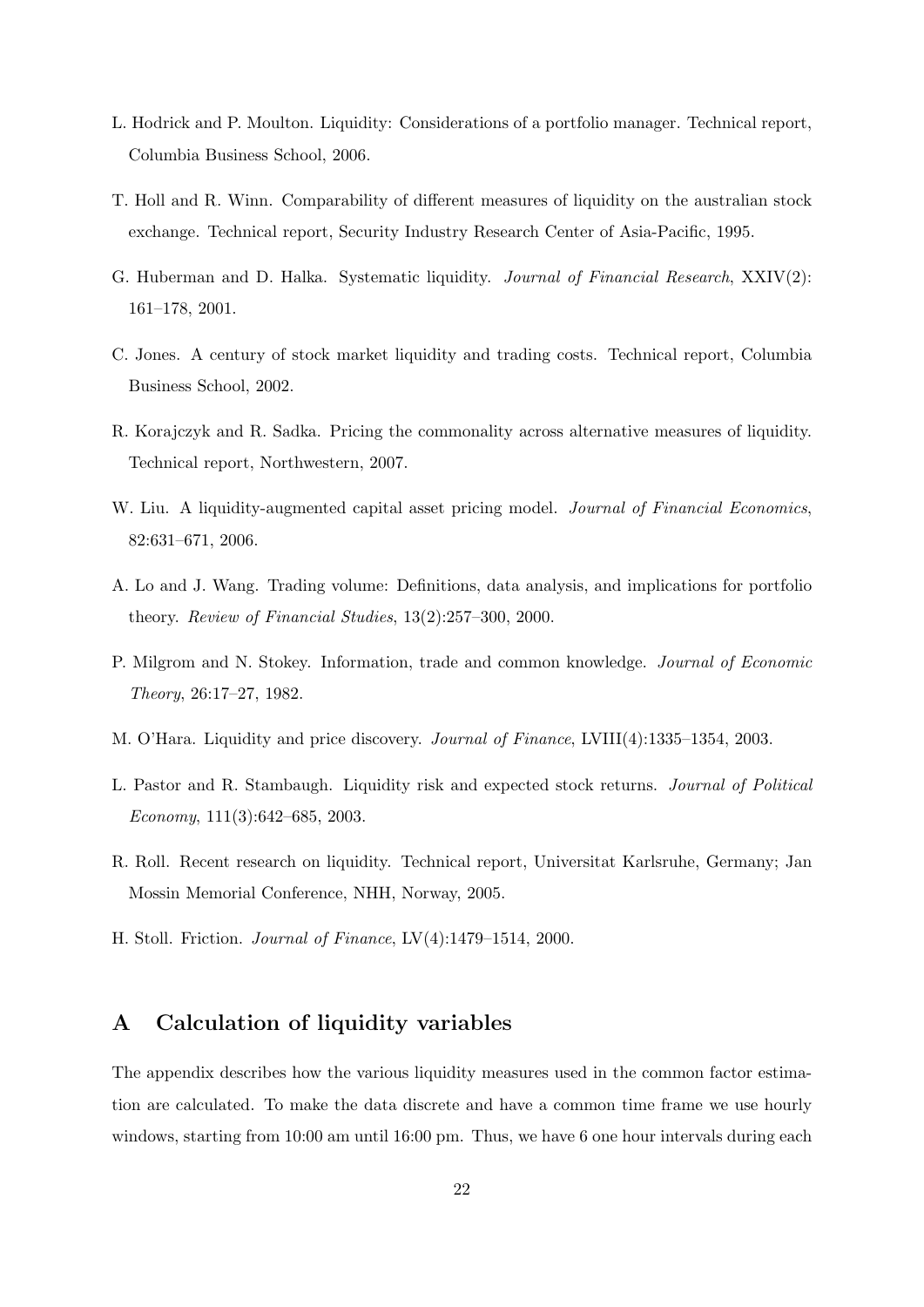trading day. If not otherwise stated, the measures are first average within each interval, and then averaged over these intervals to get a daily average. For simplicity, summing and averaging operators as well as security and time indicators are suppressed in the equations. The variables are presented in alphabetical order.

Depth at the inner quotes is defined as the average share volume at the best quotes. The measure is calculated as  $\frac{v^a + v^b}{2}$  $\frac{+v^b}{2}$ , where  $v^a$  is the share-volume at the best ask price and  $v^b$  is the share-volume at the best bid price.

Frequency of limit orders is measured as the number of limit orders submitted during the day excluding marketable limit orders. Thus, by only using the "passive" limit orders we measure only the liquidity provision in the market since the marketable limit orders are executed immideately and are the same as the trade frequency.

Fraction of limit orders is the number of limit orders providing liquidity in percentage of the total number of orders submitted into the market.

Illiquidity ratio measures how much the price moves per unit trading volume and was proposed by Amihud [2002]. The measure is calculated per day for each firm, using close to close returns as  $\frac{|r|*100}{\log(V)}$ , where V is the total daily share volume, and r is the open to close return.

Interquote time measures the number of seconds between new limit orders.

Order book symmetry measures the symmetry of the limit order book. It is calculated as the difference between the ask and bid slopes over the first 6 ticks of the order book divided by the added 6 tick slopes (to ensure that the measure is equal to 1 and -1 if one side in the order book is empty),

$$
(\frac{v_6^a-v_0^a}{p_6^a-p_0^a}-\frac{v_6^b-v_0^b}{p_0^b-p_6^b})/(\frac{v_6^a-v_0^a}{p_6^a-p_0^a}+\frac{v_6^b-v_0^b}{p_0^b-p_6^b}),
$$

where  $v_0^b$  is the share volume at the best bid quote,  $v_6^b$  is the cumulative share volume 6 ticks away from the best bid quote,  $v_0^a$  is the share volume at the best ask quote,  $v_6^a$  is the cumulative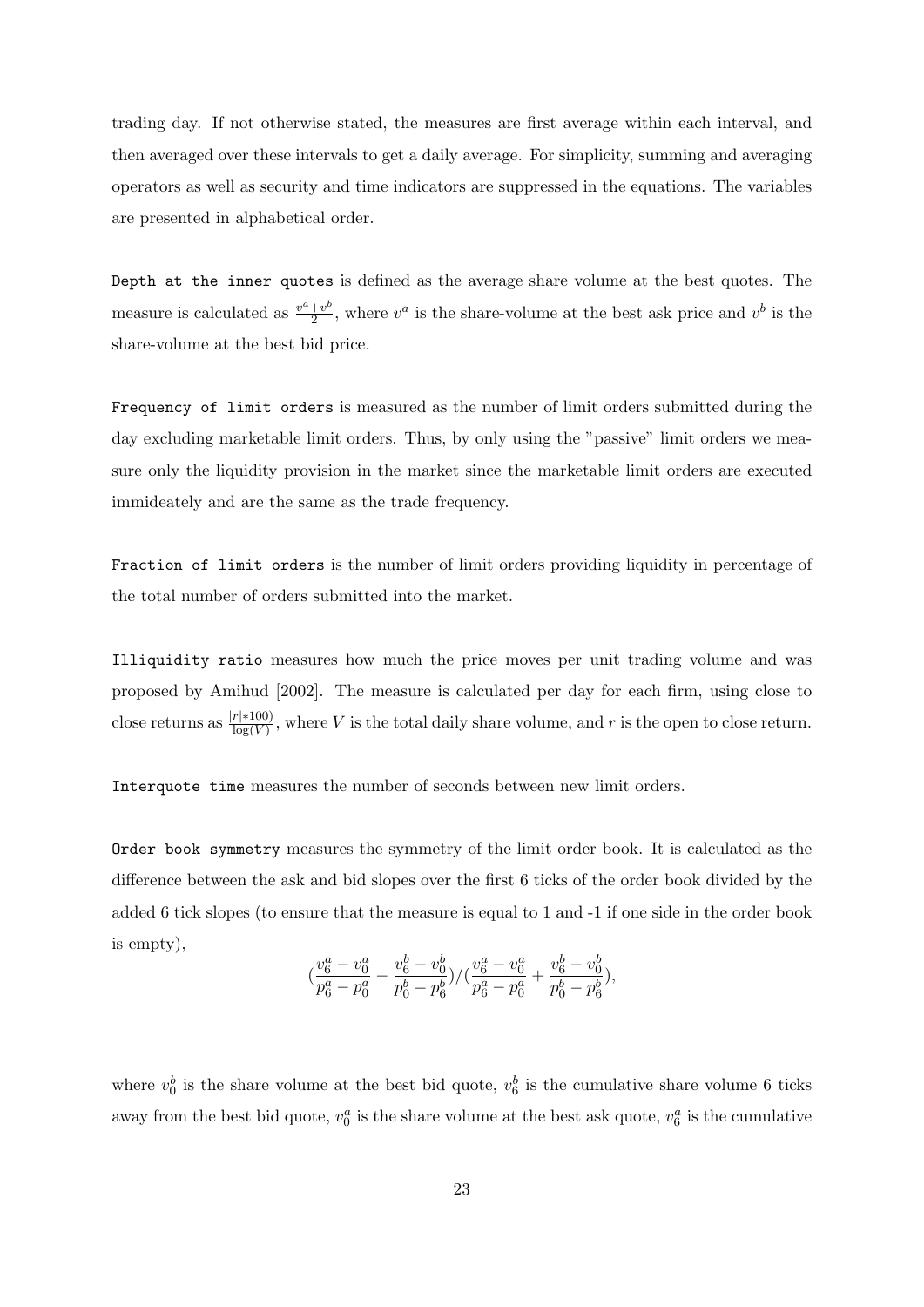share volume 6 ticks away from the best ask quote,  $p_0^b$  and  $p_0^a$  are respectively the best bid and ask quotes, and  $p_6^b$  and  $p_6^a$  are respectively the bid and ask quotes 6 ticks away from the best quotes.

Price slope is defined as the average of bid and ask slopes over the first 6 ticks of the order book computed relative to the price levels in the book,

$$
\left\{\frac{v_6^a - v_0^a}{p_6^a - p_0^a} + \frac{v_6^b - v_0^b}{p_0^b - p_6^b}\right\}/2,
$$

where  $v_0^b$  is the share volume at the best bid quote,  $v_6^b$  is the cumulative share volume 6 ticks away from the best bid quote,  $v_0^a$  is the share volume at the best ask quote,  $v_6^a$  is the cumulative share volume 6 ticks away from the best ask quote,  $p_0^b$  and  $p_0^a$  are respectively the best bid and ask quotes, and  $p_6^b$  and  $p_6^a$  are respectively the bid and ask quotes 6 ticks away from the best quotes.

Quoted spread is the difference between the best ask and bid quotes,  $p^a - p^b$  where  $p^a$  is the best ask quote and  $p^b$  is the best bid quote.

Relative quoted spread is calculated as the quoted spread divided by the bid-ask midpoint price,  $\frac{p^a-p^b}{(pq+b)}$  $\frac{p^a-p^b}{(p^a+p^b)/2}$ , where  $p^a$  is the best ask price, and  $p^b$  is the best bid price.

Seconds between trades is defined as the average number of seconds between trade executions.

Tick slope is defined as the average slope of the bid and ask side of the order book, where the slopes are measured over the 6 first ticks of the book and computed relative to the number of ticks away from the best quotes,

$$
\left\{\frac{v_6^a-v_0^a}{6}+\frac{v_6^b-v_0^b}{6}\right\}/2
$$

where  $v_0^b$  is the share volume at the best bid quote,  $v_6^b$  is the cumulative share volume 6 ticks away from the best bid quote,  $v_0^a$  is the share volume at the best ask quote,  $v_6^a$  is the cumulative share volume 6 ticks away from the best ask quote.

Trade frequency is measured as the total number of trade executions across all firms during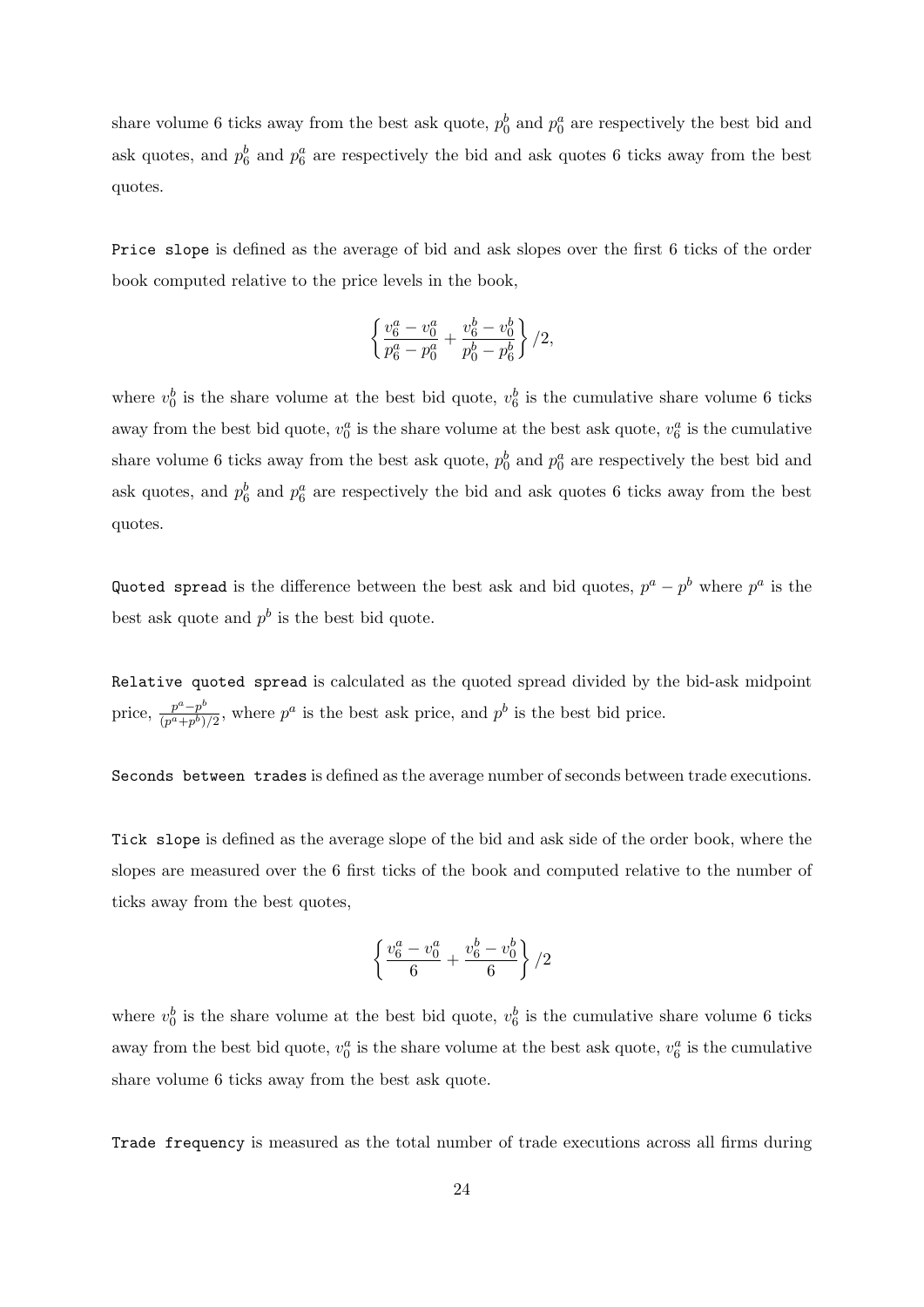the day.

Trading volume is measured as the total number of shares traded in the security during the day.

Turnover is measured as the trading volume divided by the number of issued shares in the company.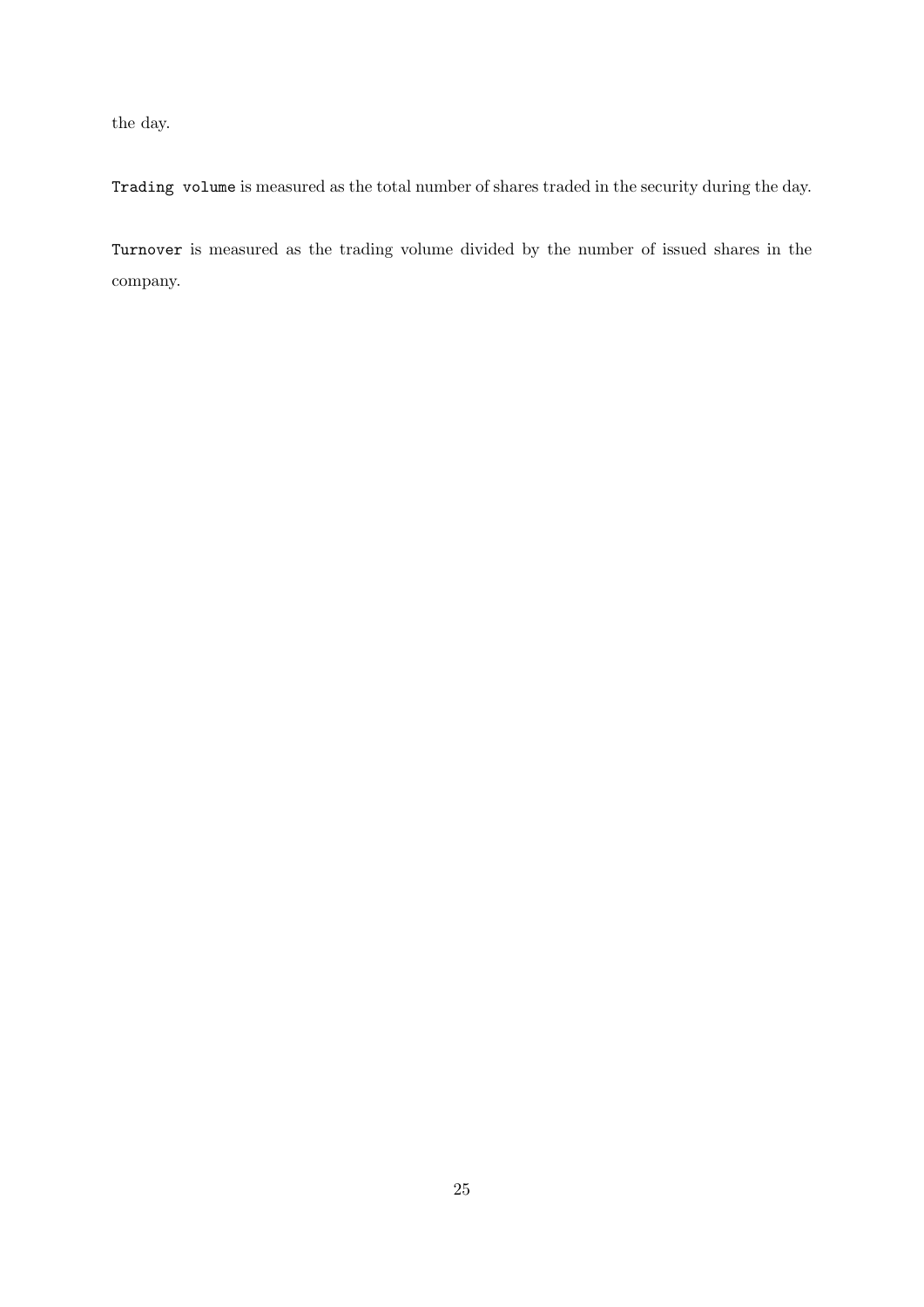# B Additional factor analysis results

Separate factor models for trade based and order based measures In panel A of table 12 (model B), we extract one common factor from a set of only trade based liquidity measures. The overall MSA of 0.71 indicate that the model is acceptable. Expect for the illiquidity ratio, the indiviual MSA numbers are also within the acceptable range. The factor is related to the quantity and immediacy dimensions of liquidity. In panel B of table 12 (model C) we extract two common factors for the set of only order based variables. Factor 1 explains 68 percent of the total shared variance among the variables, and is mainly driven by variables related to the quantity dimension of liquidity. Factor 2 is driven by variables related to the cost and immediacy dimensions of liquidity. The model is acceptable based on the MSA criterion. The overall MSA is 0.74, and the individual MSA numbers varies from a minimum of 0.56 for relative spread to a maximum of 0.82 for the NOK spread.

[Table 12 about here.]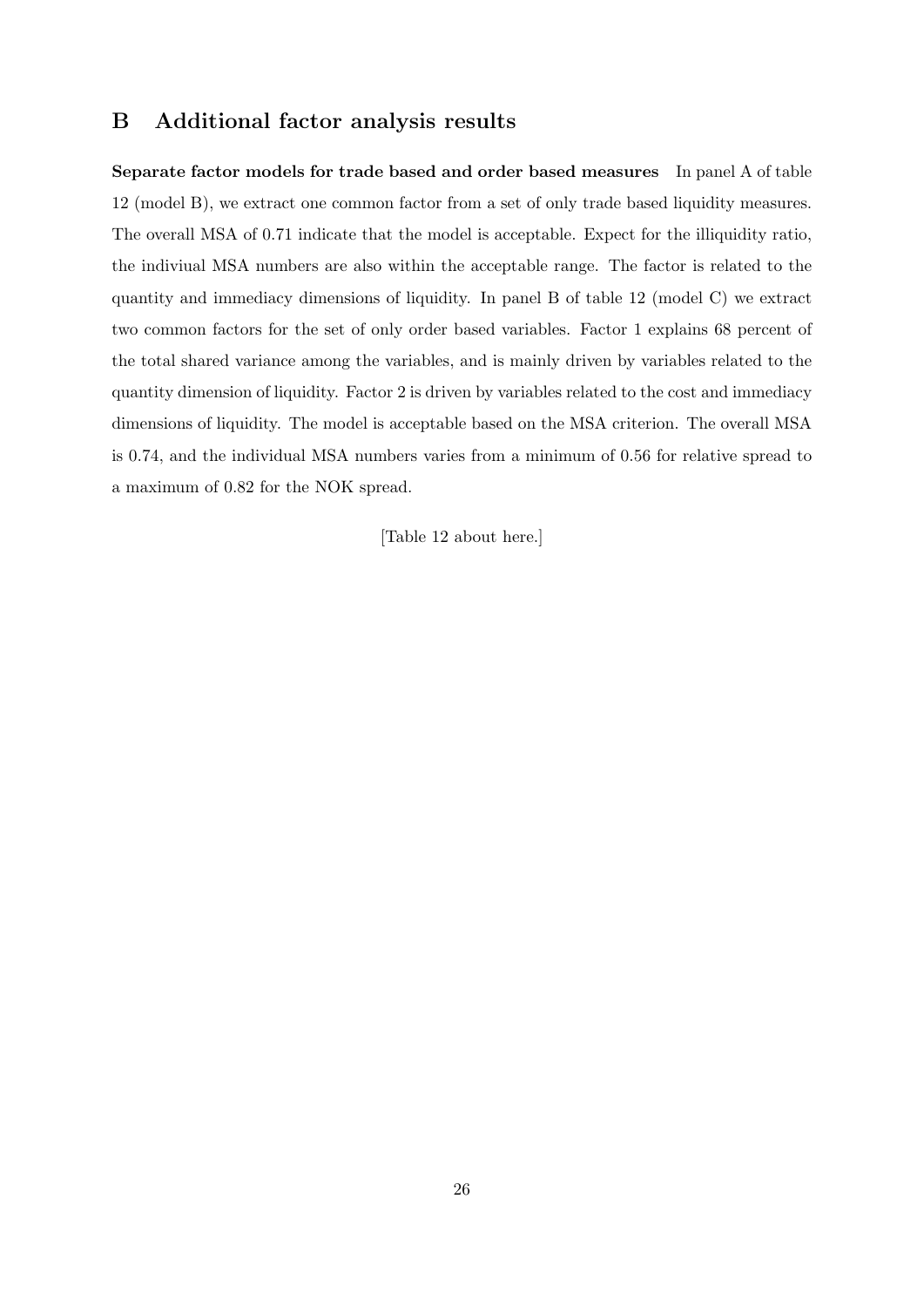Figure 1: Trade and order variables during an individual firm event The figures show the developement in various liquidity measures in the days around an important event for a single Norwegian company, Tomra, which produces equipment for recycling bottles and cans. The event is 13 June 2001, when the German Bundesrat chose not to vote on a amendment that would have been beneficial for Tomra's earnings in Germany if it had been voted in favor of. This resulted in an increased uncertainty about the future of Tomra's products in Germany. Figure (a) shows the daily close prices and average number of trades for each day around the event. Figure (b) shows the average spread and depth on the dates at and around the event day.

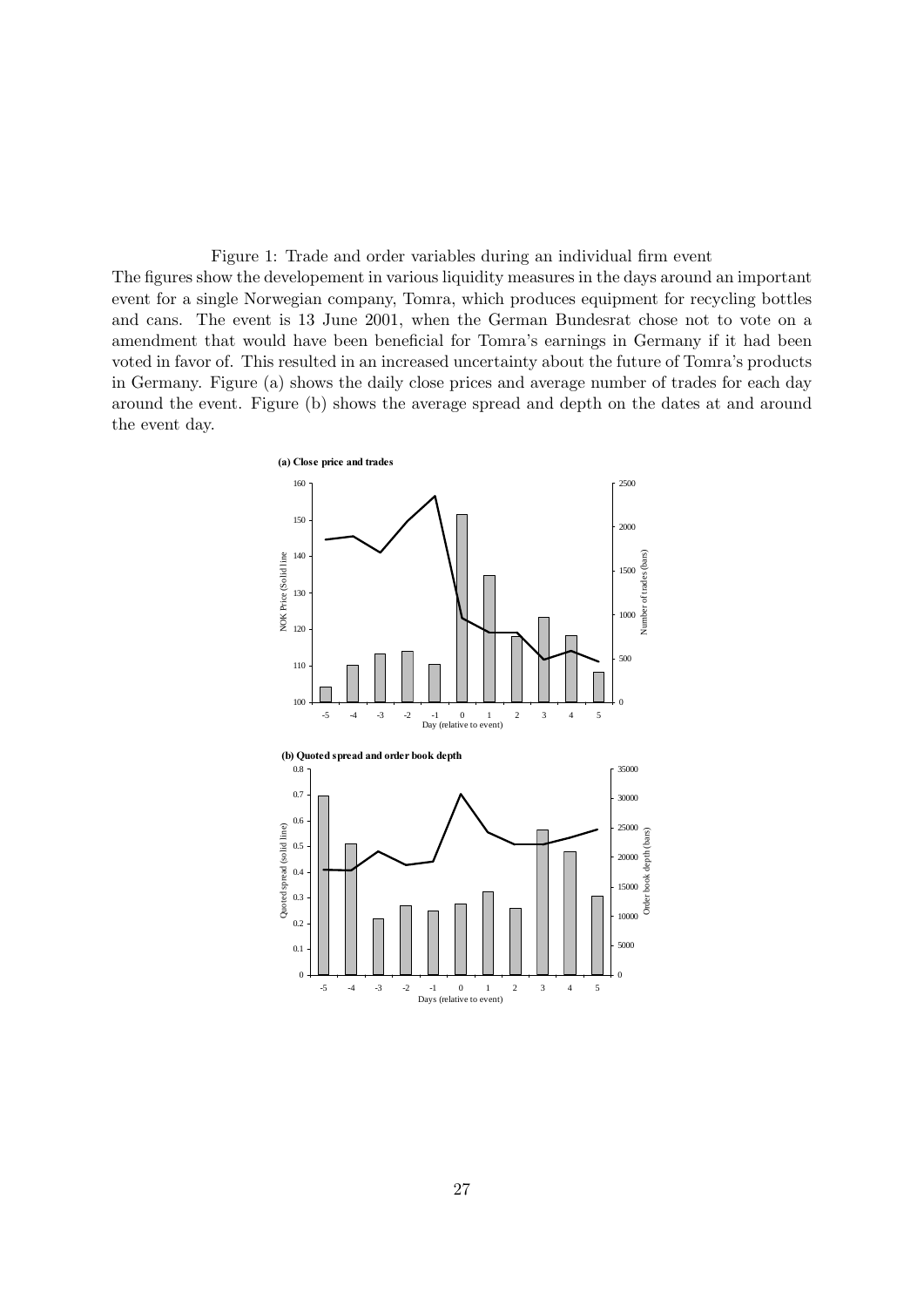Figure 2: Marketwide liquidity variables around the burst of the internet bubble Figure (a) shows the level of the Oslo Stock Exchange IT index and the total number of trades within each month from 1999 through 2000. Figure (b) shows the average quoted spread across companies at the OSE and the average depth in the order book within each month.



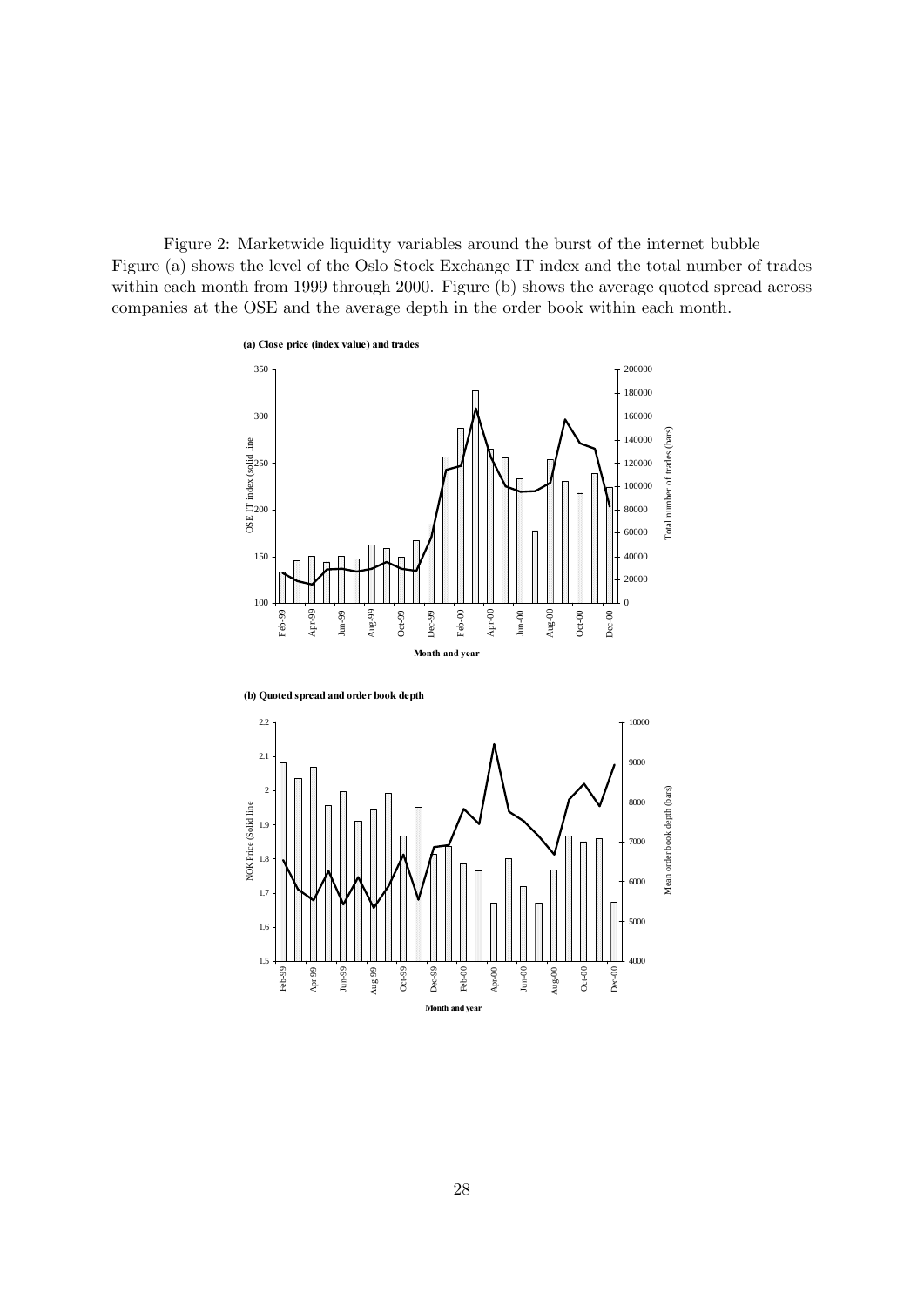Figure 3: The common liquidity factors during the boom and burst of the internet bubble The figure shows the time series of the three estimated common liquidity factors during the boom and the burst of the internet bubble.

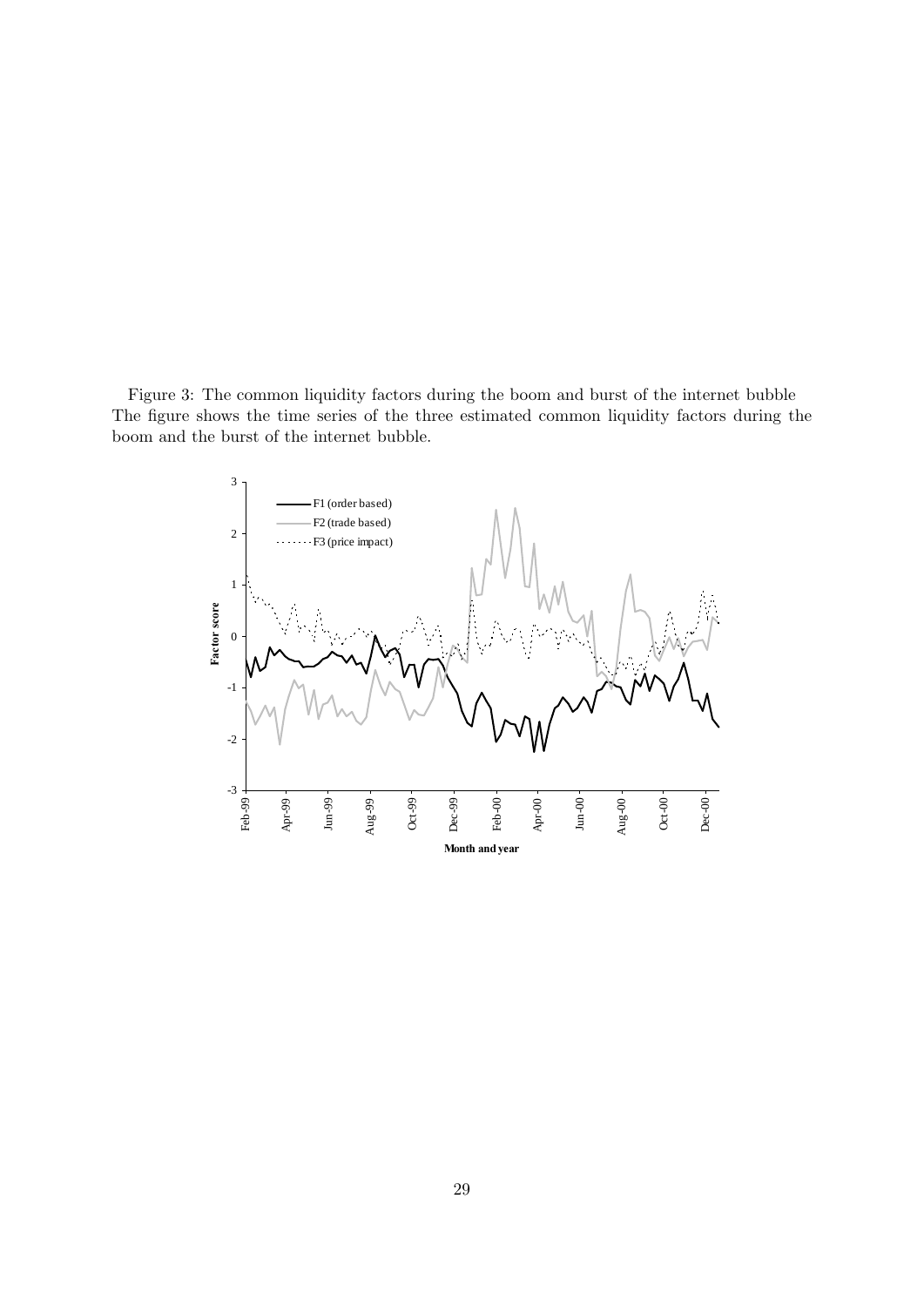Table 1: Selective Summary of Literature Table 1: Selective Summary of Literature

| Results    | negative relation<br>between returns<br>(and mean) of<br>and volatility<br>liquidity | price adjustment<br>increases with<br>volume; depth<br>likelihood of<br>negatively<br>related to<br>spreads | explains liquidity<br>evidence against<br>2-factor model<br>separation; a<br>$2$ -fund | common factors<br>liquidity priced<br>(level); large<br>aggregate | and order-based<br>low correlation<br>between trade-<br>measures            | common factors<br>commonality in<br>from order flow<br>explain return<br>evidence of<br>variations<br>liquidity; | correlated across<br>of commonality;<br>strong evidence<br>residuals are<br>estimated<br>portfolios | measures<br>liquidity<br>co-move                                                                     |
|------------|--------------------------------------------------------------------------------------|-------------------------------------------------------------------------------------------------------------|----------------------------------------------------------------------------------------|-------------------------------------------------------------------|-----------------------------------------------------------------------------|------------------------------------------------------------------------------------------------------------------|-----------------------------------------------------------------------------------------------------|------------------------------------------------------------------------------------------------------|
| Data       | NYSE/AMEX,<br>monthly data,<br>$(1984 - 1995)$<br>1966-1995;<br><b>NASDAQ</b>        | intraday; NYSE<br>$.990 - 1991;$<br>(TORQ)                                                                  | weekly; NYSE.<br>1962-1996;<br><b>AMEX</b>                                             | intraday data;<br>NYSE<br>1983-2000;                              | Jakarta exchange<br>intraday data;<br>1996-1998;                            | $1994$ ; intraday<br>data, NYSE                                                                                  | 1996; Intraday<br>data; TAQ                                                                         | 1992; Intraday<br>data; NYSE                                                                         |
| Dimensions | Quantity                                                                             | Immediacy<br>Quantity,                                                                                      | Quantity                                                                               | Immediacy, Price<br>Quantity, Cost,<br>impact                     | Immediacy, Price<br>Quantity, Cost,<br>impact                               | Quantity, Cost,<br>Price impact                                                                                  | Quantity, Cost                                                                                      | Quantity, Cost                                                                                       |
| Type       | Η                                                                                    | Н                                                                                                           | Н                                                                                      | $T, {\cal O}$                                                     | $T, {\cal O}$                                                               | $T, {\cal O}$                                                                                                    | $T, {\cal O}$                                                                                       | T, O                                                                                                 |
| Article    | Chordia et al.<br>$[2001]$                                                           | Engle and Lange<br>[2001]                                                                                   | Lo and Wang<br>[2000]                                                                  | Korajczyk and<br>Sadka [2007]                                     | Comerton-Forde<br>Aitken and<br>$[2003]$                                    | Hasbrouck and<br>Seppi [2001]                                                                                    | Huberman and<br>Halka [2001]                                                                        | Chordia et al.<br>[2000]                                                                             |
| Results    | liquidity risk<br>priced                                                             | adjusted CAPM<br>unadj. CAPM<br>better than<br>liquidity                                                    | largest principal<br>priced $(0.56\%$<br>component<br>premium)                         | positive liquidity<br>premium                                     | liquidity predicts<br>three years ahead<br>aggregate stock<br>returns up to | executed trades<br>overestimated;<br>sspecially for<br>large and<br>predicted<br>patiently<br>liquidity          | anticipated; neg<br>illiquidity has<br>unanticipated<br>pos effect on<br>returns if<br>effect if    | liquidity (except<br>Commonality in<br>2003 measure),<br>liquidity priced<br>Pastor and<br>Stambaugh |
| Data       | 1963-2003; daily<br>and monthly;<br>NYSE, AMEX,<br>$(1983 - 2003)$<br><b>NASDAQ</b>  | 1962-1999; daily;<br>NYSE, AMEX                                                                             | $1963 - 2002$ ; daily<br>data; NYSE,<br><b>AMEX</b>                                    | monthly; NYSE,<br>1966-1999;<br><b>AMEX</b>                       | annual; NYSE<br>(Dow Jones)<br>1900-2000;                                   | intraday data;<br>1993-1997;<br><b>NYSE</b>                                                                      | $1963 - 1997$ ; daily,<br>monthly; NYSE                                                             | 1963-2000, daily<br>NYSE, AMEX,<br>NASDAQ<br>CRSP data for                                           |
| Dimensions | Quantity, Cost,<br>Immediacy                                                         | Price impact                                                                                                | Quantity, Cost,<br>Price impact                                                        | Quantity, Price<br>impact                                         | Quantity, Cost                                                              | Price impact                                                                                                     | Price impact                                                                                        | Quantity, Cost,<br>Price impact                                                                      |
| Type       | Η                                                                                    | Η                                                                                                           | Η                                                                                      | Η                                                                 | H                                                                           | Η                                                                                                                | H                                                                                                   | Η                                                                                                    |
| Article    | Liu [2006]                                                                           | Pedersen [2005]<br>Acharya and                                                                              | $Chen$ $[2005]$                                                                        | Pastor and<br>Stambaugh<br>[2003]                                 | Jones [2002]                                                                | Breen et al.<br>[2002]                                                                                           | Amihud [2002]                                                                                       | Eckbo and Norli<br>[2002]                                                                            |

 $T{=} {\rm Trade-based~light~measures},~O{=}Order{\rm based~light~measures}$  $T=Trad$ e-based liquidity measures,  $O=O$ rder-based liquidity measures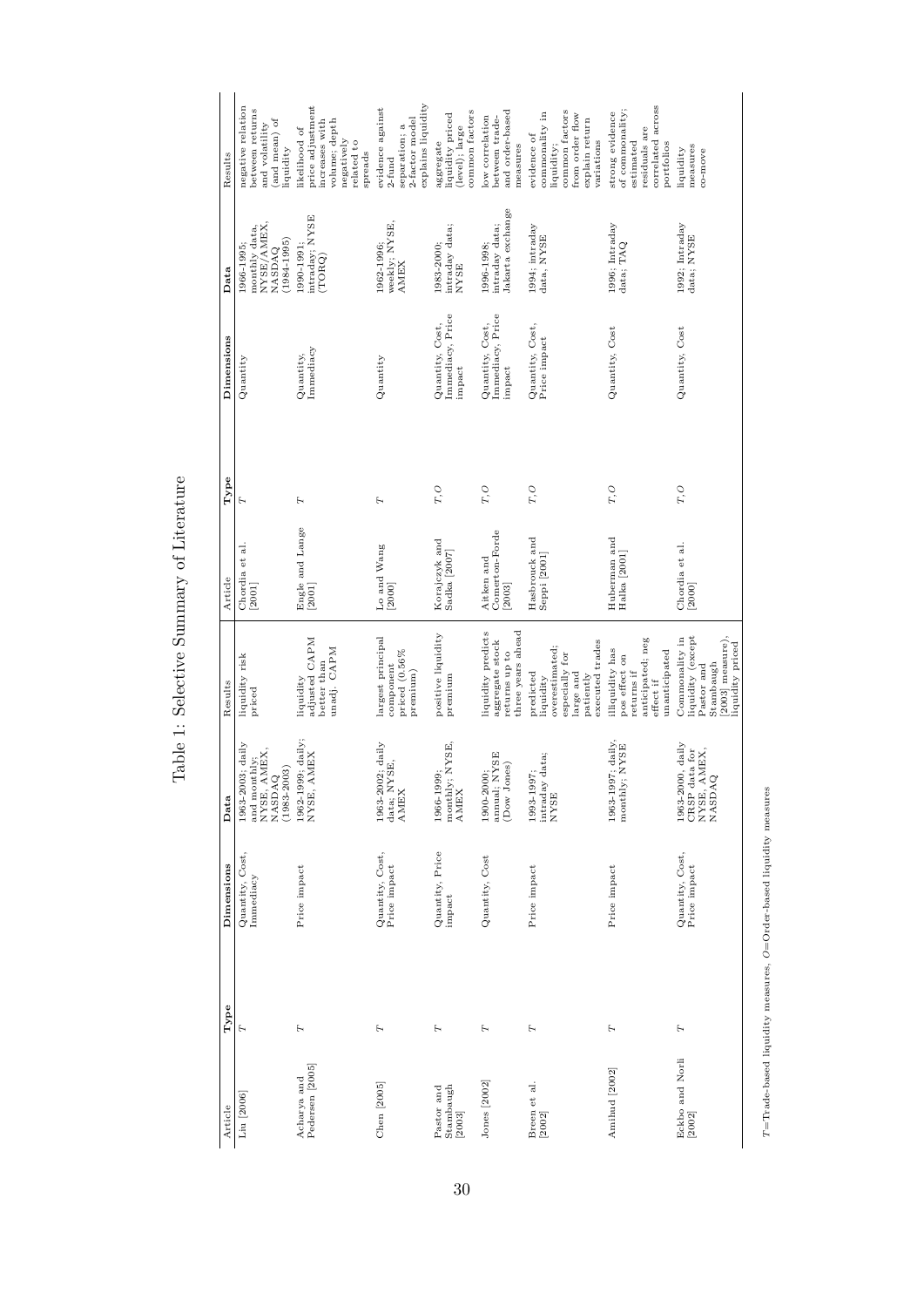#### Table 2: Descriptive statistics

The table presents means, medians, standard deviations, and maximum and minimum values for daily cross-sectional averages of our set of liquidity variables. A description of how the liquidity variables are calculated is provided in Appendix A.

|                             | Mean     | Median   | $_{\mathrm{STD}}$ | Max      | Min      |
|-----------------------------|----------|----------|-------------------|----------|----------|
| Trade based measures        |          |          |                   |          |          |
| Trade frequency             | 4494     | 4434     | 1779              | 12030    | 604      |
| Trading volume (shares)     | 10455041 | 9352699  | 5432928           | 41891165 | 1397510  |
| Turnover                    | 0.26     | 0.24     | 0.12              | 0.98     | 0.05     |
| Sec. between trades         | 2770     | 2718     | 738               | 5126     | 965      |
| Illiquidity ratio           | 0.57     | 0.55     | 0.20              | 2.41     | 0.22     |
| Order based measures        |          |          |                   |          |          |
| Frequency of limit orders   | 4343     | 4273     | 1717              | 11965    | 734      |
| Depth inner quotes (shares) | 8893     | 8623     | 2268              | 25304    | 3811     |
| Tick slope                  | 4893     | 4546     | 1673              | 10830    | 1822     |
| Price slope                 | 53899    | 37859    | 50709             | 313468   | 6956     |
| Fraction of limit orders    | 0.66     | 0.66     | 0.03              | 0.77     | 0.56     |
| Quoted spread (NOK)         | 1.37     | 1.34     | 0.34              | 2.37     | 0.70     |
| Relative quoted spread      | 2.28%    | $2.20\%$ | $0.70\%$          | $6.53\%$ | $0.97\%$ |
| Inter-quote time (seconds)  | 1096     | 1071     | 257               | 2404     | 549      |
| Book symmetry               | 0.06     | 0.06     | 0.08              | 0.28     | $-0.20$  |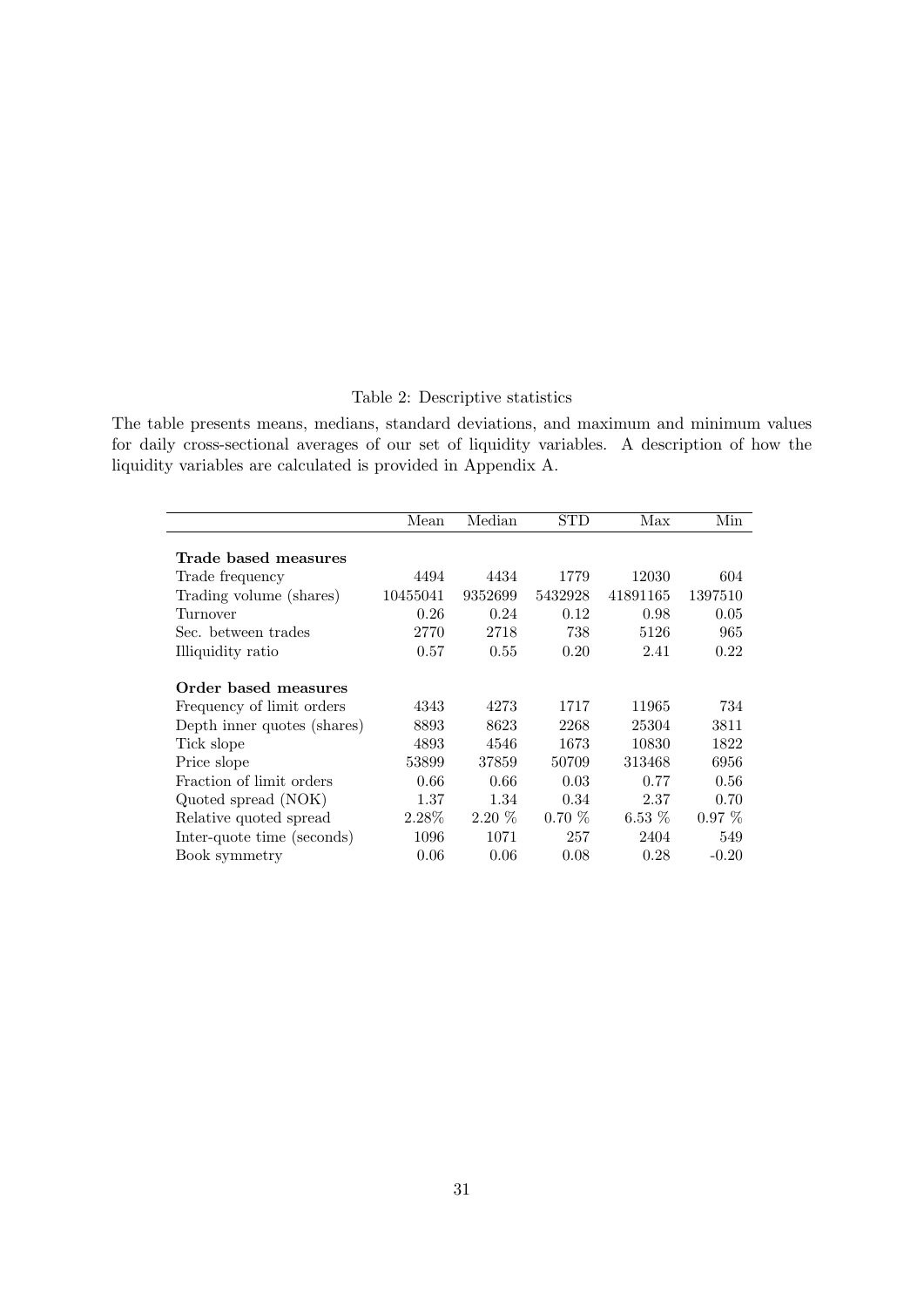| Amihud's illiquidity ratio (absolute value of returns over trading volume). Order based variables include the number of limit orders, the<br>depth at the inner quotes in shares, the order book slope measured in ticks over the 6 first ticks, the order book slope measured by price<br>frade based variables include the number of trades, the trading volume in shares, the turnover, the number of seconds between trades, and<br>midpoint price, the number of seconds between order submissions, a measure of the symmetry of the limit order book. A detailed description<br>The table shows Pearson's correlation coefficients for the whole set of liquidity measures. Correlation coefficients over 0.30 are in grey cells.<br>levels over the first 6 ticks, the fraction of sul-<br>of how the liquidity variables are calculated is | Tfreq.                                  | Tvol.                           | Turnover                       | Ttime                      | provided in Appendix A.<br>ILR | LO freq.             | Depth              | Tslope             | Pslope          | LO frac.           | Spread       | bmitted orders that are limit orders, the quoted spread, the quoted spread in percent of the<br>Rel. Spr. | IQtime          |
|----------------------------------------------------------------------------------------------------------------------------------------------------------------------------------------------------------------------------------------------------------------------------------------------------------------------------------------------------------------------------------------------------------------------------------------------------------------------------------------------------------------------------------------------------------------------------------------------------------------------------------------------------------------------------------------------------------------------------------------------------------------------------------------------------------------------------------------------------|-----------------------------------------|---------------------------------|--------------------------------|----------------------------|--------------------------------|----------------------|--------------------|--------------------|-----------------|--------------------|--------------|-----------------------------------------------------------------------------------------------------------|-----------------|
| Sec between trades<br>Trading frequency<br>Irading volume<br>Illiquidity ratio<br>Trade based<br>Turnover                                                                                                                                                                                                                                                                                                                                                                                                                                                                                                                                                                                                                                                                                                                                          | 1.00<br>0.62<br>$-0.48$<br>0.72<br>0.16 | 0.67<br>$-0.19$<br>00.1<br>0.15 | $-0.49$<br>0.02<br>$1.00\,$    | 0.13<br>1.00               | 1.00                           |                      |                    |                    |                 |                    |              |                                                                                                           |                 |
| Limit order frequency<br>Depth inner quotes<br>Order based<br>Tick slope                                                                                                                                                                                                                                                                                                                                                                                                                                                                                                                                                                                                                                                                                                                                                                           | 0.80<br>0.03<br>0.26                    | 0.62<br>0.51<br>0.61            | $-0.10$<br>$-0.34$<br>$-0.16$  | $-0.39$<br>0.05<br>$-0.17$ | $-0.10$<br>$-0.16$<br>$-0.34$  | 0.26<br>1.00<br>0.54 | 0.76<br>1.00       | 1.00               |                 |                    |              |                                                                                                           |                 |
| Limit order fraction<br>Price slope                                                                                                                                                                                                                                                                                                                                                                                                                                                                                                                                                                                                                                                                                                                                                                                                                | $-0.10$<br>0.11                         | 79.0<br>0.08                    | $-0.17$<br>$-0.21$<br>$0.01\,$ | $0.08\,$<br>0.21           | $-0.33$<br>0.01                | 0.29<br>0.36         | 0.62<br>0.26       | 0.64<br>0.39       | 0.32<br>1.00    | 1.00               |              |                                                                                                           |                 |
| Relative Spread<br>${\rm Spread}$                                                                                                                                                                                                                                                                                                                                                                                                                                                                                                                                                                                                                                                                                                                                                                                                                  | $-0.10$<br>$-0.16$                      | $-0.41$<br>0.05                 | $-0.27$                        | 0.48<br>0.11               | 0.43<br>0.68                   | $-0.50$<br>$-0.33$   | $-0.59$<br>$-0.06$ | $-0.75$<br>$-0.35$ | $-0.55$<br>0.13 | $25.0-$<br>$-0.16$ | 0.40<br>1.00 | $1.00$                                                                                                    |                 |
| Inter-quote time<br>Book symmetry                                                                                                                                                                                                                                                                                                                                                                                                                                                                                                                                                                                                                                                                                                                                                                                                                  | $-0.42$<br>$-0.01$                      | $-0.20$<br>$-0.20$              | $0.00$<br>$-0.43$              | 0.76<br>$-0.15$            | 0.21<br>$-0.24$                | $-0.48$<br>$-0.02$   | $-0.02$<br>$-0.15$ | $-0.26$<br>$-0.03$ | $-0.25$<br>0.00 | $-0.10$<br>$-0.06$ | 0.25<br>0.04 | 0.49<br>$-0.29$                                                                                           | 1.00<br>$-0.11$ |
|                                                                                                                                                                                                                                                                                                                                                                                                                                                                                                                                                                                                                                                                                                                                                                                                                                                    |                                         |                                 |                                |                            |                                |                      |                    |                    |                 |                    |              |                                                                                                           |                 |

Table 3: Correlation structure Table 3: Correlation structure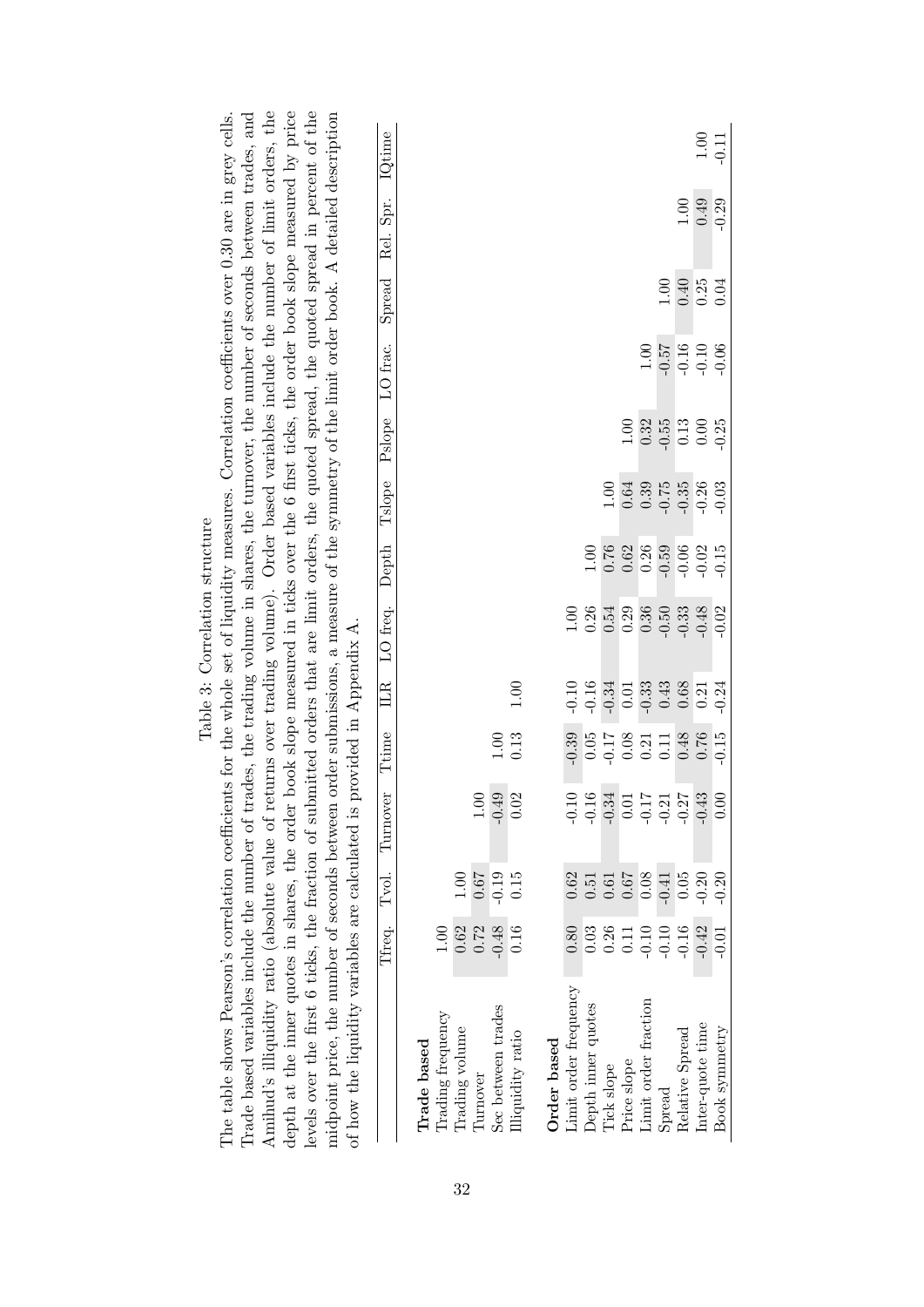Table 4: Results from the estimation of a common factor model on all liquidity measures The table presents the main results from a common factor model estimated on 5 trade based liquidity variables and 9 order based liquidity variables. MSA is Kaiser's measure of sampling adequacy. The factors are rotated orthogonally using the Varimax method. Grey cells indicate a factor loading above 0.30.

|                            |              | <b>Shared</b> |          | Rotated factor loadings |          |
|----------------------------|--------------|---------------|----------|-------------------------|----------|
| Model A                    | $_{\rm MSA}$ | variance      | Factor 1 | Factor 2                | Factor 3 |
|                            |              |               |          |                         |          |
| Trade based measures       |              |               |          |                         |          |
| Trade frequency            | 0.70         | 0.81          | 0.00     | 0.89                    | 0.09     |
| Trading volume             | 0.72         | 0.89          | 0.53     | 0.67                    | 0.41     |
| Turnover                   | 0.85         | 0.67          | 0.15     | 0.81                    | 0.02     |
| Sec. between trades        | 0.72         | 0.63          | 0.14     | $-0.67$                 | 0.41     |
| Illiquidity ratio          | 0.76         | 0.62          | $-0.34$  | 0.11                    | 0.70     |
|                            |              |               |          |                         |          |
| Order based measures       |              |               |          |                         |          |
| Frequency of limit orders  | 0.73         | 0.67          | 0.39     | 0.71                    | $-0.11$  |
| Depth inner quotes         | 0.82         | 0.58          | 0.75     | 0.09                    | 0.12     |
| Tick slope                 | 0.85         | 0.85          | 0.85     | 0.33                    | $-0.12$  |
| Price slope                | 0.80         | 0.69          | 0.74     | 0.14                    | 0.34     |
| Fraction of limit orders   | 0.61         | 0.35          | 0.54     | $-0.14$                 | $-0.19$  |
| Quoted spread              | 0.89         | 0.79          | $-0.84$  | $-0.14$                 | 0.27     |
| Relative quoted spread     | 0.74         | 0.80          | $-0.18$  | $-0.27$                 | 0.84     |
| Inter-quote time           | 0.75         | 0.55          | $-0.03$  | $-0.59$                 | 0.45     |
| Book symmetry              | 0.87         | 0.15          | $-0.14$  | 0.01                    | $-0.36$  |
|                            |              |               |          |                         |          |
| Overall MSA                | 0.76         |               |          |                         |          |
| Shared variance explained  |              |               | 3.47     | 3.45                    | 2.14     |
| % of total shared variance |              |               | 38       | 38                      | 24       |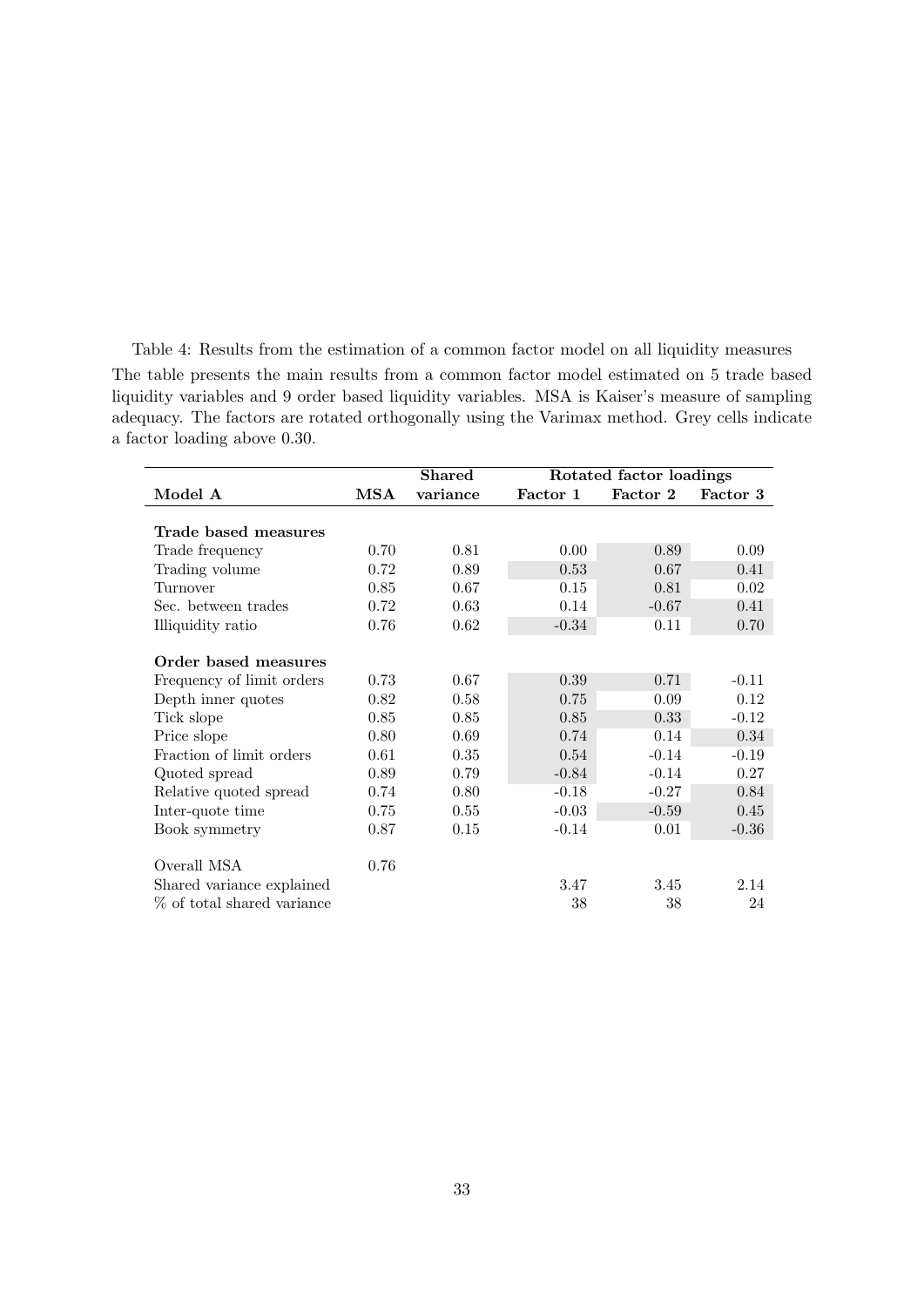#### Table 5: Relationship between factor models

The table presents the correlation matrix between the factor scores from three factor models. The three factors in Model A are extracted from all liquidity variables. The factor in Model B is extracted from trade based liquidity variables only, and the two factors in Model C are extracted from order based liquidity variables only.

|                                | Model B               |            | Model C          |
|--------------------------------|-----------------------|------------|------------------|
|                                | (trade based)         |            | (order based)    |
|                                | Factor 1              | Factor 1   | Factor 2         |
| Model A                        | (quantity, immediacy) | (quantity) | (all dimensions) |
| Factor 1 (quantity)            | 0.18                  | 0.96       | 0.11             |
| Factor 2 (quantity, immediacy) | 0.93                  | 0.19       | $-0.48$          |
| Factor 3 (information)         | $-0.11$               | 0.14       | $-0.83$          |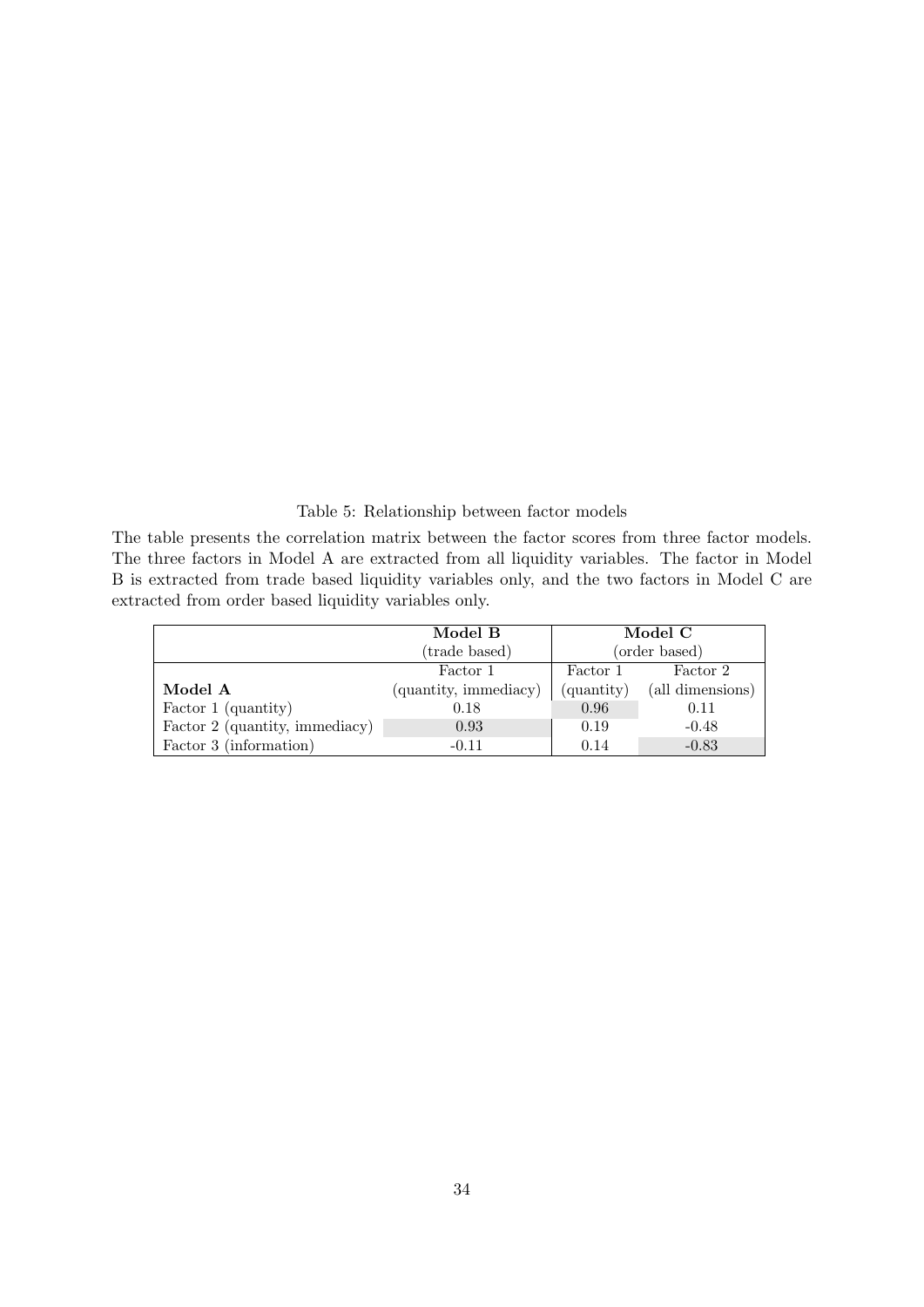## Table 6: Correlation with returns, volatility, and order flow

The table presents the correlation structure of returns, volatility, and net order flow as well as the correlation coefficients between these variables and our set of trade and order based liquidity variables.

|                           | Return  | Volatility | Net order flow | Net order flow |
|---------------------------|---------|------------|----------------|----------------|
| Return                    | 1.00    |            |                |                |
| Volatility                | $-0.03$ | 1.00       |                |                |
| Net order flow            | 0.64    | 0.11       | 1.00           |                |
| Net order flow            | 0.06    | 0.40       | 0.20           | 1.00           |
| Trade based measures      |         |            |                |                |
| Trade frequency           | 0.06    | 0.28       | 0.15           | 0.44           |
| Trading volume            | 0.11    | 0.25       | 0.18           | 0.26           |
| Turnover                  | 0.21    | 0.17       | 0.19           | 0.29           |
| Sec. between trades       | $-0.08$ | 0.00       | $-0.02$        | $-0.20$        |
| Illiquidity ratio         | $-0.06$ | 0.96       | 0.08           | 0.32           |
| Order based measures      |         |            |                |                |
| Frequency of limit orders | 0.05    | 0.00       | 0.11           | 0.26           |
| Depth inner quotes        | 0.11    | $-0.14$    | 0.05           | $-0.06$        |
| Tick slope                | 0.16    | $-0.29$    | 0.09           | $-0.02$        |
| Price slope               | 0.08    | 0.02       | 0.04           | 0.01           |
| Fraction of limit orders  | $-0.02$ | $-0.37$    | $-0.01$        | $-0.17$        |
| Quoted spread             | $-0.08$ | 0.40       | 0.00           | 0.09           |
| Relative quoted spread    | $-0.14$ | 0.60       | $-0.02$        | 0.05           |
| Inter-quote time          | $-0.12$ | 0.09       | $-0.06$        | $-0.15$        |
| Book symmetry             | $-0.24$ | $-0.23$    | $-0.29$        | $-0.05$        |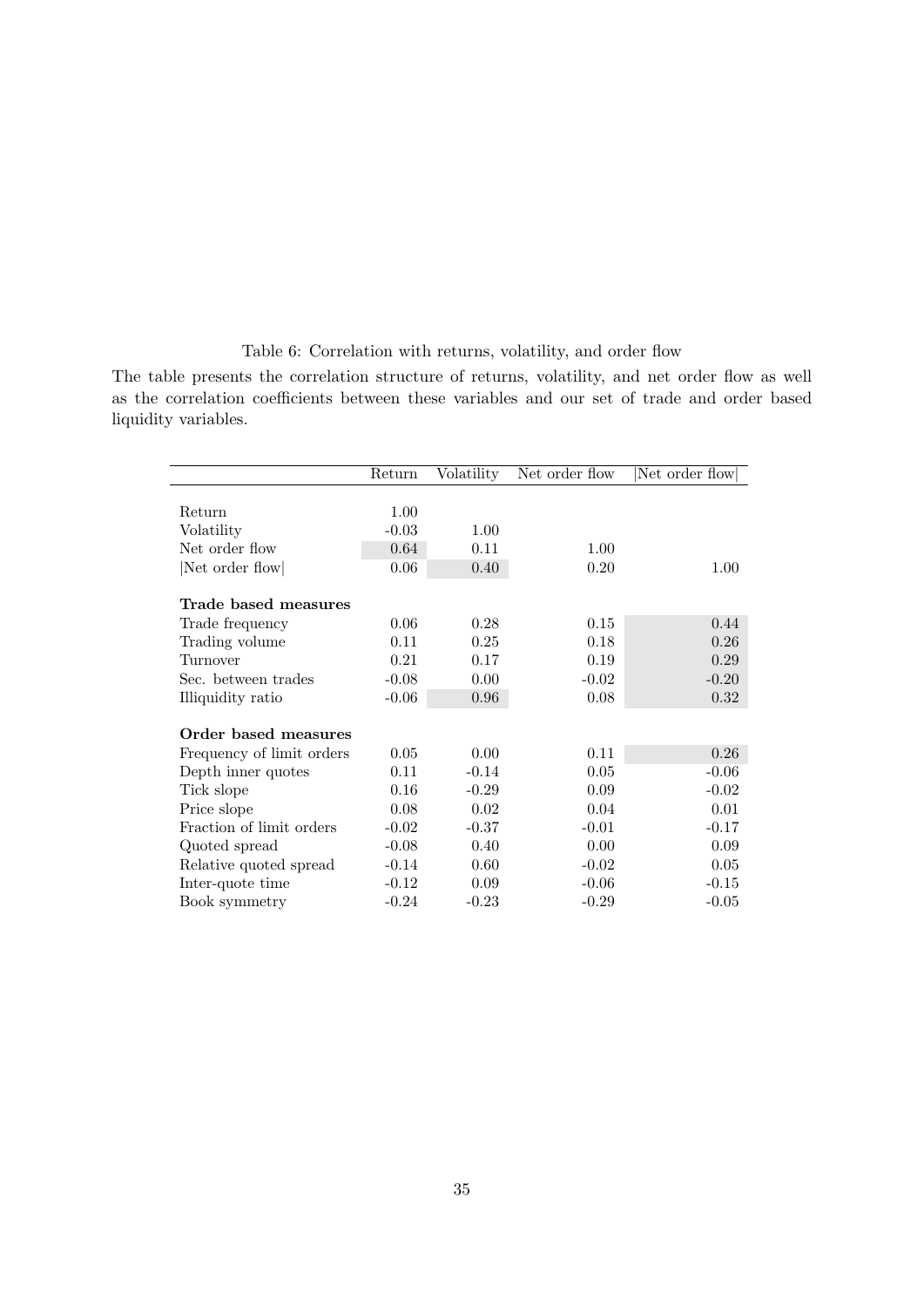Table 7: Correlation between factor scores, order flow and volatility

The table shows correlations between the three score series for the market-wide factors and volatility, net order flow and absolute net order flow. We also show the correlation of the factors with market returns and relative spread. All correlations are significant at the 1 % level.

|                  | Factor 1 | Factor 2 Factor 3 |         |
|------------------|----------|-------------------|---------|
|                  |          |                   |         |
| Volatility       | $-0.34$  | 0.27              | 0.70    |
| Net order flow   | 0.04     | 0.17              | 0.09    |
| Net order flow   | $-0.14$  | 0.41              | 0.18    |
|                  |          |                   |         |
| EW market return | 0.09     | 0.13              | $-0.06$ |
| VW market return | 0.07     | 0.09              | $-0.04$ |
| relative spread  | $-0.18$  | $-0.28$           | 0.88    |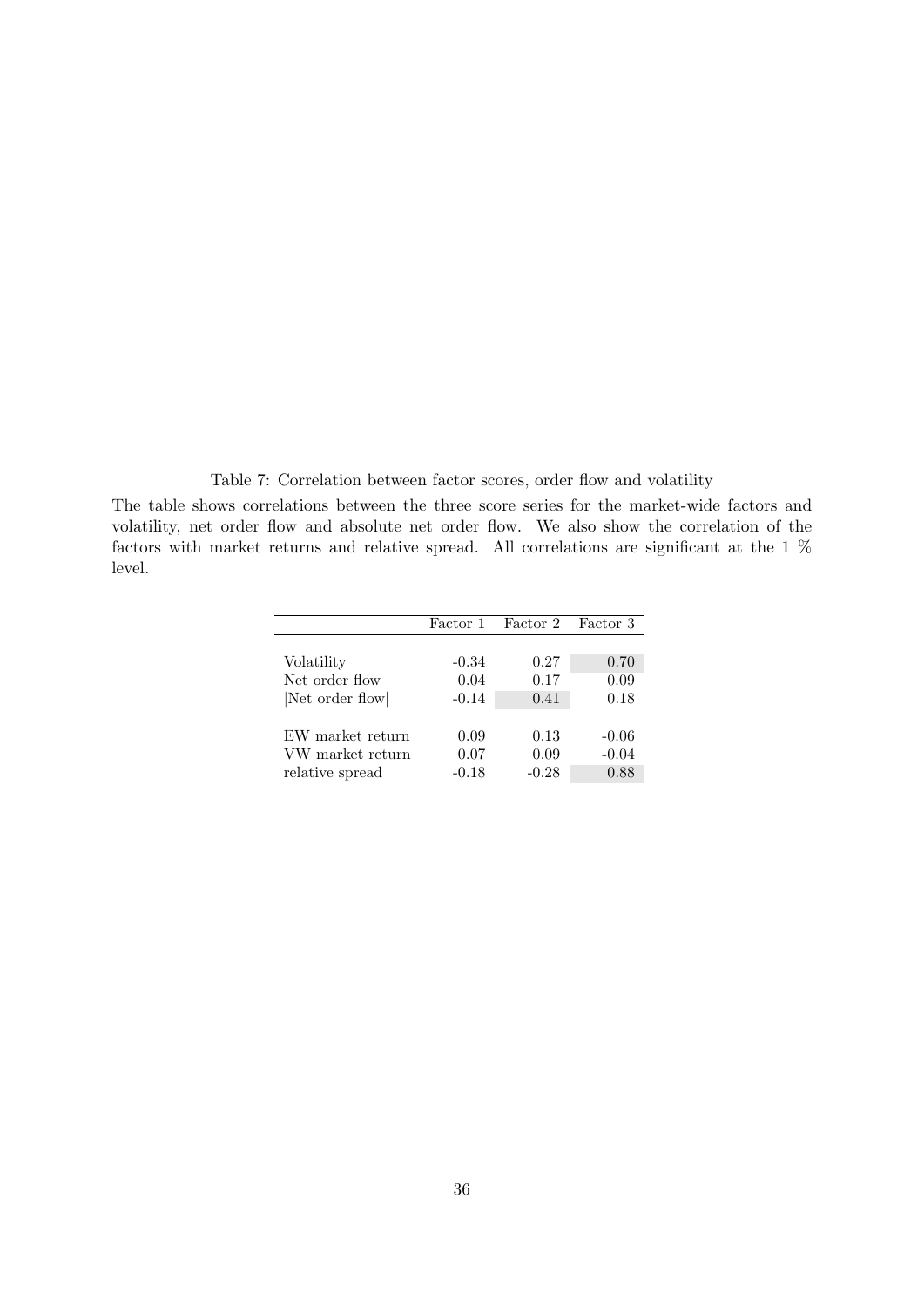Table 8: Properties of illiquidity portfolios under different measures of illiquidity

The table presents descriptive statistics for the four betas in the liquidity-adjusted CAPM derived by Acharya and Pedersen [2005]. The betas are estimated based on three different liquidity factors for a set of four portfolios sorted on firm specific illiquidity  $(c_t^i)$ . The most liquid (illiquid) stocks are sorted into portfolio 1(4). Following Acharya and Pedersen [2005], the beta estimates are multiplied by 100. The table also reports the mean and standard deviation of the illiquidity measure, the mean and standard deviation of the percentage weekly portfolio return, the MCAP of the portfolios in million NOK, and the mean and standard deviation of the percentage relative half-spread.

|                                           | Portfolio 1 | Portfolio 2    | Portfolio 3 | Portfolio 4 |
|-------------------------------------------|-------------|----------------|-------------|-------------|
| Order based factor                        |             |                |             |             |
| $\beta^1$                                 | 95.2        | 79.7           | 67.1        | 69.1        |
| $\beta^2$                                 | $0.02\,$    | $0.02\,$       | 0.08        | 0.09        |
| $\beta^3$                                 | $-1.28$     | $-0.90$        | $-0.68$     | $-0.56$     |
| $\beta^4$                                 | $-1.86$     | $-0.97$        | $-1.46$     | $-3.92$     |
| Mean illiquidity $(\%)$                   | 0.21        | 0.69           | 1.30        | 3.34        |
| $\sigma$ (illiquidity) (%)                | $0.36\,$    | 0.20           | 0.35        | $0.95\,$    |
| Weekly return $(\%)$                      | 0.62        | 0.35           | 0.38        | 0.61        |
| $\sigma$ (weekly return) (%)              | 3.66        | 3.24           | 2.72        | 3.14        |
| MCAP (mill. NOK)                          | 16523       | 4607           | 1925        | 1085        |
| Relative half spread $(\%)$               | 0.51        | 0.73           | $1.21\,$    | 2.86        |
| $\sigma$ (relative half spread) (%)       | 0.16        | 0.28           | 0.39        | 1.15        |
| Trade based factor                        |             |                |             |             |
| $\beta^1$                                 | 94.4        | 79.0           | 66.6        | 68.5        |
| $\beta^2$                                 | 0.41        | $0.20\,$       | 0.26        | 0.59        |
| $\beta^3$                                 | $-1.44$     | $-1.21$        | $-1.23$     | $-1.26$     |
| $\beta^4$                                 | $-1.54$     | $-1.41$        | $-2.19$     | $-3.50$     |
|                                           |             |                |             |             |
| Mean illiquidity $(\%)$                   | 0.26        | 0.73           | 1.32        | 3.38        |
| $\sigma$ (illiquidity) (%)                | 0.63        | 0.24           | 0.35        | 0.85        |
| Weekly return $(\%)$                      | $\rm 0.31$  | 0.56           | 0.51        | 0.60        |
| $\sigma$ (weekly return) (%)              | 3.60        | 3.06           | 2.90        | 3.12        |
| MCAP (mill. NOK)                          | 17179       | 4182           | 1874        | 834         |
| Relative half spread $(\%)$               | 0.46        | 0.70           | 1.24        | $2.93\,$    |
| $\sigma$ (relative half spread) (%)       | 0.20        | 0.21           | 0.41        | 1.15        |
| Amihud factor                             |             |                |             |             |
| $\beta^1$                                 | 95.7        | 80.1           | 67.5        | 69.4        |
| $\beta^2$                                 | 0.04        | 0.10           | 0.13        | 0.51        |
| $\beta^3$                                 | $-1.00$     | $-1.16$        | $-0.82$     | $-1.86$     |
| $\beta^4$                                 | $-0.28$     | $-0.75$        | $-1.76$     | $-5.23$     |
|                                           |             |                |             |             |
| Mean illiquidity $(\%)$                   | $0.35\,$    | $0.75\,$       | 1.25        | 3.04        |
| $\sigma$ (illiquidity) (%)                | $0.12\,$    | $0.24\,$       | 0.38        | 1.14        |
| Weekly return $(\%)$                      | $0.35\,$    | 0.49           | 0.53        | 0.61        |
| $\sigma$ (weekly return)(%)               | 3.43        | $3.21\,$       | 2.80        | $3.29\,$    |
| MCAP (mill. NOK)                          | 18124       | 3238           | 1723        | 972         |
| Relative half spread $(\%)$               | $0.36\,$    | $0.75\,$       | 1.25        | $2.98\,$    |
| $\sigma$ (relative half spread)<br>$(\%)$ | 0.08        | 0.21           | 0.36        | 1.19        |
|                                           |             | $\frac{37}{5}$ |             |             |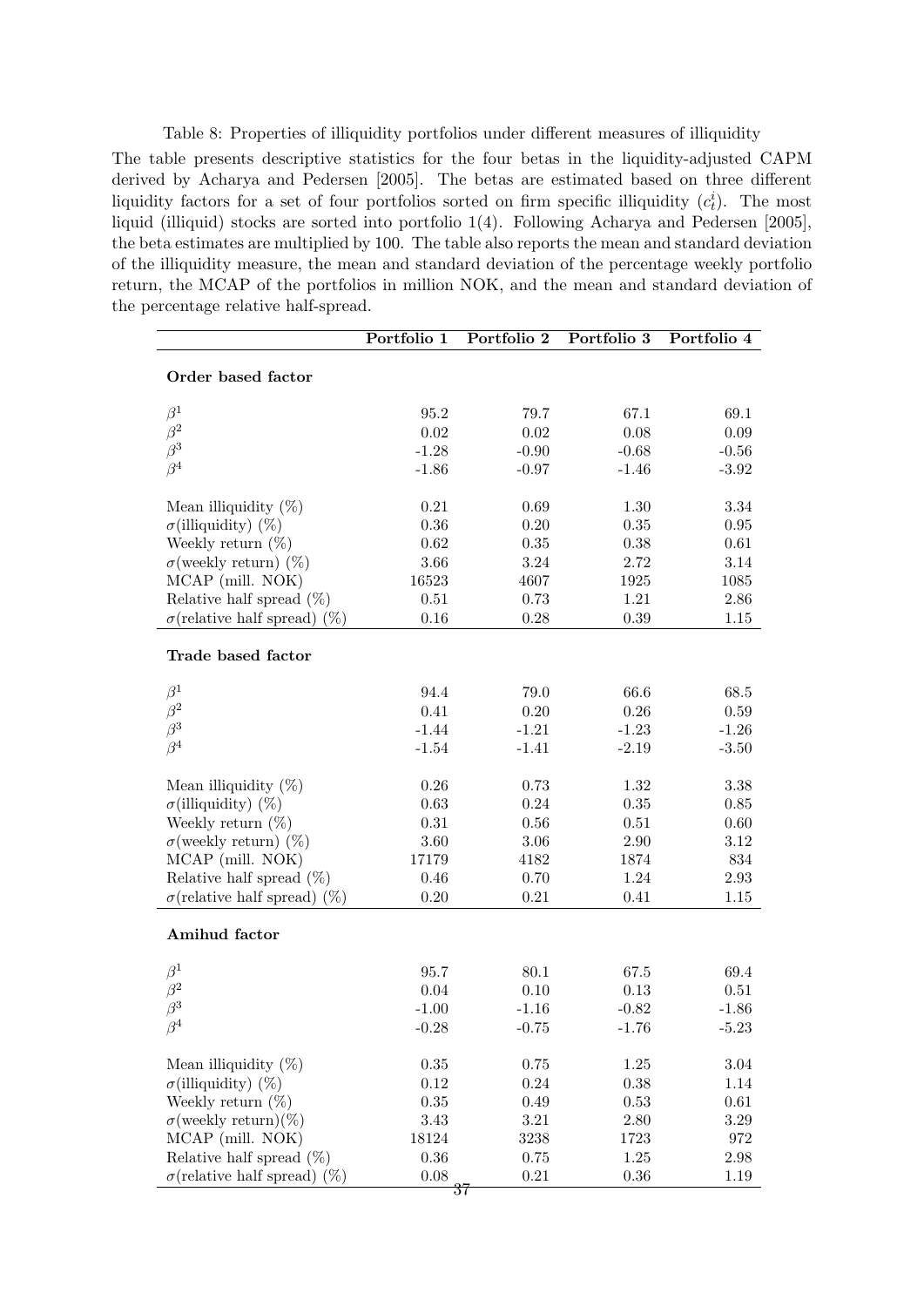#### Table 9: Expected returns and liquidity sorted portfolios

The table reports the estimated coefficients from various specifications of the model,

$$
E(r_t^p - r_t^f) = \alpha + \kappa E(c_t^p) + \lambda^1 \beta^{1,p} + \lambda^2 \beta^{2,p} + \lambda^3 \beta^{3,p} + \lambda^4 \beta^{4,p} + \lambda \beta^{net,p}
$$

We use weekly data for the period 1999-2005, and the betas are re-estimated for each year for each portfolio  $(p)$ . The portfolios are constructed each week based on firms' average liquidity variable the previous week. Panel (a) shows the results when the portfolios are based on the order based factor. In panel (b) the portfolios are constructed based on the trade based factor and in panel (c) the portfolios are based on the Amihud factor. The  $\beta^{net,p}$  is when we impose the model implied constraint that the risk premia of the different betas are the same. The estimated models'  $R^2$  are in percentage terms. \*\* denote that the estimated coefficient is significantly different from zero at the 1% level, and superscript <sup>a</sup> in the  $E(c_t^p)$  $t_t^p$ ) column denotes that the liquidity cost is scaled by the average turnover for all stocks in the sample.

|                   | (a) Order based factor |                   |                        |                        |                        |                        |                 |                                     |
|-------------------|------------------------|-------------------|------------------------|------------------------|------------------------|------------------------|-----------------|-------------------------------------|
|                   | Constant               | $E(c^p)$          | $\overline{\beta_1^p}$ | $\overline{\beta_2^p}$ | $\overline{\beta_3^p}$ | $\overline{\beta_4^p}$ | $\beta_{net}^p$ | $\mathbb{R}^2$<br>$(\%)$            |
|                   |                        |                   |                        |                        |                        |                        |                 |                                     |
| Model 1a          | $-0.29$                | 0.01 <sup>a</sup> |                        |                        |                        |                        | 0.75            | 0.15                                |
| Model 2a          | 0.21                   | $-0.12$           |                        |                        |                        |                        | 0.39            | 0.34                                |
| Model 3a          | $-0.13$                |                   | 0.58                   |                        |                        |                        |                 | 0.09                                |
| Model 4a          | $-0.05$                | 0.01 <sup>a</sup> | $-5.24$                |                        |                        |                        | 5.86            | 0.34                                |
| Model 5a          | 0.55                   | $-0.13$           | $-6.08$                |                        |                        |                        | 6.26            | 0.59                                |
| Model 6a          | 0.00                   |                   | $-5.32$                |                        |                        |                        | 5.89            | 0.33                                |
| Model 7a          | 0.52                   | 0.01 <sup>a</sup> | 0.29                   | $-351.66***$           | $42.29**$              | $-9.94$                |                 | 1.46                                |
| Model 8a          | $1.60**$               | $-0.25***$        | $-0.43$                | $-305.02**$            | $59.63**$              | $-12.85***$            |                 | 2.10                                |
|                   |                        |                   |                        |                        |                        |                        |                 |                                     |
|                   | (b) Trade based factor |                   |                        |                        |                        |                        |                 |                                     |
|                   | Constant               | $E(c^p)$          | $\beta_1^p$            | $\beta^p_2$            | $\beta_3^p$            | $\beta^p_4$            | $\beta_{net}^p$ | $\mathbb{R}^2$<br>$(\%)$            |
|                   |                        |                   |                        |                        |                        |                        |                 |                                     |
| Model 1b          | $1.21***$              | $0.01^{\alpha}$   |                        |                        |                        |                        | $-1.00$         | 0.23                                |
| Model 2b          | $2.51***$              | $-0.26$           |                        |                        |                        |                        | $-2.10**$       | 1.15                                |
| Model 3b          | 0.86                   |                   | $-0.53$                |                        |                        |                        |                 | 0.06                                |
| Model 4b          | 0.31                   | 0.01 <sup>a</sup> | $11.09**$              |                        |                        |                        | $-11.60**$      | 1.50                                |
| Model 5b          | $1.66***$              | $-0.28**$         | $11.67**$              |                        |                        |                        | $-13.34**$      | 2.55                                |
| Model 6b          | 0.37                   |                   | $11.12**$              |                        |                        |                        | $-11.68***$     | 1.53                                |
| Model 7b          | 0.03                   | 0.01 <sup>a</sup> | $-0.58$                | $-53.85$               | $-46.06**$             | $-5.15$                |                 | 3.93                                |
| Model 8b          | 1.12                   | $-0.23**$         | $-1.44**$              | $-70.21$               | $-43.71**$             | $-9.95$                |                 | 4.64                                |
|                   |                        |                   |                        |                        |                        |                        |                 |                                     |
| (c) Amihud factor |                        |                   |                        |                        |                        |                        |                 |                                     |
|                   | Constant               | $E(c^p)$          | $\overline{\beta_1^p}$ | $\overline{\beta^p_2}$ | $\overline{\beta_3^p}$ | $\overline{\beta^p_4}$ | $\beta_{net}^p$ | $\overline{\mathrm{R}^2}$<br>$(\%)$ |
|                   |                        |                   |                        |                        |                        |                        |                 |                                     |
| Model 1c          | $-1.67**$              | 0.01 <sup>a</sup> |                        |                        |                        |                        | $2.30**$        | 0.98                                |
| Model 2c          | $-1.54**$              | $-0.02$           |                        |                        |                        |                        | $2.21***$       | 0.96                                |
| Model 3c          | $-1.26**$              |                   | $1.83**$               |                        |                        |                        |                 | 0.54                                |
| Model 4c          | $-0.34$                | 0.01 <sup>a</sup> | $-15.25**$             |                        |                        |                        | $16.26**$       | 2.35                                |
| Model 5c          | $-0.33$                | 0.01              | $-15.23**$             |                        |                        |                        | $16.23***$      | 2.32                                |
|                   | $-0.30$                |                   | $-15.19**$             |                        |                        |                        | $16.17***$      | 2.31                                |
| Model 6c          |                        |                   |                        |                        |                        |                        |                 |                                     |
| Model 7c          | $-0.94$                | $0.01^{\alpha}$   | $1.82**$<br>$1.73**$   | 27.64<br>68.13         | $48.60**$              | $-0.04$                |                 | 3.38                                |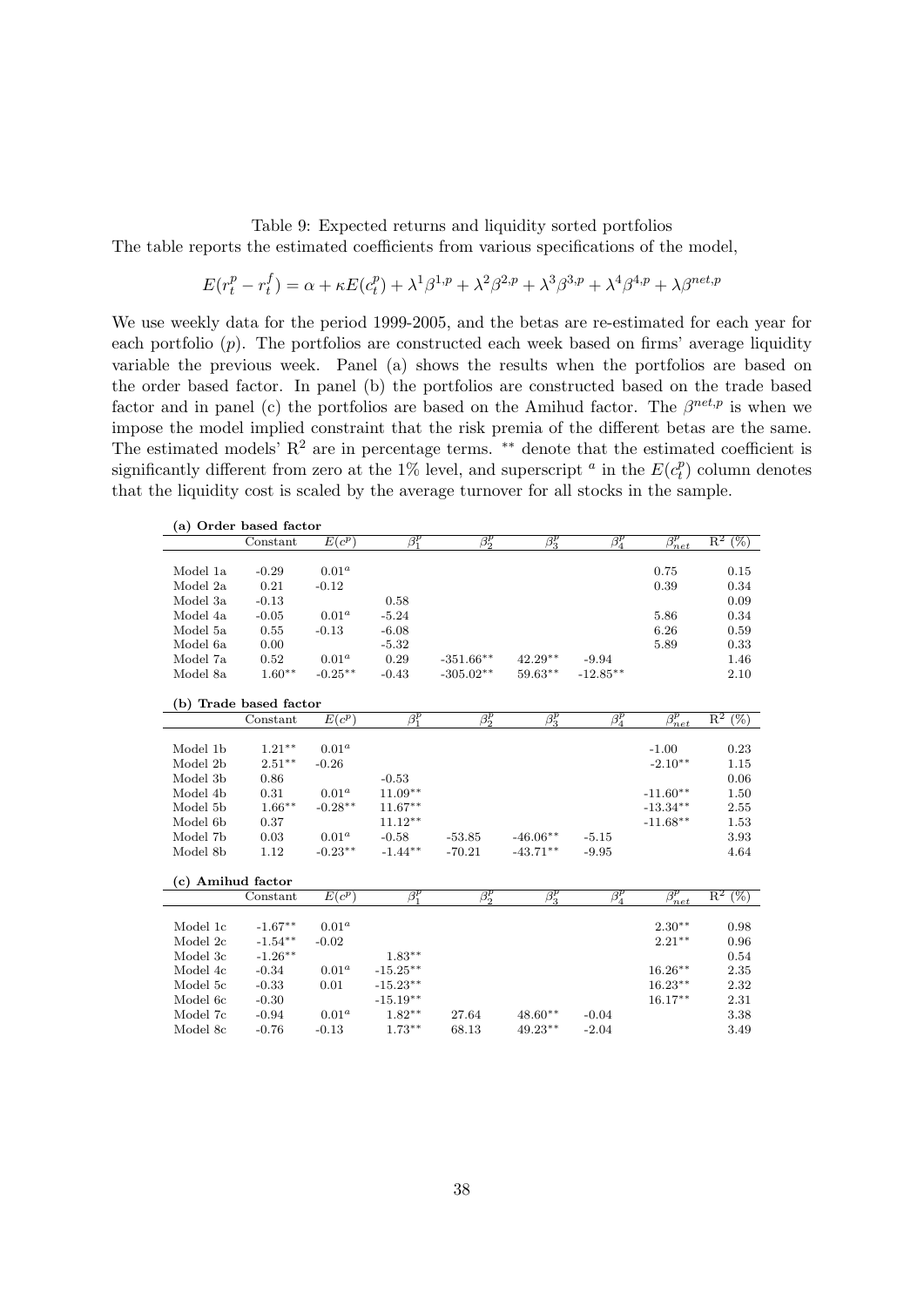#### Table 10: Factor model estimation - volatility of liquidity

The table presents the estimated risk premia (with the associated t-value below each estimate) for risk factors constructed from portfolios based on the variance of the firm specific liquidity factors. Panel A shows the results for when the risk factors are constructed based on the previous week volatility of the liquidity variable. Panel B shows the results when we construct risk factors based on the previous 8 weeks daily volatility of the liquidity factors. For each model, the asset pricing tests are reported in the last four columns, with the associated p-values below each test statistic. These are the HJ-distance metric of Hansen and Jagannathan (1997), the Wald-p test of the factor coefficients being zero in the linear pricing kernel. The delta-J test of Newey and West (1987) is reported testing whether including the Fama-French factors improves the model.

|             | Panel A: Liquidity risk based on previous week liquidity volatility                  |            |            |             |                |       |          | <b>Tests</b>           |         |
|-------------|--------------------------------------------------------------------------------------|------------|------------|-------------|----------------|-------|----------|------------------------|---------|
|             | Market (VW)                                                                          | <b>SMB</b> | <b>HML</b> | F1          | F <sub>2</sub> | F3    | HJ-dist. | Wald-p                 | delta J |
|             |                                                                                      |            |            |             |                |       |          |                        |         |
| Fama French | 0.007                                                                                | 0.003      | 0.005      |             |                |       | 0.153    | 0.000                  |         |
|             | 2.401                                                                                | 1.690      | 1.067      |             |                |       | 0.472    | 0.019                  |         |
|             |                                                                                      |            |            |             |                |       |          |                        |         |
| Model 1     | 0.004                                                                                |            |            | 0.006       |                |       | 0.196    | 0.000                  | 6.829   |
|             | 1.569                                                                                |            |            | 1.312       |                |       | 0.142    | 0.189                  | 0.033   |
|             |                                                                                      |            |            |             |                |       |          |                        |         |
| Model 2     | 0.001                                                                                |            |            |             | 0.013          |       | 0.166    | 0.000                  | 1.535   |
|             | 0.570                                                                                |            |            |             | 2.519          |       | 0.418    | 0.018                  | 0.464   |
|             |                                                                                      |            |            |             |                |       |          |                        |         |
| Model 3     | 0.002                                                                                |            |            |             |                | 0.014 | 0.139    | 0.000                  | 2.961   |
|             | 1.074                                                                                |            |            |             |                | 2.543 | 0.668    | 0.017                  | 0.228   |
|             |                                                                                      |            |            |             |                |       |          |                        |         |
| Model 4     | 0.001                                                                                |            |            | 0.004       | 0.011          | 0.014 | 0.132    | 0.000                  | 2.370   |
|             | 0.560                                                                                |            |            | 1.000       | 2.187          | 2.399 | 0.543    | 0.052                  | 0.306   |
|             |                                                                                      |            |            |             |                |       |          |                        |         |
|             |                                                                                      |            |            |             |                |       |          |                        |         |
|             | Panel B: Liquidity risk based on previous 8 week liquidity volatility<br>Market (VW) | SMB        | HML        | $_{\rm F1}$ | F2             | F3    | HJ-dist. | <b>Tests</b><br>Wald-p | delta J |
|             |                                                                                      |            |            |             |                |       |          |                        |         |
| Fama French | 0.007                                                                                | 0.003      | 0.005      |             |                |       | 0.153    | 0.000                  |         |
|             | 2.401                                                                                | 1.690      | 1.067      |             |                |       | 0.472    | 0.019                  |         |
|             |                                                                                      |            |            |             |                |       |          |                        |         |
| Model 1     | 0.005                                                                                |            |            | 0.008       |                |       | 0.183    | 0.000                  | 3.508   |
|             | 1.890                                                                                |            |            | 1.874       |                |       | 0.329    | 0.067                  | 0.173   |
|             |                                                                                      |            |            |             |                |       |          |                        |         |
| Model 2     | 0.003                                                                                |            |            |             | 0.009          |       | 0.194    | 0.000                  | 5.614   |
|             | 1.189                                                                                |            |            |             | 1.626          |       | 0.165    | 0.110                  | 0.060   |
|             |                                                                                      |            |            |             |                |       |          |                        |         |
| Model 3     | 0.004                                                                                |            |            |             |                | 0.010 | 0.168    | 0.000                  | 2.800   |
|             | 1.672                                                                                |            |            |             |                | 2.399 | 0.423    | 0.035                  | 0.247   |
|             |                                                                                      |            |            |             |                |       |          |                        |         |
| Model 4     | 0.004                                                                                |            |            | 0.006       | 0.004          | 0.010 | 0.166    | 0.000                  | 3.417   |
|             | 1.464                                                                                |            |            | 1.195       | 0.950          | 1.773 | 0.254    | 0.144                  | 0.181   |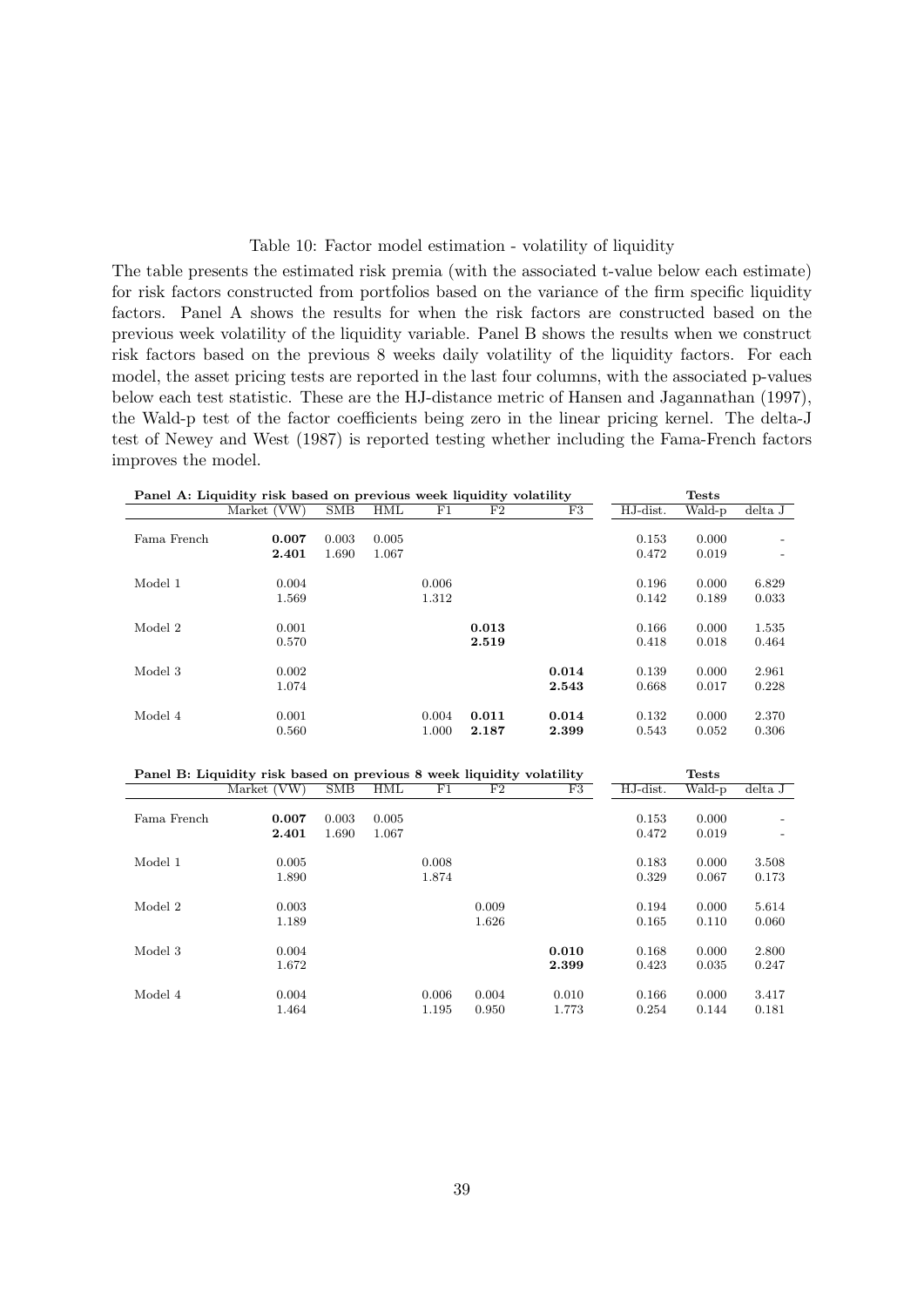#### Table 11: Factor model estimation - level of liquidity

The table presents the estimated risk premia (with the associated t-value below each estimate) for risk factors constructed from portfolios based on the variance of the firm specific liquidity factors. Panel A shows the results for when the risk factors are constructed based on the previous week average of the liquidity variable. Panel B shows the results when we construct risk factors based on the previous 8 weeks average of the liquidity factors. For each model, the asset pricing tests are reported in the last four columns, with the associated p-values below each test statistic. These are the HJ-distance metric of Hansen and Jagannathan (1997), the Wald-p test of the factor coefficients being zero in the linear pricing kernel. The delta-J test of Newey and West (1987) is reported testing whether including the Fama-French factors improves the model.

|             | Panel A: Liquidity risk based on previous week liquidity level                  |       |            |          |                |       |          | <b>Tests</b>           |         |
|-------------|---------------------------------------------------------------------------------|-------|------------|----------|----------------|-------|----------|------------------------|---------|
|             | Market (VW)                                                                     | SMB   | <b>HML</b> | F1       | F <sub>2</sub> | F3    | HJ-dist. | Wald-p                 | delta J |
| Fama French | 0.007                                                                           | 0.003 | 0.005      |          |                |       | 0.153    | 0.000                  |         |
|             | 2.401                                                                           | 1.690 | 1.067      |          |                |       | 0.472    | 0.019                  |         |
|             |                                                                                 |       |            |          |                |       |          |                        |         |
| Model 1     | 0.003                                                                           |       |            | 0.001    |                |       | 0.195    | 0.000                  | 7.955   |
|             | 1.258                                                                           |       |            | 0.223    |                |       | 0.124    | 0.450                  | 0.019   |
| Model 2     | 0.003                                                                           |       |            |          | 0.001          |       | 0.196    | 0.000                  | 8.190   |
|             | 1.227                                                                           |       |            |          | 0.116          |       | 0.115    | 0.464                  | 0.017   |
|             |                                                                                 |       |            |          |                |       |          |                        |         |
| Model 3     | 0.003                                                                           |       |            |          |                | 0.009 | 0.174    | 0.000                  | 4.473   |
|             | 1.481                                                                           |       |            |          |                | 2.081 | 0.302    | 0.058                  | 0.107   |
| Model 4     | 0.003                                                                           |       |            | $-0.001$ | 0.002          | 0.009 | 0.168    | 0.000                  | 5.011   |
|             | 1.271                                                                           |       |            | $-0.258$ | 0.533          | 2.045 | 0.201    | 0.175                  | 0.082   |
|             | Panel B: Liquidity risk based on previous 8 week liquidity level<br>Market (VW) | SMB   | <b>HML</b> | F1       | F2             | F3    | HJ-dist. | <b>Tests</b><br>Wald-p | delta J |
|             |                                                                                 |       |            |          |                |       |          |                        |         |
| Fama French | 0.007                                                                           | 0.003 | 0.005      |          |                |       | 0.153    | 0.000                  |         |
|             | 2.401                                                                           | 1.690 | 1.067      |          |                |       | 0.472    | 0.019                  |         |
| Model 1     | 0.003                                                                           |       |            | 0.003    |                |       | 0.196    | 0.000                  | 8.302   |
|             | 1.391                                                                           |       |            | 0.667    |                |       | 0.123    | 0.344                  | 0.016   |
| Model 2     | 0.003                                                                           |       |            |          | $-0.001$       |       | 0.195    | 0.000                  | 8.435   |
|             | 1.261                                                                           |       |            |          | $-0.126$       |       | 0.110    | 0.450                  | 0.015   |
|             |                                                                                 |       |            |          |                |       |          |                        |         |
| Model 3     | 0.004                                                                           |       |            |          |                | 0.007 | 0.182    | 0.000                  | 5.423   |
|             | 1.608                                                                           |       |            |          |                | 1.583 | 0.238    | 0.126                  | 0.066   |
| Model 4     | 0.003                                                                           |       |            | $-0.002$ | 0.001          | 0.009 | 0.173    | 0.000                  | 6.025   |
|             | 1.482                                                                           |       |            | $-0.324$ | 0.215          | 1.484 | 0.185    | 0.304                  | 0.049   |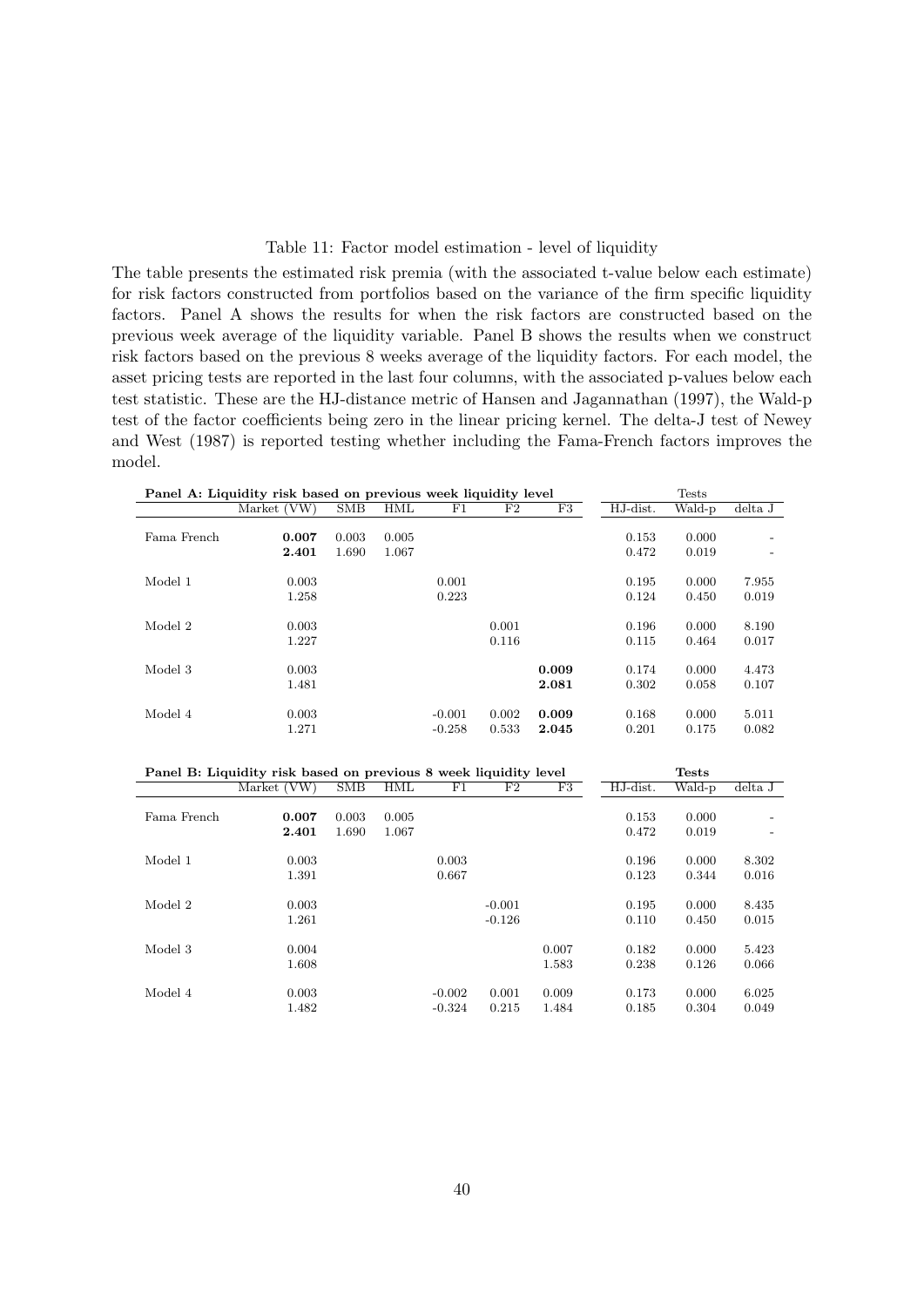Table 12: Results from factor models for trade based and order based liquidity measures separately

Panel A presents main results from a common factor model where the variables set includes trade based liquidity measures only. Panel B shows the results from a factor model where the variable set includes order based liquidity measures only. MSA is the Kaiser's measure of sampling adequacy. The factors are rotated according to an orthogonal rotation method (Varimax in SAS).

| Panel A: Trade based liquidity measures |      |               |          |
|-----------------------------------------|------|---------------|----------|
|                                         |      | <b>Shared</b> | Factor   |
| Model B                                 | MSA  | variance      | loadings |
|                                         |      |               |          |
| Trade frequency                         | 0.74 | 0.74          | 0.86     |
| Trading volume                          | 0.70 | 0.50          | 0.69     |
| Turnover                                | 0.72 | 0.81          | 0.90     |
| Sec. between trades                     | 0.64 | 0.23          | $-0.48$  |
| Illiquidity ratio                       | 0.40 | 0.01          | 0.09     |
|                                         |      |               |          |
| Overall MSA/Shared variance             | 0.70 | 2.27          |          |

| Panel B: Order based liquidity measures |      |               |                         |          |  |  |
|-----------------------------------------|------|---------------|-------------------------|----------|--|--|
|                                         |      | <b>Shared</b> | Rotated factor loadings |          |  |  |
| Model C                                 | MSA  | variance      | Factor 1                | Factor 2 |  |  |
|                                         |      |               |                         |          |  |  |
| Frequency of limit orders               | 0.78 | 0.43          | 0.49                    | $-0.43$  |  |  |
| Depth inner quotes                      | 0.74 | 0.61          | 0.77                    | 0.13     |  |  |
| Tick slope                              | 0.74 | 0.85          | 0.90                    | $-0.22$  |  |  |
| Price slope                             | 0.77 | 0.69          | 0.78                    | 0.28     |  |  |
| Fraction of limit orders                | 0.78 | 0.25          | 0.47                    | $-0.15$  |  |  |
| Quoted spread                           | 0.82 | 0.75          | $-0.82$                 | 0.30     |  |  |
| Relative quoted spread                  | 0.56 | 0.65          | $-0.16$                 | 0.79     |  |  |
| Inter-quote time                        | 0.71 | 0.39          | $-0.16$                 | 0.60     |  |  |
| Book symmetry                           | 0.70 | 0.13          | $-0.17$                 | $-0.32$  |  |  |
|                                         |      |               |                         |          |  |  |
| Overall MSA/Shared variance             | 0.74 | 4.75          |                         |          |  |  |
| Shared variance explained               |      |               | 3.22                    | 1.53     |  |  |
| % of total shared variance              |      |               | 68                      | 32       |  |  |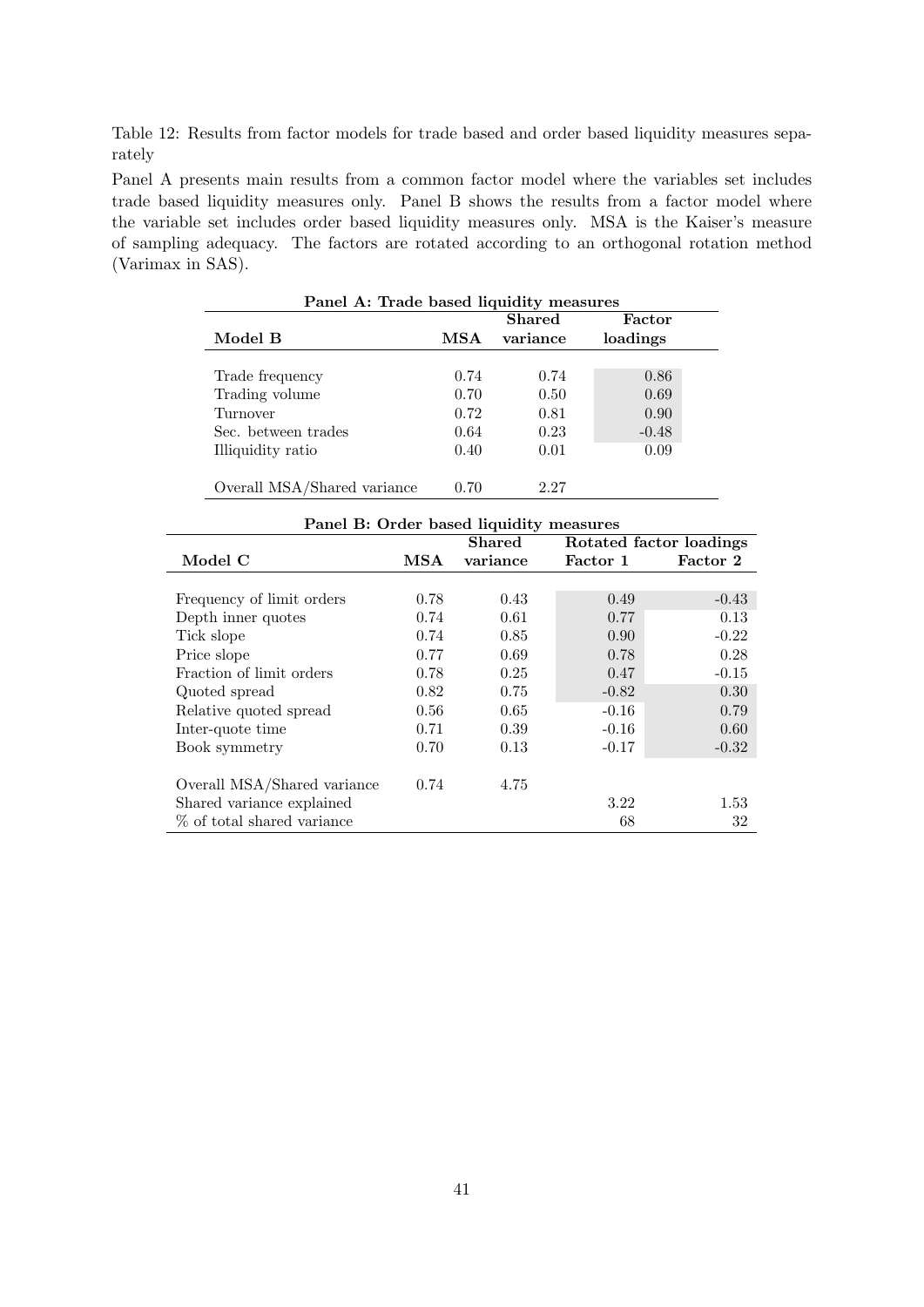# **WORKING PAPERS (ANO) FROM NORGES BANK 2003-2007**

Working Papers were previously issued as Arbeidsnotater from Norges Bank, see Norges Bank's website http://www.norges-bank.no

| 2003/1 | Solveig Erlandsen<br>Age structure effects and consumption in Norway, $1968(3) - 1998(4)$ Research Department, 27 p                                                               |                                                   |  |
|--------|-----------------------------------------------------------------------------------------------------------------------------------------------------------------------------------|---------------------------------------------------|--|
| 2003/2 | Bjørn Bakke og Asbjørn Enge<br>Risiko i det norske betalingssystemet                                                                                                              |                                                   |  |
|        | Avdeling for finansiell infrastruktur og betalingssystemer, 15 s                                                                                                                  |                                                   |  |
| 2003/3 | Egil Matsen and Ragnar Torvik                                                                                                                                                     |                                                   |  |
|        | <b>Optimal Dutch Disease</b>                                                                                                                                                      | Research Department, 26 p                         |  |
| 2003/4 | Ida Wolden Bache                                                                                                                                                                  |                                                   |  |
|        | <b>Critical Realism and Econometrics</b>                                                                                                                                          | Research Department, 18 p                         |  |
| 2003/5 | David B. Humphrey and Bent Vale                                                                                                                                                   |                                                   |  |
|        | Scale economies, bank mergers, and electronic payments: A spline function approach                                                                                                | Research Department, 34 p                         |  |
| 2003/6 | Harald Moen                                                                                                                                                                       |                                                   |  |
|        | Nåverdien av statens investeringer i og støtte til norske banker                                                                                                                  | Avdeling for finansiell analyse og struktur, 24 s |  |
| 2003/7 | Geir H.Bjønnes, Dagfinn Rime and Haakon O.Aa. Solheim                                                                                                                             |                                                   |  |
|        | Volume and volatility in the FX market: Does it matter who you are? Research Department, 24 p                                                                                     |                                                   |  |
| 2003/8 | Olaf Gresvik and Grete Øwre                                                                                                                                                       |                                                   |  |
|        | Costs and Income in the Norwegian Payment System 2001. An application of the Activity Based<br>Financial Infrastructure and Payment Systems Department, 51 p<br>Costing framework |                                                   |  |
| 2003/9 | Randi Næs and Johannes A.Skjeltorp                                                                                                                                                |                                                   |  |
|        | Volume Strategic Investor Behaviour and the Volume-Volatility Relation in Equity Markets                                                                                          | Research Department, 43 p                         |  |
|        | 2003/10 Geir Høidal Bjønnes and Dagfinn Rime<br>Dealer Behavior and Trading Systems in Foreign Exchange Markets Research Department, 32 p                                         |                                                   |  |
|        | 2003/11 Kjersti-Gro Lindquist<br>Banks' buffer capital: How important is risk                                                                                                     | Research Department, 31 p                         |  |
| 2004/1 | Tommy Sveen and Lutz Weinke                                                                                                                                                       |                                                   |  |
|        | Pitfalls in the Modelling of Forward-Looking Price Setting and Investment Decisions                                                                                               | Research Department, 27 p                         |  |
| 2004/2 | Olga Andreeva                                                                                                                                                                     |                                                   |  |
|        | Aggregate bankruptcy probabilities and their role in explaining banks' loan losses                                                                                                |                                                   |  |
|        |                                                                                                                                                                                   | Research Department, 44 p                         |  |
| 2004/3 | Tommy Sveen and Lutz Weinke<br>New Perspectives on Capital and Sticky Prices                                                                                                      | Research Department, 23 p                         |  |
| 2004/4 | Gunnar Bårdsen, Jurgen Doornik and Jan Tore Klovland                                                                                                                              |                                                   |  |
|        | A European-type wage equation from an American-style labor market: Evidence from a panel                                                                                          |                                                   |  |
|        | of Norwegian manufacturing industries in the 1930s                                                                                                                                | Research Department, 22 p                         |  |
| 2004/5 | Steinar Holden and Fredrik Wulfsberg                                                                                                                                              |                                                   |  |
|        | Downward Nominal Wage Rigidity in Europe                                                                                                                                          | Research Department, 33 p                         |  |
| 2004/6 | Randi Næs                                                                                                                                                                         |                                                   |  |
|        | Ownership Structure and Stock Market Liquidity                                                                                                                                    | Research Department, 50 p                         |  |
| 2004/7 | Johannes A. Skjeltorp and Bernt-Arne Ødegaard<br>The ownership structure of repurchasing firms                                                                                    | Research Department, 54 p                         |  |
| 2004/8 | Johannes A. Skjeltorp                                                                                                                                                             |                                                   |  |
|        | The market impact and timing of open market share repurchases in Norway                                                                                                           |                                                   |  |
|        |                                                                                                                                                                                   | Research Department, 51 p                         |  |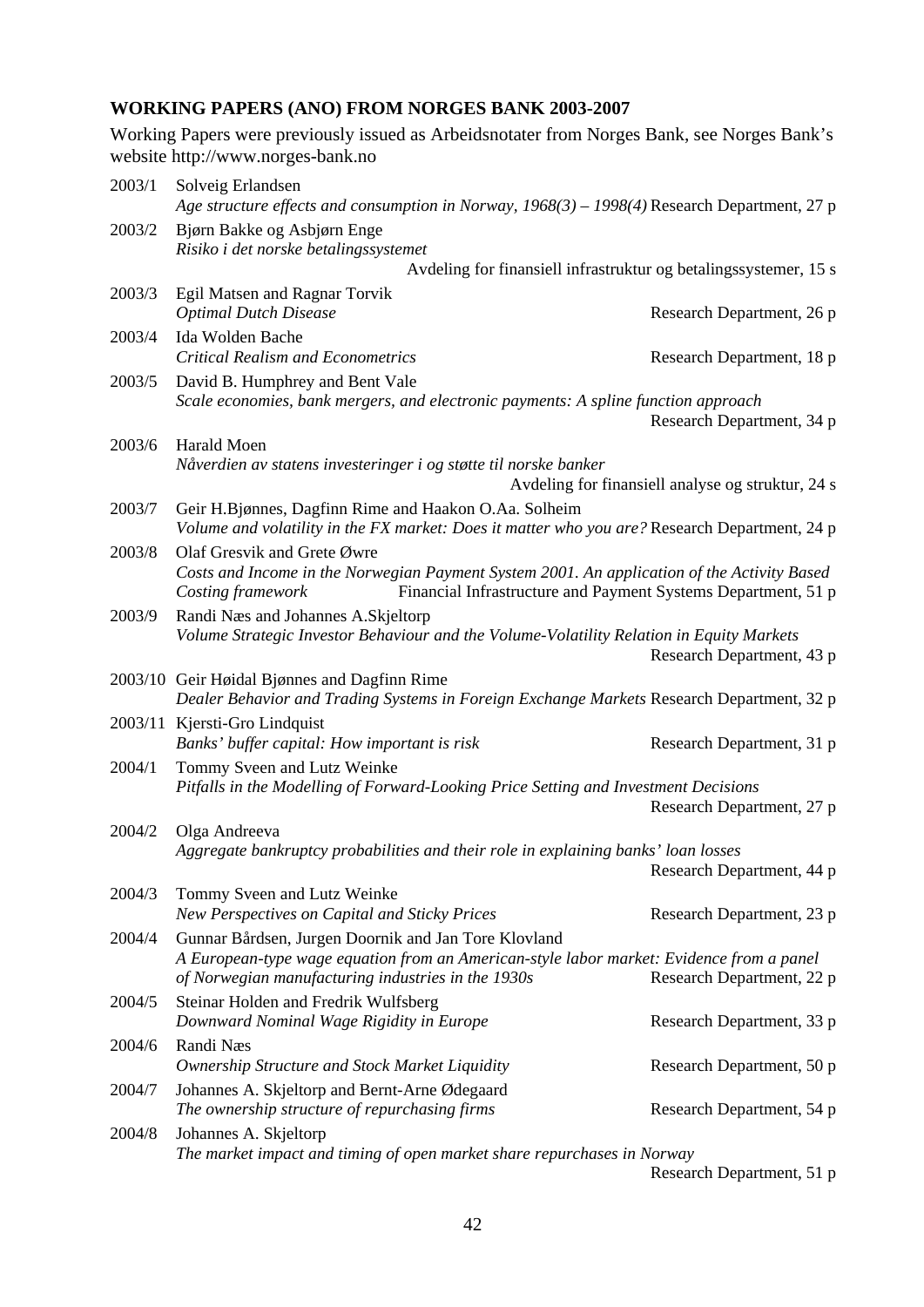| 2004/9  | Christopher Bowdler and Eilev S. Jansen                                                                                                                                                      |                                  |
|---------|----------------------------------------------------------------------------------------------------------------------------------------------------------------------------------------------|----------------------------------|
|         | Testing for a time-varying price-cost markup in the Euro area inflation process                                                                                                              | Research Department, 19 p        |
|         | 2004/10 Eilev S. Jansen                                                                                                                                                                      |                                  |
|         | Modelling inflation in the Euro Area                                                                                                                                                         | Research Department, 49 p        |
|         | 2004/11 Claudia M. Buch, John C. Driscoll, and Charlotte Østergaard<br>Cross-Border Diversification in Bank Asset Portfolios                                                                 | Research Department, 39 p        |
|         | 2004/12 Tommy Sveen and Lutz Weinke                                                                                                                                                          |                                  |
|         | Firm-Specific Investment, Sticky Prices, and the Taylor Principle                                                                                                                            | Research Department, 23 p        |
|         | 2004/13 Geir Høidal Bjønnes, Dagfinn Rime and Haakon O.Aa. Solheim<br>Liquidity provision in the overnight foreign exchange market                                                           | Research Department, 33 p        |
|         | 2004/14 Steinar Holden                                                                                                                                                                       |                                  |
|         | Wage formation under low inflation                                                                                                                                                           | Research Department, 25 p        |
|         | 2004/15 Roger Hammersland<br>Large T and small N: A three-step approach to the identification of cointegrating relationships<br>in time series models with a small cross-sectional dimension | Research Department, 66 p        |
|         | 2004/16 Q. Farooq Akram<br>Oil wealth and real exchange rates: The FEER for Norway                                                                                                           | Research Department, 31 p        |
|         | 2004/17 Q. Farooq Akram<br>En effisient handlingsregel for bruk av petroleumsinntekter                                                                                                       | Forskningsavdelingen, 40 s       |
|         | 2004/18 Egil Matsen, Tommy Sveen and Ragnar Torvik<br>Savers, Spenders and Fiscal Policy in a Small Open Economy                                                                             | Research Department, 31 p        |
|         | 2004/19 Roger Hammersland<br>The degree of independence in European goods markets: An $I(2)$ analysis of German and<br>Norwegian trade data                                                  | Research Department, 45 p        |
|         | 2004/20 Roger Hammersland<br>Who was in the driving seat in Europe during the nineties, International financial markets or<br>the BUBA?                                                      | Research Department, 35 p        |
|         | 2004/21 Øyvind Eitrheim and Solveig K. Erlandsen<br>House prices in Norway 1819-1989                                                                                                         | Research Department, 35 p        |
| 2004/22 | Solveig Erlandsen and Ragnar Nymoen<br>Consumption and population age structure                                                                                                              | Research Department, 22 p        |
| 2005/1  | Q. Farooq Akram                                                                                                                                                                              |                                  |
|         | Efficient consumption of revenues from natural resources -<br>An application to Norwegian petroleum revenues                                                                                 | Research Department, 33 p        |
| 2005/2  | Q. Farooq Akram, Øyvind Eitrheim and Lucio Sarno<br>Non-linear dynamics in output, real exchange rates and real money balances: Norway, 1830-<br>2003                                        | Research Department, 53 p        |
| 2005/3  | Carl Andreas Claussen and Øistein Røisland<br>Collective economic decisions and the discursive dilemma                                                                                       | Monetary Policy Department, 21 p |
| 2005/4  | Øistein Røisland<br>Inflation inertia and the optimal hybrid inflation/price level target                                                                                                    |                                  |
|         |                                                                                                                                                                                              | Monetary Policy Department, 8 p  |
| 2005/5  | Ragna Alstadheim<br>Is the price level in Norway determined by fiscal policy?                                                                                                                | Research Department, 21 p        |
| 2005/6  | Tommy Sveen and Lutz Weinke<br>Is lumpy investment really irrelevant for the business cycle?                                                                                                 | Research Department, 26 p        |
| 2005/7  | Bjørn-Roger Wilhelmsen and Andrea Zaghini<br>Monetary policy predictability in the euro area: An international comparison                                                                    | Economics Doportmont 28 n        |

Economics Department, 28 p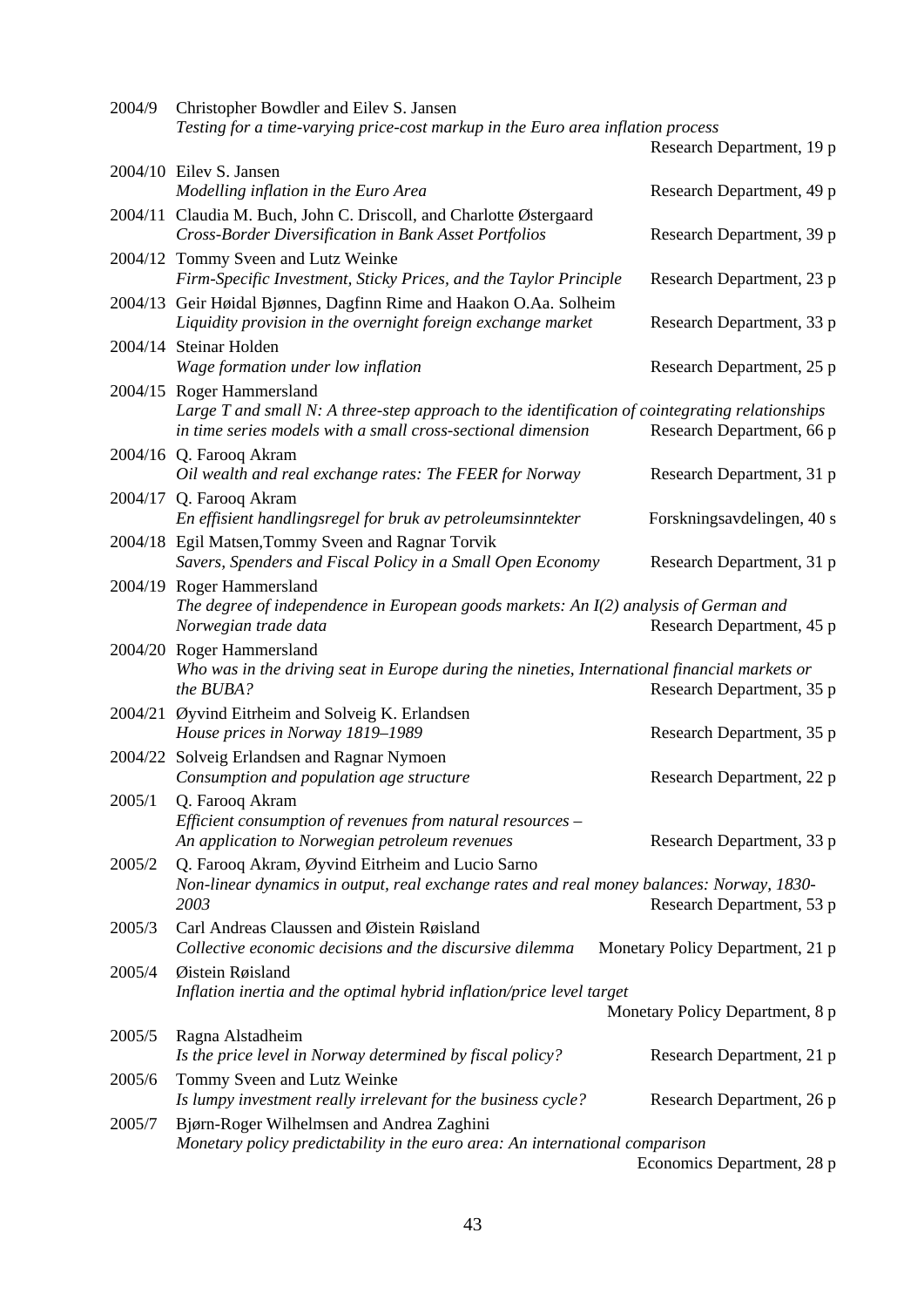| 2005/8 | Moshe Kim, Eirik Gaard Kristiansen and Bent Vale<br>What determines banks' market power? Akerlof versus Herfindahl | Research Department, 38 p          |  |  |
|--------|--------------------------------------------------------------------------------------------------------------------|------------------------------------|--|--|
| 2005/9 | Q. Farooq Akram, Gunnar Bårdsen and Øyvind Eitrheim                                                                |                                    |  |  |
|        | Monetary policy and asset prices: To respond or not?                                                               | Research Department, 28 p          |  |  |
|        | 2005/10 Eirik Gard Kristiansen                                                                                     |                                    |  |  |
|        | Strategic bank monitoring and firms' debt structure                                                                | Research Department, 35 p          |  |  |
|        | 2005/11 Hilde C. Bjørnland                                                                                         |                                    |  |  |
|        | Monetary policy and the illusionary exchange rate puzzle                                                           | Research Department, 30 p          |  |  |
|        | 2005/12 Q. Farooq Akram, Dagfinn Rime and Lucio Sarno                                                              |                                    |  |  |
|        | Arbitrage in the foreign exchange market: Turning on the microscope                                                |                                    |  |  |
|        |                                                                                                                    | Research Department, 43 p          |  |  |
|        | 2005/13 Geir H. Bjønnes, Steinar Holden, Dagfinn Rime and Haakon O.Aa. Solheim                                     |                                    |  |  |
|        | "Large" vs. "small" players: A closer look at the dynamics of speculative attacks                                  |                                    |  |  |
|        |                                                                                                                    | Research Department, 31 p          |  |  |
|        |                                                                                                                    |                                    |  |  |
|        | 2005/14 Julien Garnier and Bjørn-Roger Wilhelmsen                                                                  |                                    |  |  |
|        | The natural real interest rate and the output gap in the euro area: A joint estimation                             |                                    |  |  |
|        |                                                                                                                    | Economics Department, 27 p         |  |  |
|        | 2005/15 Egil Matsen                                                                                                |                                    |  |  |
|        | Portfolio choice when managers control returns                                                                     | Research Department, 31 p          |  |  |
|        | 2005/16 Hilde C. Bjørnland                                                                                         |                                    |  |  |
|        | Monetary policy and exchange rate interactions in a small open economy                                             |                                    |  |  |
|        |                                                                                                                    | Research Department, 28 p          |  |  |
| 2006/1 | Gunnar Bårdsen, Kjersti-Gro Lindquist and Dimitrios P. Tsomocos                                                    |                                    |  |  |
|        | Evaluation of macroeconomic models for financial stability analysis                                                |                                    |  |  |
|        |                                                                                                                    | Financial Markets Department, 45 p |  |  |
| 2006/2 | Hilde C. Bjørnland, Leif Brubakk and Anne Sofie Jore                                                               |                                    |  |  |
|        | Forecasting inflation with an uncertain output gap                                                                 | Economics Department, 37 p         |  |  |
| 2006/3 | Ragna Alstadheim and Dale Henderson                                                                                |                                    |  |  |
|        | Price-level determinacy, lower bounds on the nominal interest rate, and liquidity traps                            |                                    |  |  |
|        |                                                                                                                    | Research Department, 34 p          |  |  |
| 2006/4 | Tommy Sveen and Lutz Weinke                                                                                        |                                    |  |  |
|        | Firm-specific capital and welfare                                                                                  | Research Department, 34 p          |  |  |
| 2006/5 | Jan F. Qvigstad                                                                                                    |                                    |  |  |
|        | When does an interest rate path "look good"? Criteria for an appropriate future                                    |                                    |  |  |
|        | interest rate path                                                                                                 | Norges Bank Monetary Policy, 20 p  |  |  |
| 2006/6 | Tommy Sveen and Lutz Weinke                                                                                        |                                    |  |  |
|        | Firm-specific capital, nominal rigidities, and the Taylor principle                                                | Research Department, 23 p          |  |  |
| 2006/7 | Q. Farooq Akram and Øyvind Eitrheim                                                                                |                                    |  |  |
|        | Flexible inflation targeting and financial stability: Is it enough to stabilise                                    |                                    |  |  |
|        | inflation and output?                                                                                              | Research Department, 27 p          |  |  |
| 2006/8 | Q. Farooq Akram, Gunnar Bårdsen and Kjersti-Gro Lindquist                                                          |                                    |  |  |
|        | Pursuing financial stability under an inflation-targeting regime                                                   | Research Department, 29 p          |  |  |
| 2006/9 | Yuliya Demyanyk, Charlotte Ostergaard and Bent E. Sørensen                                                         |                                    |  |  |
|        | U.S. banking deregulation, small businesses, and interstate insurance of personal income                           |                                    |  |  |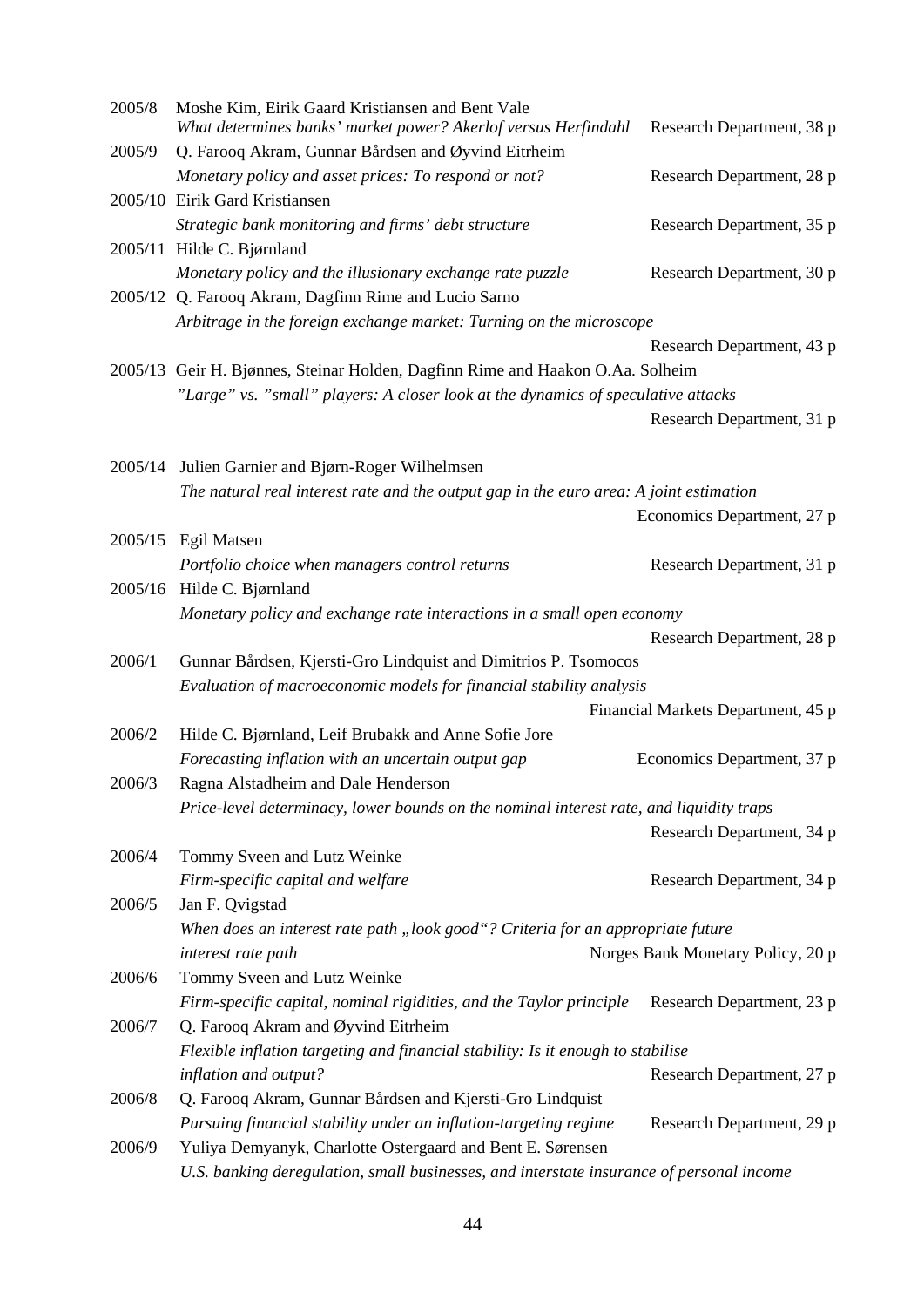|         |                                                                                       | Research Department, 57 p |
|---------|---------------------------------------------------------------------------------------|---------------------------|
| 2006/10 | Q. Farooq Akram, Yakov Ben-Haim and Øyvind Eitrheim                                   |                           |
|         | Managing uncertainty through robust-satisficing monetary policy                       | Research Department, 33 p |
| 2006/11 | Gisle James Natvik:                                                                   |                           |
|         | Government spending and the Taylor pinciple                                           | Research Department, 41 p |
|         | 2006/12 Kjell Bjørn Nordal:                                                           |                           |
|         | Banks' optimal implementation strategies for a risk sensitive regulatory              |                           |
|         | capital rule: a real options and signalling approach                                  | Research Department, 36 p |
|         | 2006/13 Q. Farooq Akram and Ragnar Nymoen                                             |                           |
|         | Model selection for monetary policy analysis – importance of empirical validity       |                           |
|         |                                                                                       | Research Department, 37 p |
| 2007/1  | Steinar Holden and Fredrik Wulfsberg                                                  |                           |
|         | Are real wages rigid downwards?                                                       | Research Department, 44 p |
| 2007/2  | Dagfinn Rime, Lucio Sarno and Elvira Sojli                                            |                           |
|         | Exchange rate forecasting, order flow and macroeconomic information                   |                           |
|         |                                                                                       | Research Department, 43 p |
| 2007/3  | Lorán Chollete, Randi Næs and Johannes A. Skjeltorp                                   |                           |
|         | What captures liquidity risk? A comparison of trade and order based liquidity factors |                           |
|         |                                                                                       | Research Department, 45 p |